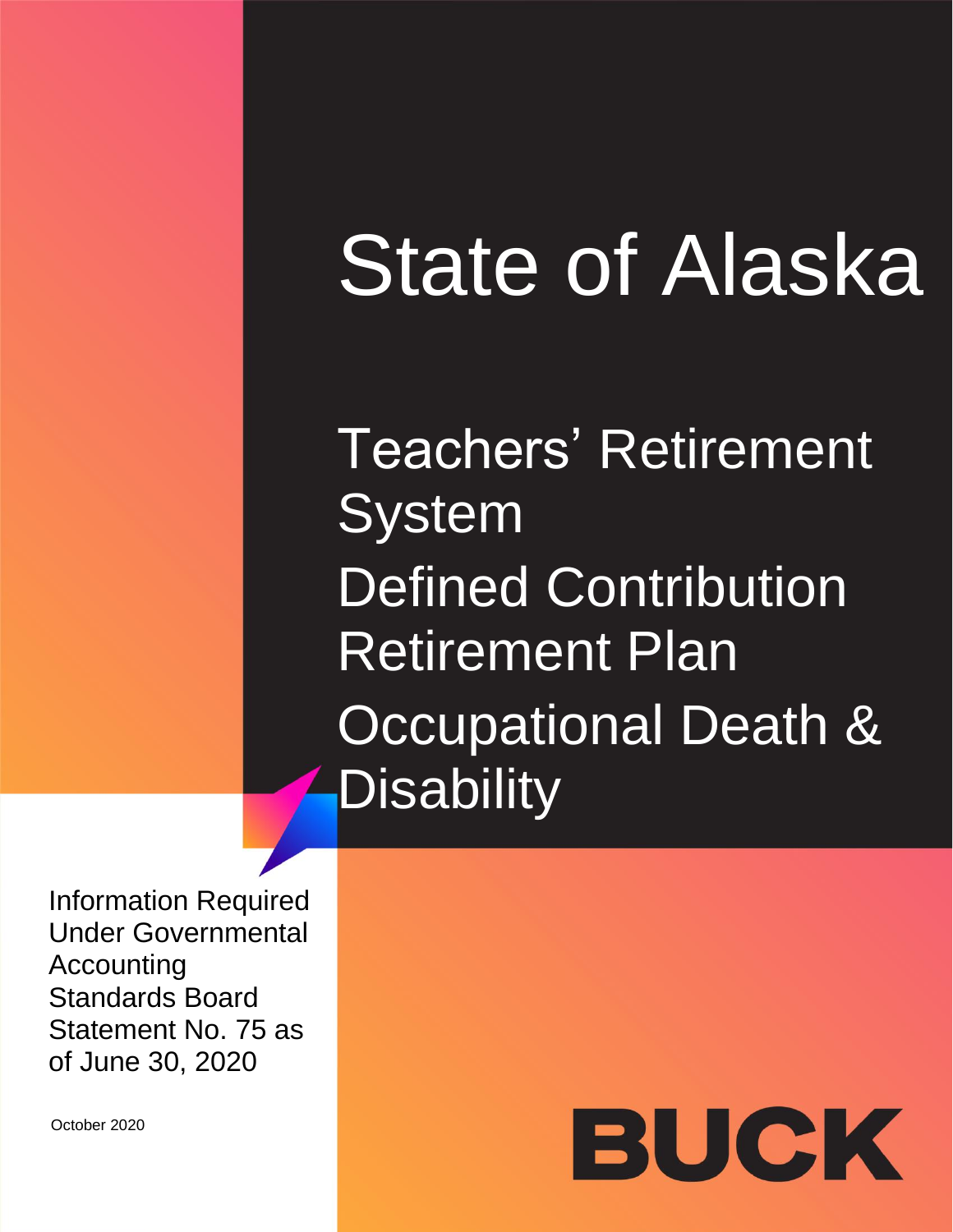

October 16, 2020

State of Alaska The Alaska Retirement Management Board The Department of Revenue, Treasury Division The Department of Administration, Division of Retirement and Benefits P.O. Box 110203 Juneau, AK 99811-0203

#### **Re: GASB 75 Report as of June 30, 2020 for June 30, 2021 Reporting – TRS DCR Occupational Death & Disability**

Dear Members of The Alaska Retirement Management Board, The Department of Revenue and The Department of Administration:

We have prepared the required accounting information for Governmental Accounting Standards Board (GASB) Statement No. 75 (GASB 75) for the State of Alaska Teachers' Retirement System Defined Contribution Retirement Plan (TRS DCR) for June 30, 2021 reporting based on a measurement date of June 30, 2020. Under GASB 75, accounting information prepared under GASB 74 as of June 30, 2020 (as previously provided) serves as the basis for these disclosures. Please refer to the GASB 74 report dated September 25, 2020 for any supplemental information or documentation.

This report covers the occupational death & disability portion of TRS DCR. A separate GASB 75 report will be issued for the retiree medical portion of TRS DCR.

We certify that the information contained in this report has been prepared in accordance with generally accepted actuarial principles and practices. To the best of our knowledge, the information fairly presents the actuarial position of TRS DCR in accordance with the requirements of GASB 75 as of the June 30, 2020 measurement date.

The Alaska Retirement Management Board (ARMB) and staff of the State of Alaska and its auditors may use this report for the review of the operation of TRS DCR. The report may also be used in the preparation of State of Alaska's and participating employers' audited financial statements. Use of this report for any other purpose or by anyone other than the ARMB, the staff of the State of Alaska or its auditors may not be appropriate and may result in mistaken conclusions because of failure to understand applicable assumptions, methods, or inapplicability of the report for that purpose. Because of the risk of misinterpretation of actuarial results, we recommend requesting our advanced review of any statement to be based on information contained in this report. Buck will accept no liability for any such statement made without prior review by Buck.

Future actuarial measurements may differ significantly from current measurements due to plan experience differing from that anticipated by the economic and demographic assumptions, changes in assumptions, changes expected as part of the natural operation of the methodology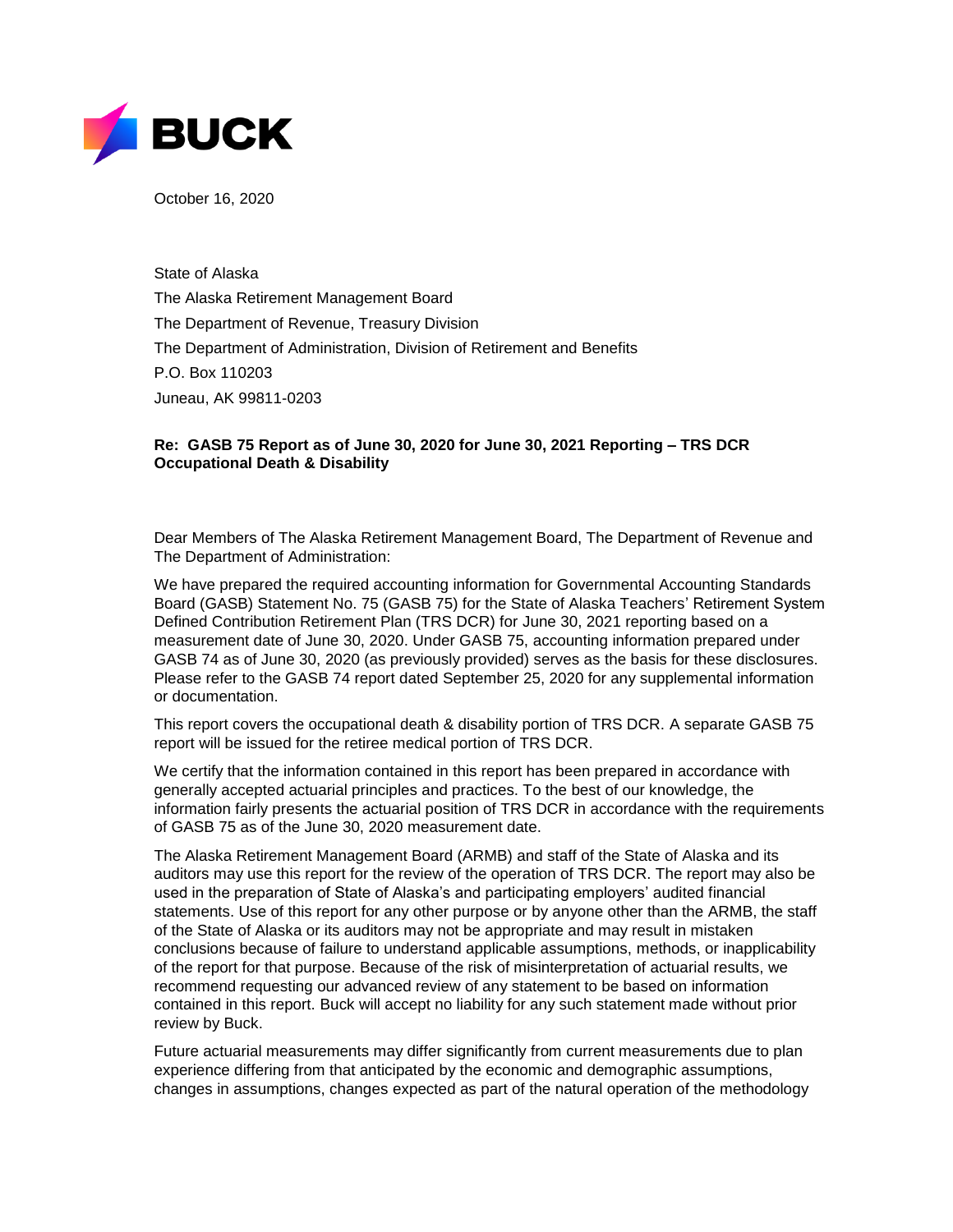used for these measurements, and changes in plan provisions or applicable law. Retiree group benefits models necessarily rely on the use of approximations and estimates and are sensitive to changes in these approximations and estimates. Small variations in these approximations and estimates may lead to significant changes in actuarial measurements. An analysis of the potential range of such future differences is beyond the scope of this report, except for the GASB 75 required disclosure of the sensitivity of net OPEB liability to changes in the discount rate.

The information in this report was prepared based on the actuarial assumptions and methods used in the June 30, 2019 actuarial valuation of TRS DCR, except as noted herein. We rolled forward the liabilities from that date to the June 30, 2020 measurement date, as GASB 75 permits. In our opinion, the actuarial assumptions used are appropriate for purposes of the valuation and are reasonably related to the experience of TRS DCR and to reasonable long-term expectations.

In preparing the actuarial results, we have relied upon information provided by staff of the State of Alaska regarding plan provisions, participants, assets, contributions and other matters used in the June 30, 2019 actuarial valuation of TRS DCR. Although we did not audit the data, we reviewed the data for reasonableness and consistency with the prior year's information. The accuracy of the results presented herein is dependent on the accuracy of the data. We also reflected the information contained in the June 30, 2020 asset statements that were provided to us by staff of the State of Alaska on September 25, 2020.

Where presented, the "net OPEB liability" and "plan fiduciary net position as a percentage of the total OPEB liability" are measured on a market value of assets basis. These items presented may be appropriate for GASB 75 reporting but make no assessment regarding the cost to settle (i.e., purchase annuities) to cover any portion of the plan's liabilities.

#### **Use of Models**

Actuarial Standard of Practice No. 56 ("ASOP 56") provides guidance to actuaries when performing actuarial services with respect to designing, developing, selecting, modifying, using, reviewing, or evaluating models. Buck uses third-party software in the performance of annual actuarial valuations and projections. The model is intended to calculate the liabilities associated with the provisions of the plan using data and assumptions as of the measurement date under the accounting rules specified in this report. The output from the third-party vendor software is used as input to an internally developed model that applies applicable accounting rules to the liabilities derived and other inputs, such as plan assets and contributions, to generate many of the exhibits found in this report. Buck has an extensive review process whereby the results of the liability calculations are checked using detailed sample output, changes from year to year are summarized by source, and significant deviations from expectations are investigated. Other funding outputs and the internal model are similarly reviewed in detail and at a high level for accuracy, reasonability and consistency with prior results. Buck also reviews the third-party model when significant changes are made to the software. The review is performed by experts within the company who are familiar with applicable accounting rules as well as the manner in which the model generates its output. If significant changes are made to the internal model, extra checking and review are completed. Significant changes to the internal model that are applicable to multiple clients are generally developed, checked and reviewed by multiple experts within the company who are familiar with the details of the required changes.

## **COVID-19**

The potential impact of the ongoing COVID-19 pandemic on costs and liabilities was considered, but no explicit adjustments to the calculations were made at this time. The effect of COVID-19 on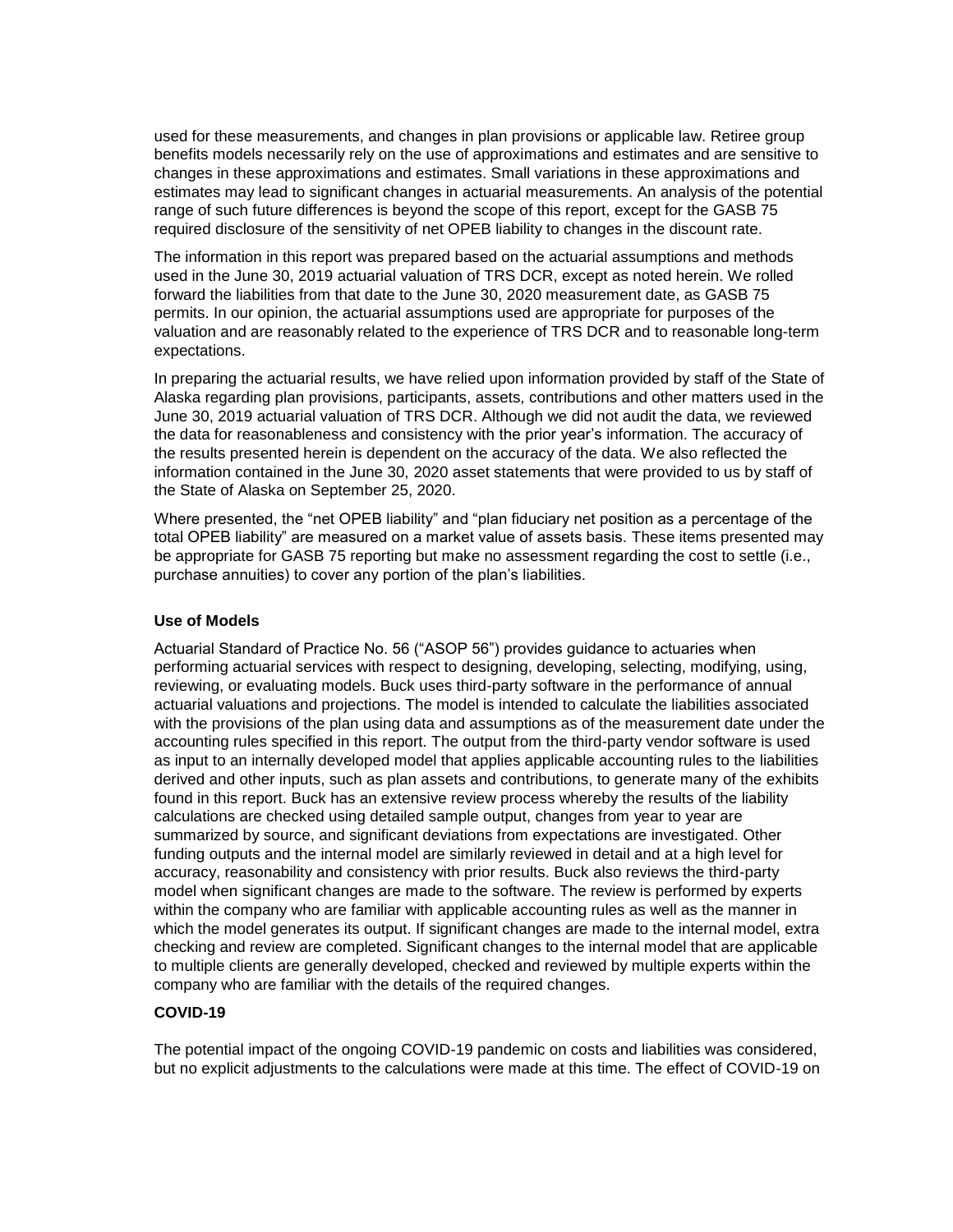the liabilities cannot be determined yet due to the lack of credible experience data and uncertainty regarding the long-term ramifications for the plan.

This report was prepared under our supervision and in accordance with all applicable Actuarial Standards of Practice. We are Fellows of the Society of Actuaries, Enrolled Actuaries and Members of the American Academy of Actuaries. We meet the Qualification Standards of the American Academy of Actuaries to render the actuarial opinions contained herein.

We are available to discuss this report with you at your convenience. David can be reached at (602) 803-6174 and Scott can be reached at (216) 315-1929.

Respectfully submitted,

 $Q \cdot L K Q$ 

David J. Kershner, FSA, EA, MAAA, FCA Scott Young, FSA, EA, MAAA Principal Director Buck Buck

Scott Young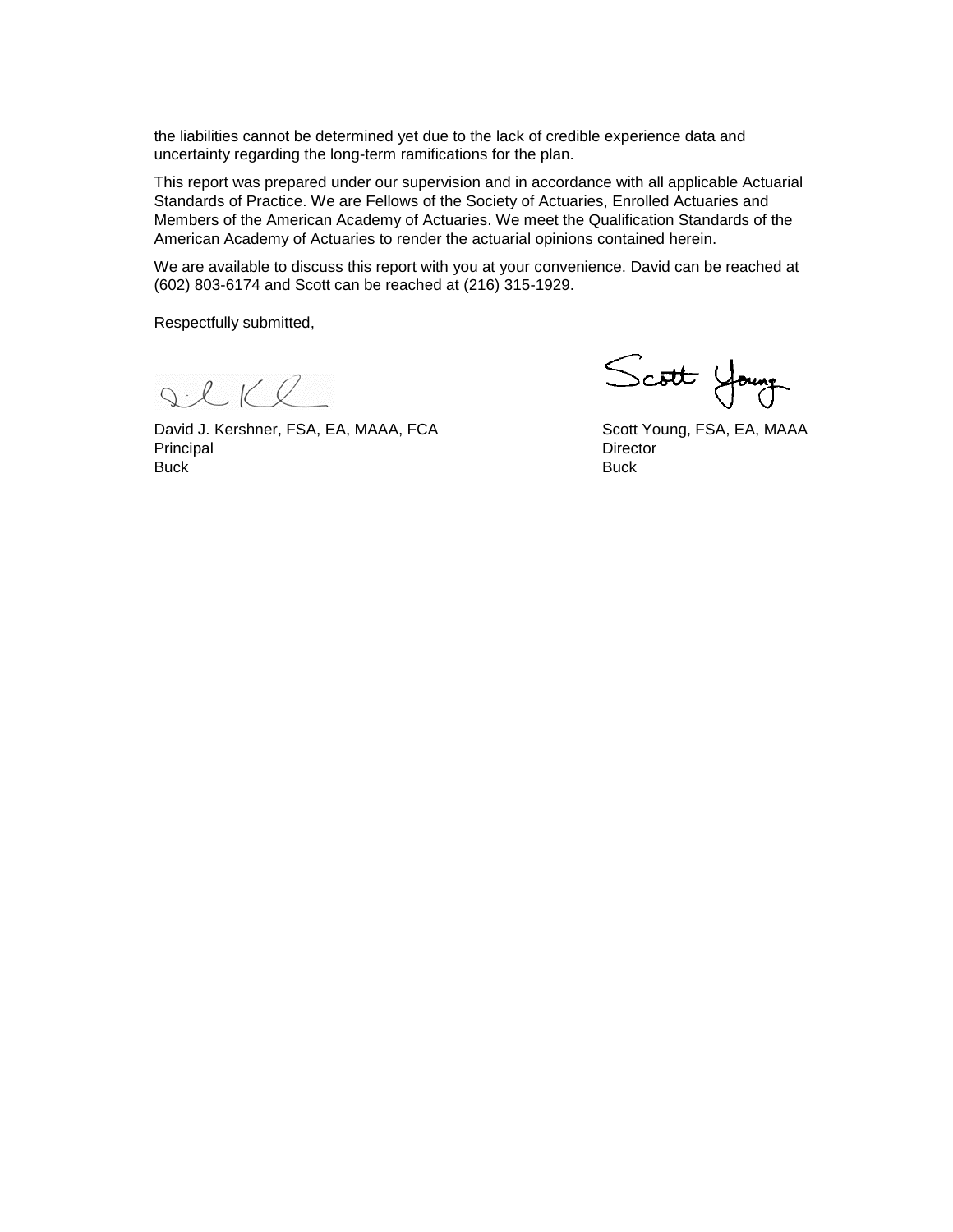# **Contents**

| Schedule A - Employers' Allocation of Net OPEB Liability as of June 30, 2019                       |  |
|----------------------------------------------------------------------------------------------------|--|
| Schedule B - Employers' Allocation of Net OPEB Liability as of June 30, 2020                       |  |
| Schedule C - Employers' Allocation of OPEB Amounts as of June 30, 2020                             |  |
| Schedule D - Employers' Allocation of Recognition of Deferred Outflows/Inflows as of June 30, 2020 |  |
| Schedule E - Contribution History                                                                  |  |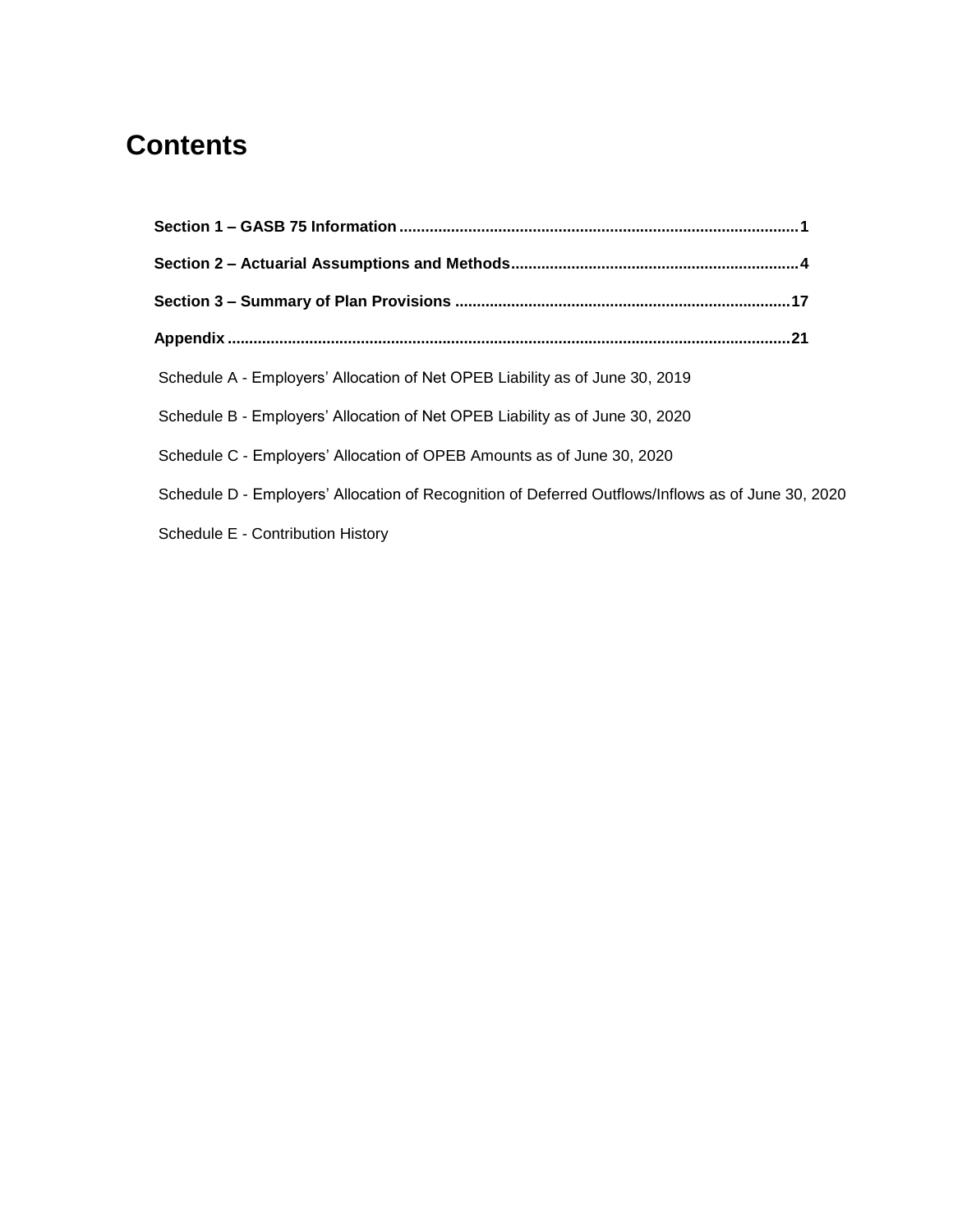# <span id="page-5-0"></span>**Section 1 – GASB 75 Information**

## **OPEB Expense**

| <b>Measurement Date</b>                      | June 30, 2020  | June 30, 2019     |
|----------------------------------------------|----------------|-------------------|
| <b>Reporting Date</b>                        | June 30, 2021  | June 30, 2020     |
| Service cost                                 | \$<br>284,000  | \$<br>275,000     |
| Interest cost                                | 43,000         | 44,000            |
| Expected return on assets                    | (330,000)      | (291,000)         |
| Current period effect of benefit changes     | $\mathbf{0}$   | $\mathbf{\Omega}$ |
| Current period difference between expected   |                |                   |
| and actual experience                        | (10, 110)      | (30, 110)         |
| Current period effect of changes in          |                |                   |
| assumptions                                  | 0              | (549)             |
| Current period difference between projected  |                |                   |
| and actual investment earnings               | 28,000         | 9,600             |
| Member contributions                         | O              | 0                 |
| Administrative expenses                      | 0              | O                 |
| Service purchases and plan transfers         | 0              | 0                 |
| Current period recognition of prior years'   |                |                   |
| deferred outflows of resources               | 9,600          | 0                 |
| Current period recognition of prior years'   |                |                   |
| deferred inflows of resources                | (88,988)       | (58, 329)         |
| <b>Other Additions Less Other Deductions</b> | O              |                   |
| Total                                        | \$<br>(64,498) | \$<br>(51, 388)   |

The employers' allocation of the OPEB expense for June 30, 2021 reporting is shown in Schedule C in the Appendix.

The difference between projected and actual investment earnings is recognized over 5 years.

The effects of changes in assumptions and differences between expected and actual experience are recognized over the average future working lifetime. This period is:

- 9.1 years as of June 30, 2019 (for the June 30, 2020 measurement date)
- 9.1 years as of June 30, 2018 (for the June 30, 2019 measurement date)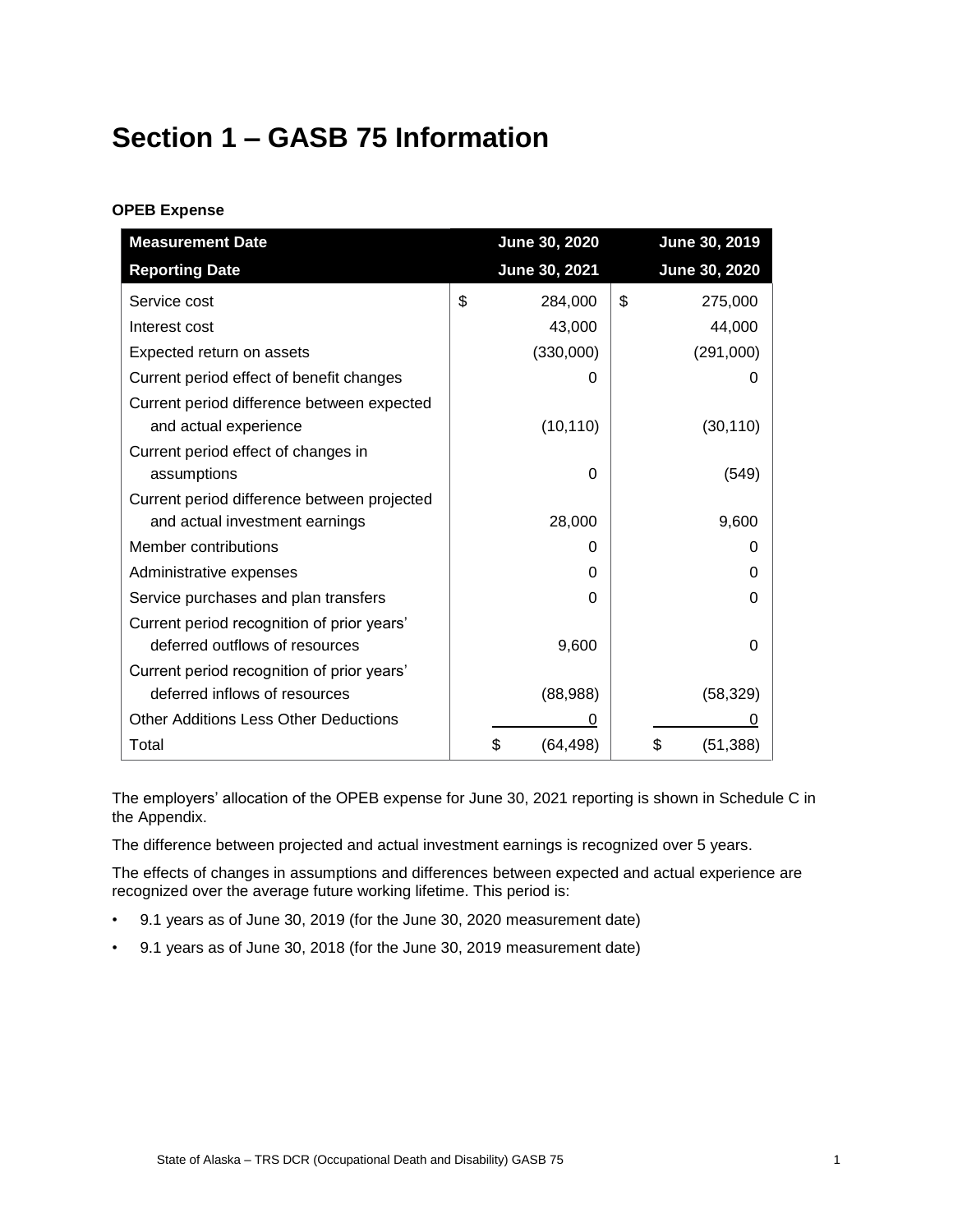#### **Actuarial Assumptions**

The total OPEB liability as of the June 30, 2020 measurement date was determined by an actuarial valuation as of June 30, 2019 using the actuarial assumptions outlined in Section 2, and rolled forward to June 30, 2020.

The actuarial assumptions used in the June 30, 2019 actuarial valuation were based on the results of an actuarial experience study for the period July 1, 2013 to June 30, 2017, resulting in changes in actuarial assumptions adopted by the Alaska Retirement Management Board in January 2019 to better reflect expected future experience.

#### **Actuarial Cost Method**

Entry Age Normal – Level Percentage of Payroll

#### **Asset Valuation Method**

Invested assets are reported at fair value.

#### **Allocation of Net OPEB Liability**

The employers' allocations of net OPEB liability as of the June 30, 2019 and June 30, 2020 measurement dates are shown in Schedule A and Schedule B, respectively, in the Appendix.

#### **Allocation of Deferred Outflows/Inflows of Resources**

The employers' allocation of deferred outflows/inflows of resources as of the June 30, 2020 measurement date is shown in Schedule C in the Appendix.

The chart below provides details of the deferred inflows/outflows as of the June 30, 2020 measurement date:

| <b>Date Created</b> | <b>Type</b>              | <b>Original Amortization</b><br><b>Period</b> | <b>Deferred</b><br>(Inflow)/Outflow as of<br><b>June 30, 2020</b> |
|---------------------|--------------------------|-----------------------------------------------|-------------------------------------------------------------------|
| June 30, 2017       | Asset Gain               | 5 years                                       | \$<br>(31,000)                                                    |
| June 30, 2017       | <b>Liability Gain</b>    | 10.6 years                                    | \$<br>(9,340)                                                     |
| June 30, 2018       | Asset Gain               | 5 years                                       | \$<br>(3,200)                                                     |
| June 30, 2018       | <b>Liability Gain</b>    | 10.2 years                                    | \$<br>(175, 059)                                                  |
| June 30, 2019       | <b>Assumption Change</b> | 9.1 years                                     | \$<br>(3,901)                                                     |
| June 30, 2019       | Asset Loss               | 5 years                                       | \$<br>28,800                                                      |
| June 30, 2019       | <b>Liability Gain</b>    | 9.1 years                                     | \$<br>(213, 780)                                                  |
| June 30, 2020       | <b>Asset Loss</b>        | 5 years                                       | \$<br>112,000                                                     |
| June 30, 2020       | <b>Liability Gain</b>    | 9.1 years                                     | \$<br>(81, 890)                                                   |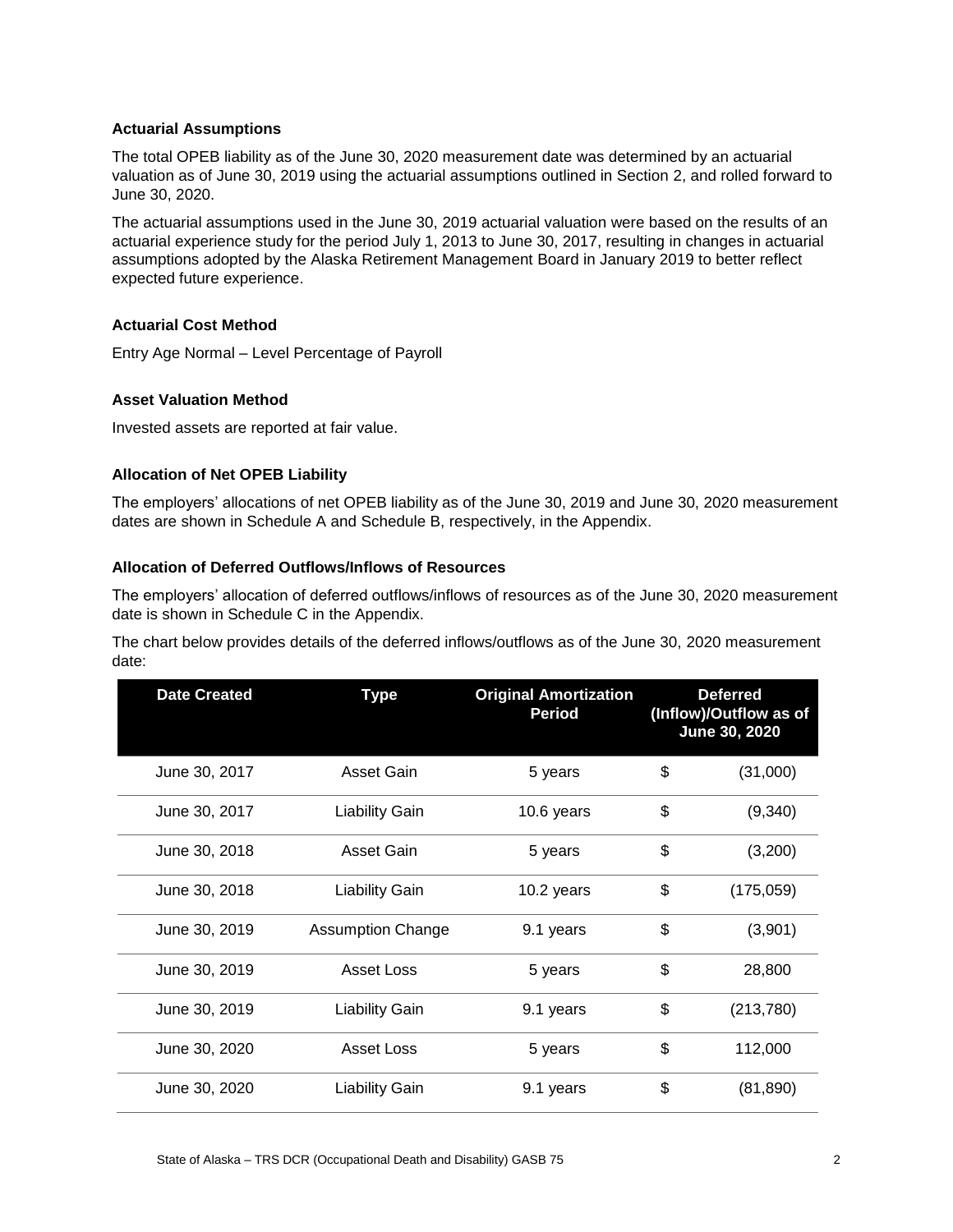#### **Allocation of Future Years' Recognition of Deferred Outflows/Inflows**

The employers' allocation of recognition of the deferred outflows/inflows as of the June 30, 2020 measurement date for each of the next five fiscal years and thereafter is shown in Schedule D in the Appendix. These amounts include recognition of the deferred outflows/inflows from prior years.

#### **Allocation Methodology**

Amounts for the June 30, 2019 measurement date were allocated to employers based on each employer's occupational death and disability contribution relative to the total employer occupational death and disability contributions made in FY2019.

Amounts for the June 30, 2020 measurement date were allocated to employers based on each employer's occupational death and disability contribution relative to the total employer occupational death and disability contributions made in FY2020.

#### **Sensitivity of the net OPEB liability to changes in the discount rate**

The table below shows the development of the net OPEB liability as of June 30, 2020 using the discount rate of 7.38%, as well as a discount rate that is one percentage point lower (6.38%) or one percentage point higher (8.38%) than the current rate (\$ in thousands):

|                                                  | 1.00% Decrease | <b>Current</b><br><b>Discount Rate</b> | 1.00% Increase |
|--------------------------------------------------|----------------|----------------------------------------|----------------|
|                                                  | (6.38%)        | (7.38%)                                | (8.38%)        |
| Service cost                                     | \$<br>305      | \$<br>284                              | \$<br>265      |
| Interest                                         | 37             | 43                                     | 48             |
| Benefit payments                                 | (24)           | (24)                                   | (24)           |
| Net change to inflows/outflows                   | (100)          | (92)                                   | (84)           |
| Net change in total OPEB liability               | \$<br>218      | \$<br>211                              | \$<br>205      |
| <b>Total OPEB liability-beginning</b>            | \$<br>293      | \$<br>307                              | \$<br>315      |
| Total OPEB liability-ending (a)                  | \$<br>511      | \$<br>518                              | \$<br>520      |
| Plan fiduciary net position-ending (b)           | \$<br>4,823    | \$<br>4,823                            | \$<br>4,823    |
| Plan's net OPEB liability (asset)-ending (a)-(b) | \$<br>(4, 312) | \$<br>(4, 305)                         | \$<br>(4,303)  |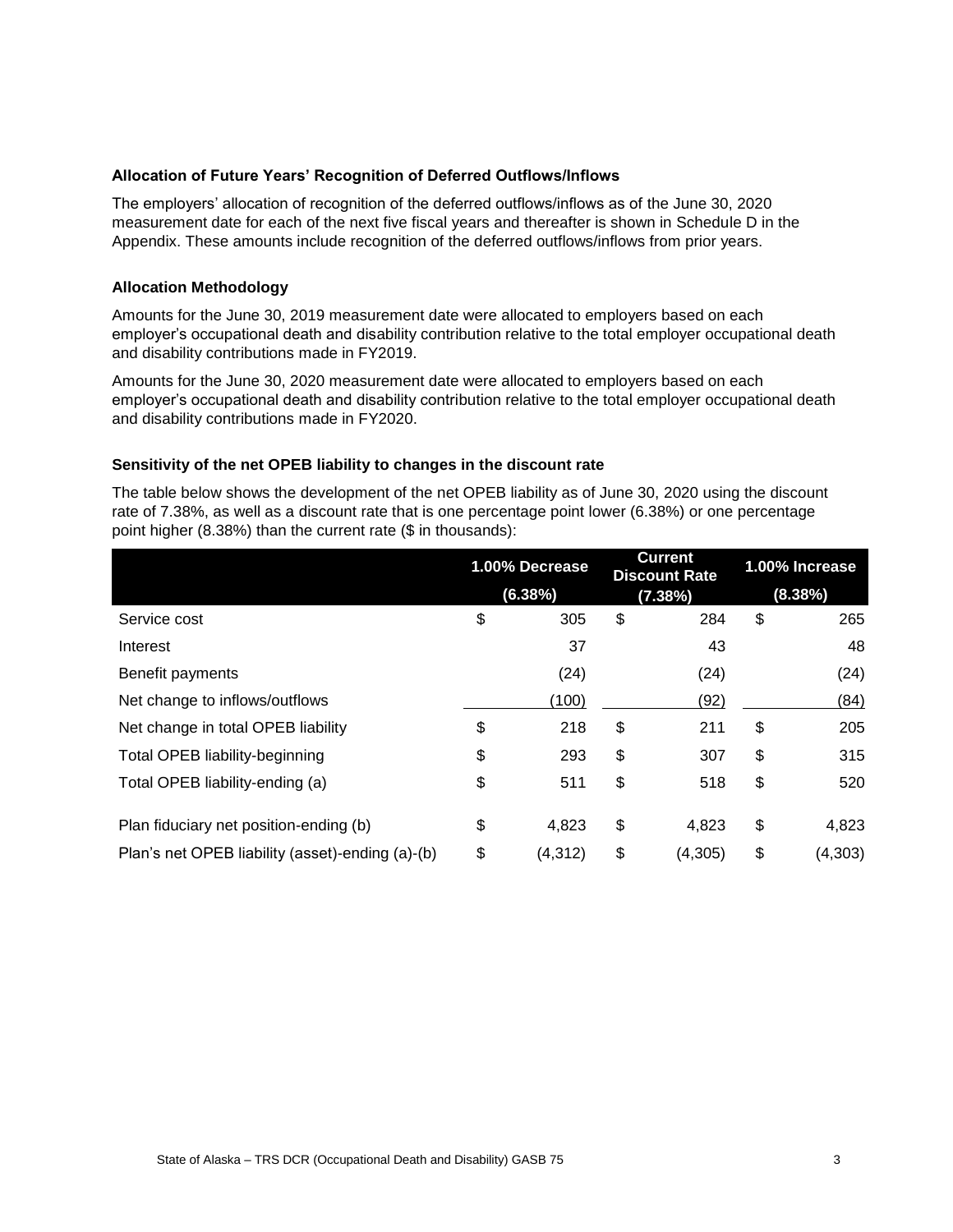# <span id="page-8-0"></span>**Section 2 – Actuarial Assumptions and Methods<sup>1</sup>**

# Description of Actuarial Methods and Valuation Procedures

The funding method used in this valuation was adopted by the Board in October 2006, and was modified as part of the experience study for the period July 1, 2013 to June 30, 2017. The asset smoothing method used to determine valuation assets was implemented effective June 30, 2006.

Benefits valued are those delineated in Alaska State statutes as of the valuation date. Changes in State statutes effective after the valuation date are not taken into consideration in setting the assumptions and methods.

## **Actuarial Method**

Liabilities and contributions shown in the report are computed using the Entry Age Normal Actuarial Cost Method. Each year's difference between actual and expected unfunded actuarial accrued liability is amortized over 25 years as a level percentage of expected payroll. However, in keeping with GASB requirements in effect when the plan was adopted, the net amortization period will not exceed 30 years. Under the new accounting standards (GASB 74 and 75), the GASB requirements will not directly control amortization periods used for funding of the plan.

Cost factors designed to produce annual costs as a constant percentage of each member's expected compensation in each year for death and disability benefits and retiree medical benefits, from the assumed entry age to the last age with a future benefit were applied to the projected benefits to determine the normal cost (the portion of the total cost of the Plan allocated to the current year under the method). The normal cost is determined by summing intermediate results for active members and determining an average normal cost rate which is then related to the total DCR Plan payroll of active members. The actuarial accrued liability for active members (the portion of the total cost of the Plan allocated to prior years under the method) was determined as the excess of the actuarial present value of projected benefits over the actuarial present value of future normal costs.

The actuarial accrued liability for beneficiaries and disabled members currently receiving benefits (if any) was determined as the actuarial present value of the benefits expected to be paid. No future normal costs are payable for these members.

The actuarial accrued liability under this method at any point in time is the theoretical amount of the fund that would have been accumulated had annual contributions equal to the normal cost been made in prior years (it does not represent the liability for benefits accrued to the valuation date). The unfunded actuarial accrued liability is the excess of the actuarial accrued liability over the actuarial value of plan assets measured on the valuation date.

Under this method, experience gains or losses, i.e., decreases or increases in accrued liabilities attributable to deviations in experience from the actuarial assumptions, adjust the unfunded actuarial accrued liability.

#### **Valuation of Assets**

l

Effective June 30, 2006, the asset valuation method recognizes 20% of the investment gain or loss in each of the current and preceding four years. This method was phased in over five years. Fair Value of

<sup>&</sup>lt;sup>1</sup> Used to determine June 30, 2019 funding assets and liabilities, and contribution rates.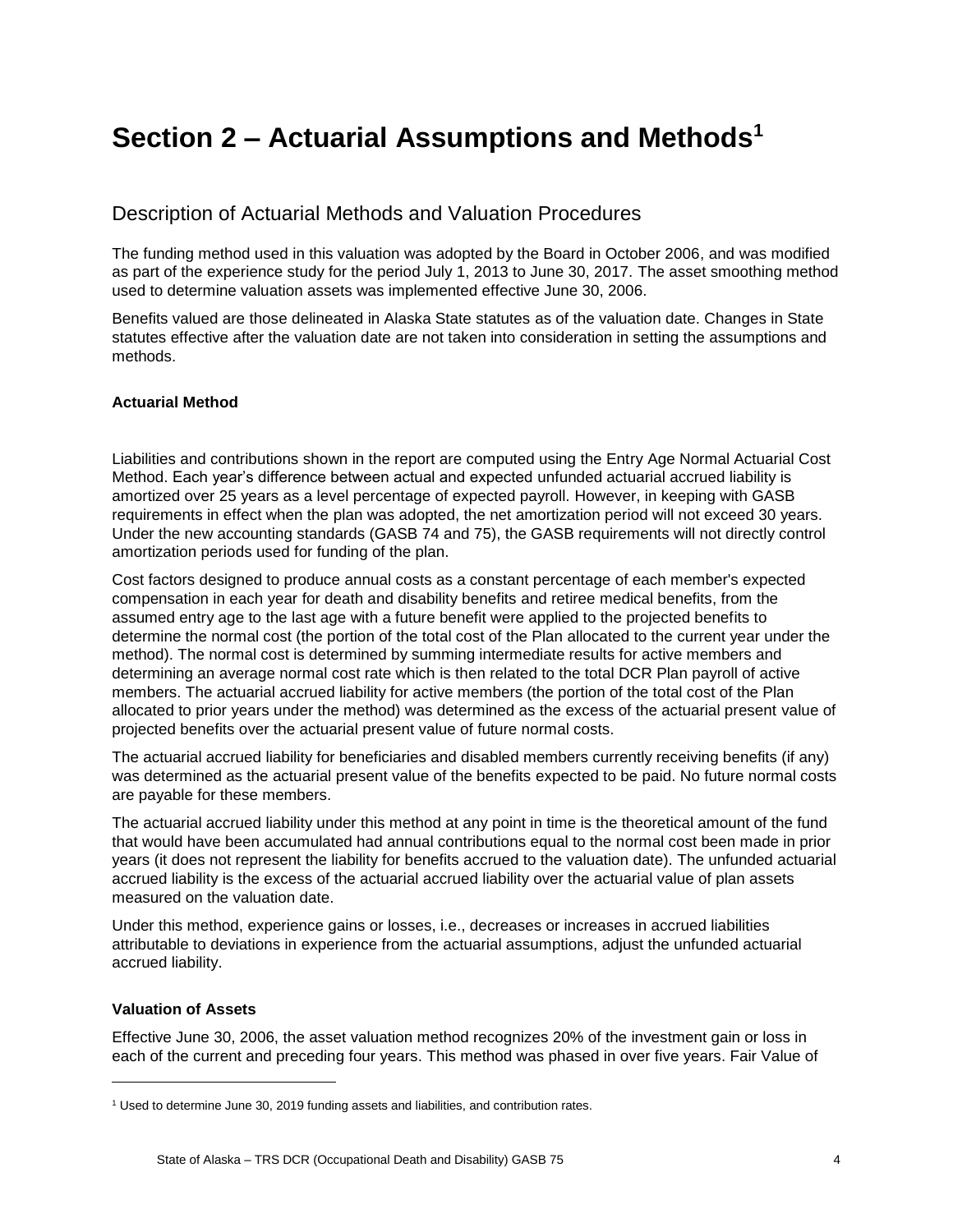Assets was \$0 as of June 30, 2006. All assets are valued at fair value. Assets are accounted for on an accrued basis and are taken directly from financial statements audited by KPMG LLP. Valuation assets are constrained to a range of 80% to 120% of the fair value of assets.

#### **Changes in Methods Since the Prior Valuation**

There were no changes in the asset or valuation methods since the prior valuation.

#### **Valuation of Retiree Medical and Prescription Drug Benefits**

The methodology used for the valuation of the retiree medical benefits is described in Section 5.2 of the State of Alaska Teachers' Retirement System Defined Benefit Plan Actuarial Valuation Report as of June 30, 2019.

Due to the lack of experience for the DCR retiree medical plan only, base claims costs are based on those described in the actuarial valuation as of June 30, 2019 for the Defined Benefit (DB) retiree medical plan covering TRS and PERS. The DB rates were used with some adjustments. The claims costs were adjusted to reflect the differences between the DCR medical plan and the DB medical plan. These differences include network steerage, different coverage levels, different Medicare coordination for medical benefits, and an indexing of the retiree out-of-pocket dollar amounts. To account for higher initial copays, deductibles and out-of-pocket limits, projected FY20 claims costs were reduced 2.1% for medical claims, and 10.4% for prescription drugs. In addition, to account for the difference in Medicare coordination, projected FY20 medical claims costs for Medicare eligible retirees were further reduced 29.3%. The medical and prescription drug percentages mentioned above were reduced 0.2% in each future year for the DCR medical benefits to reflect the fact that the medical benefit to be offered to DCR members will have annual indexing of member cost sharing features such as deductibles and out-ofpocket amounts.

No implicit subsidies are assumed. Employees projected to retire with 30 years of service prior to Medicare are valued with commencement deferred to Medicare eligibility, because those members will be required to pay the full plan premium prior to Medicare. Explicit subsidies for disabled and normal retirement are determined using the plan-defined percentages of age-related total projected plan costs, again with no implicit subsidy assumed.

The State transitioned to an Employer Group Waiver Program (EGWP) for DCR participants effective January 1, 2019. The estimated 2020 reimbursements under EGWP were provided by Segal Consulting (who worked with the EGWP administrator, Optum, to develop those estimates).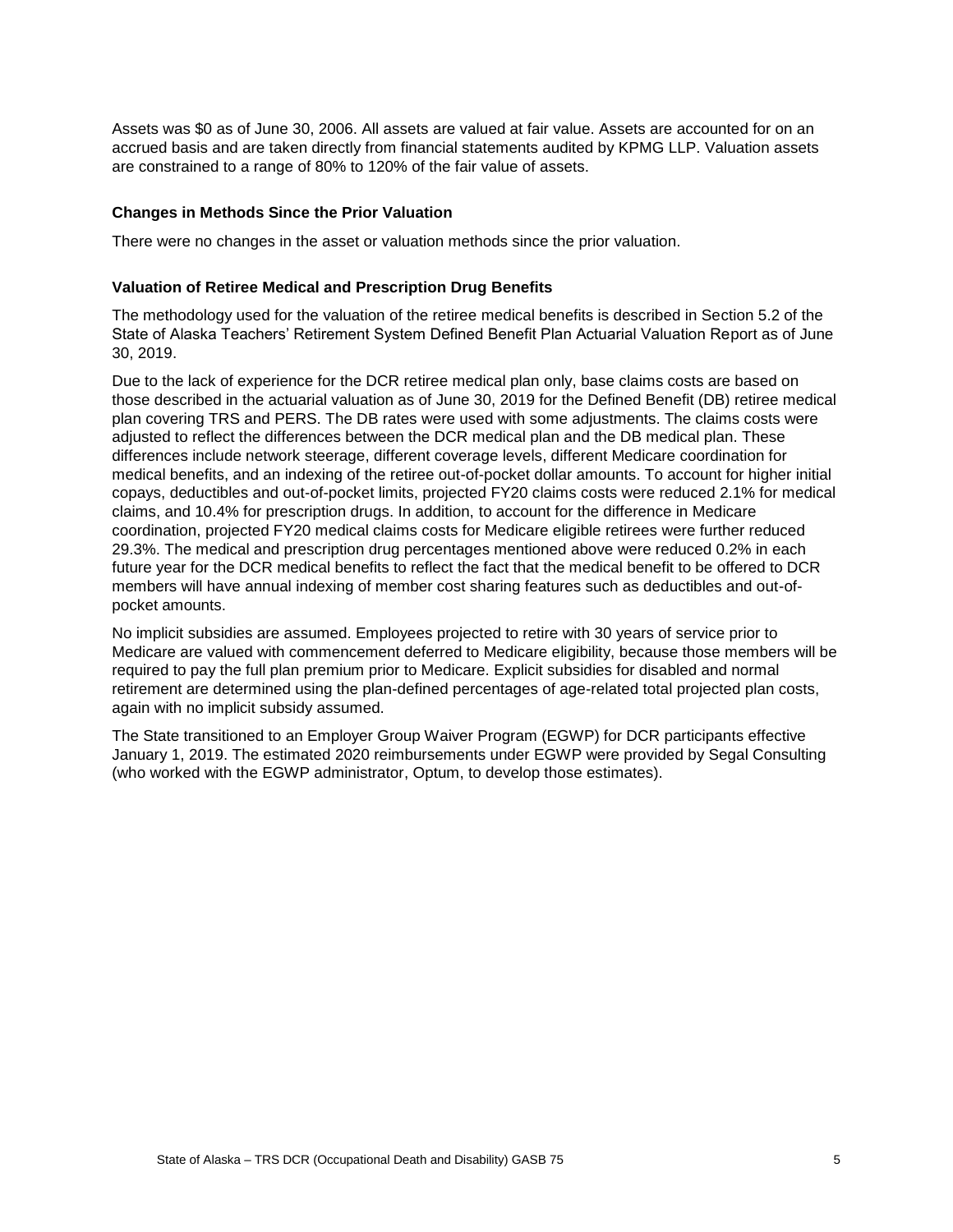#### **Healthcare Reform**

Healthcare Reform legislation passed on March 23, 2010 included several provisions with potential implications for the State of Alaska Retiree Health Plan liability. Buck evaluated the impact due to these provisions.

Because the State plan is retiree-only, not all provisions are required. Unlimited lifetime benefits and dependent coverage to age 26 are two of these provisions. The adopted DCR plan does not place lifetime limits on benefits, but does restrict dependent child coverage.

The Further Consolidated Appropriations Act, 2020 passed in December 2019 repealed several healthcare-related taxes, including the Cadillac Tax. The valuation results included in the report reflect the repeal of this tax. The removal of the Cadillac Tax created an actuarial gain of approximately \$286,000.

The Tax Cuts and Jobs Act passed in December 2017 included the elimination of the individual mandate penalty and changed the inflation measure for purposes of determining the limits for the High Cost Excise Tax to use chained CPI. It is our understanding the law does not directly impact other provisions of the ACA. While the nullification of the ACA's individual mandate penalty does not directly impact employer group health plans, it could contribute to the destabilization of the individual market and increase the number of uninsured. Such destabilization could translate to increased costs for employers. We have considered this when setting our healthcare cost trend assumptions and will continue to monitor this issue.

We have not identified any other specific provisions of healthcare reform or its potential repeal that would be expected to have a significant impact on the measured obligation. We will continue to monitor legislative activity.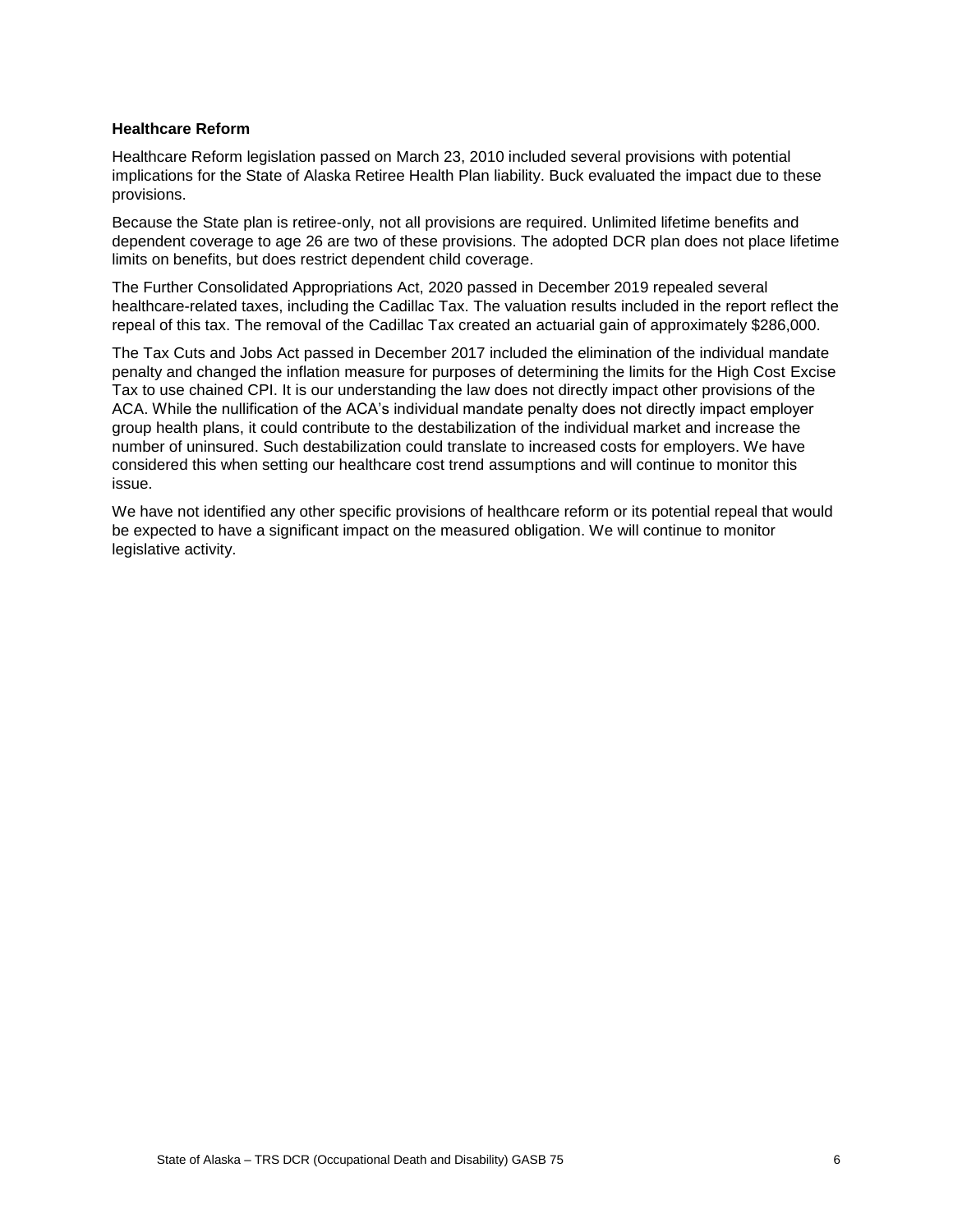#### **Actuarial Assumptions**

The demographic and economic assumptions used in the June 30, 2019 valuation are described below. Unless noted otherwise, these assumptions were adopted by the Board in January 2019 based on the experience study for the period July 1, 2013 to June 30, 2017.

#### **Investment Return**

7.38% per year, net of investment expenses.

#### **Salary Scale**

Salary scale rates based upon the 2013-2017 actual experience (see Table 1).

Inflation – 2.50% per year.

Productivity – 0.25% per year.

#### **Payroll Growth**

2.75% per year. (Inflation + Productivity).

#### **Total Inflation**

Total inflation as measured by the Consumer Price Index for urban and clerical workers for Anchorage is assumed to be 2.50% annually.

#### **Mortality (Pre-Commencement)**

Mortality rates based upon the 2013-2017 actual experience.

RP-2014 white-collar employee table, benefit-weighted, rolled back to 2006, and projected with MP-2017 generational improvement.

#### **Mortality (Post-Commencement)**

Mortality rates based upon the 2013-2017 actual experience.

93% of male and 90% of female rates of RP-2014 white-collar healthy annuitant table, benefit-weighted, rolled back to 2006, and projected with MP-2017 generational improvement.

#### **Turnover**

Select and ultimate rates based upon the 2013-2017 actual experience (see Table 2).

#### **Disability**

Incidence rates based upon the 2013-2017 actual experience (see Table 3).

Disabilities are assumed to be occupational 15% of the time.

Post-disability mortality in accordance with the RP-2014 disabled table, benefit-weighted, rolled back to 2006, and projected with MP-2017 generational improvement.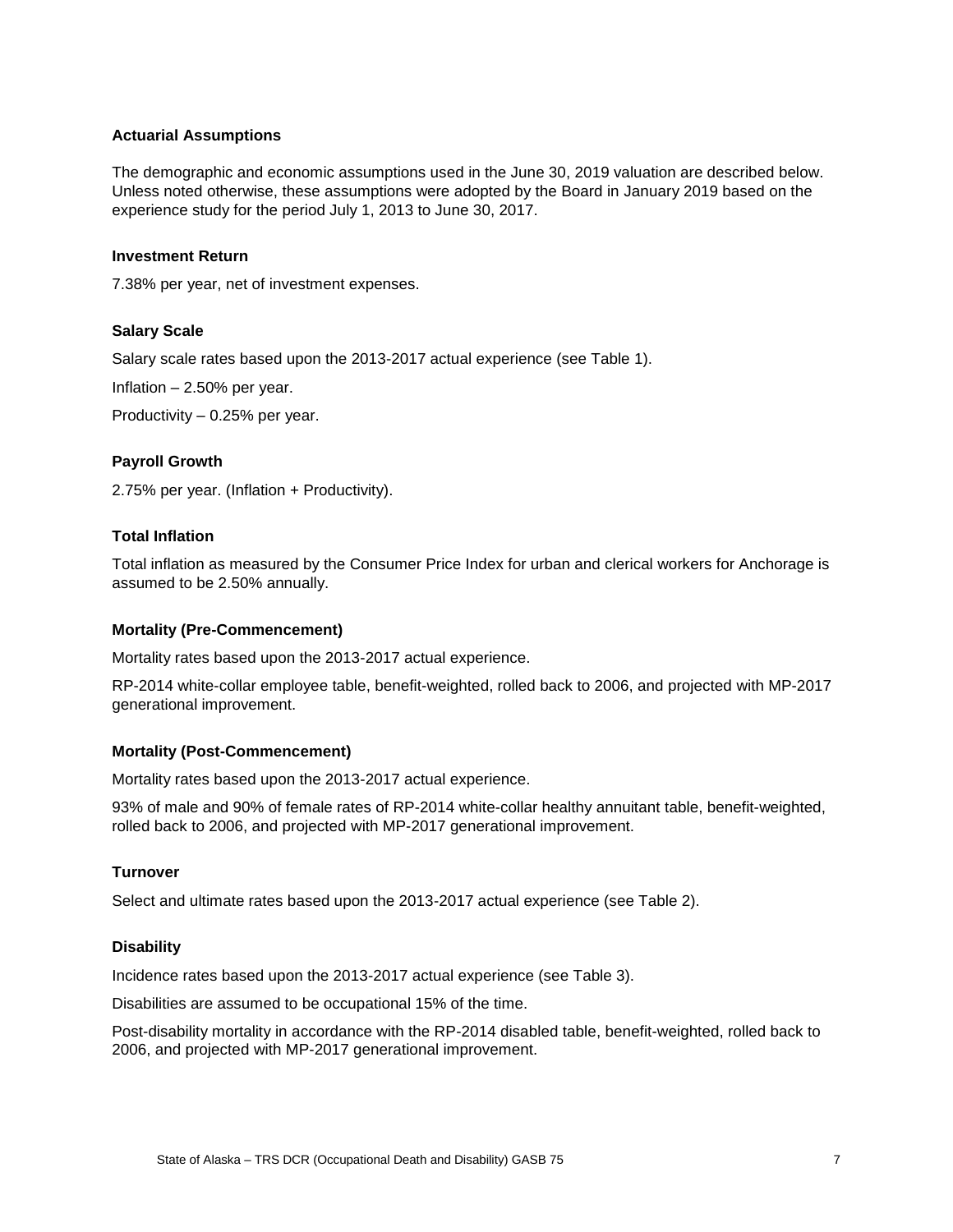#### **Retirement**

Retirement rates based upon the 2013-2017 actual experience (see Table 4).

#### **Spouse Age Difference**

Males are assumed to be three years older than their wives. Females are assumed to be two years younger than husbands.

#### **Percent Married for Occupational Death & Disability**

85% of male members and 75% female members are assumed to be married at termination from active service.

#### **Dependent Spouse Medical Coverage Election**

Applies to members who do not have dual medical coverage. 65% of male members and 60% female members are assumed to be married and cover a dependent spouse.

#### **Part-Time Status**

Part-time employees are assumed to earn 0.75 years of service per year.

#### **Per Capita Claims Cost**

Sample claims cost rates (before base claims cost adjustments described below) adjusted to age 65 for FY20 medical benefits are shown below:

|                        | Medical     | <b>Prescription</b><br><b>Drugs</b> |
|------------------------|-------------|-------------------------------------|
| Pre-Medicare           | \$14.464    | 3,263<br>\$.                        |
| Medicare Parts A & B   | 1.564<br>S. | 3.501<br>S.                         |
| Medicare Part D - EGWP | N/A         | 1.044                               |

Members are assumed to attain Medicare eligibility at age 65. All costs are for the 2020 fiscal year (July 1, 2019 – June 30, 2020).

The EGWP subsidy is assumed to increase in future years by the trend rates shown on the following pages. No future legislative changes or other events are anticipated to impact the EGWP subsidy. If any legislative or other changes occur in the future that impact the EGWP subsidy (which could either increase or decrease the plan's Actuarial Accrued Liability), those changes will be evaluated and quantified when they occur.

#### **Third Party Administrator Fees**

\$348 per person per year; assumed trend rate of 4.5% per year.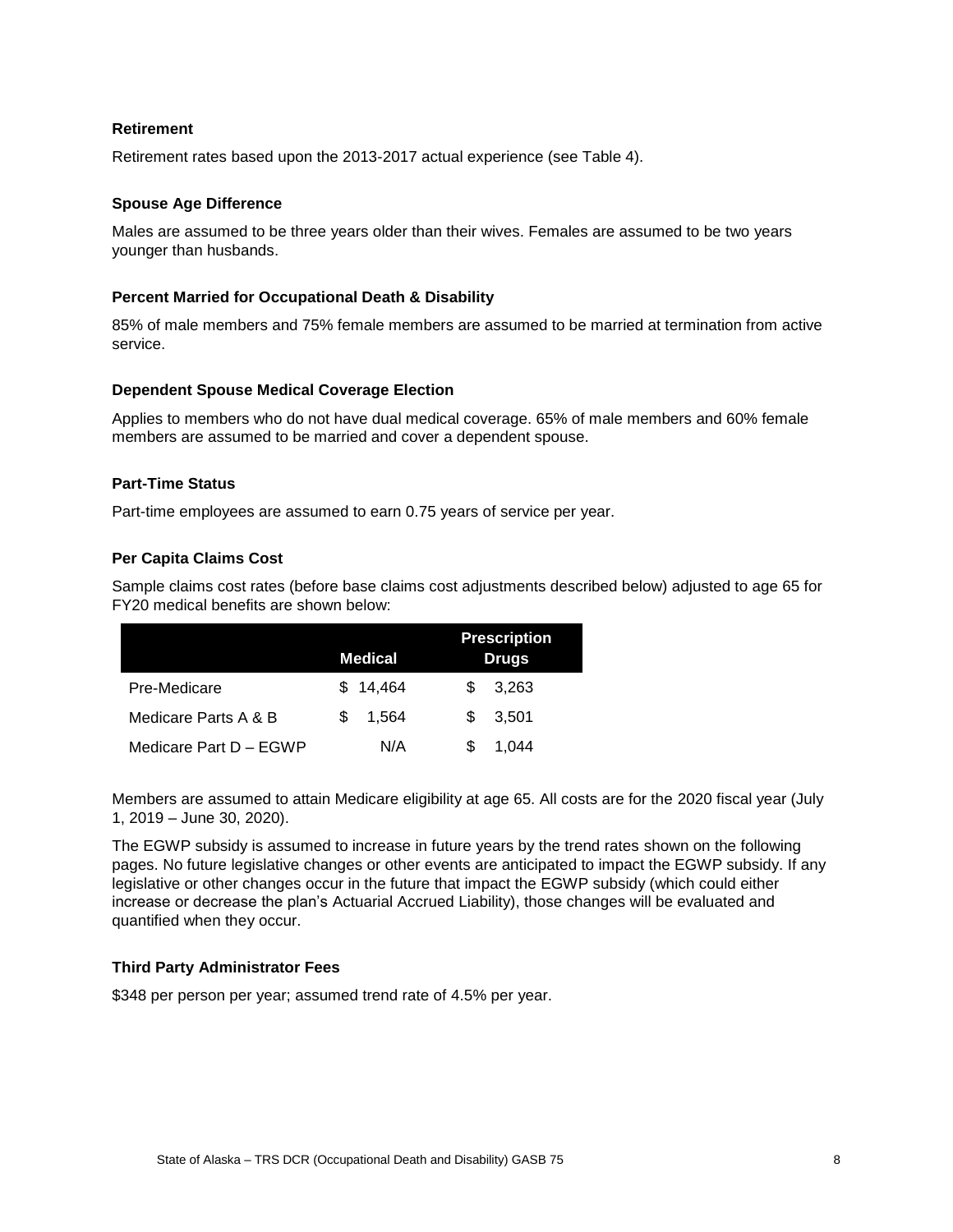#### **Base Claims Cost Adjustments**

Due to higher initial copays, deductibles, out-of-pocket limits and member cost sharing compared to the DB medical plan, the following cost adjustments are applied to the per capita claims cost rates above:

- 0.979 for the pre-Medicare plan.
- 0.686 for both the Medicare medical plan and Medicare coordination method (2.1% reduction for the medical plan and 29.3% reduction for the coordination method).
- 0.896 for the prescription drug plan.

#### **Expenses**

The investment return assumption is net of investment expenses.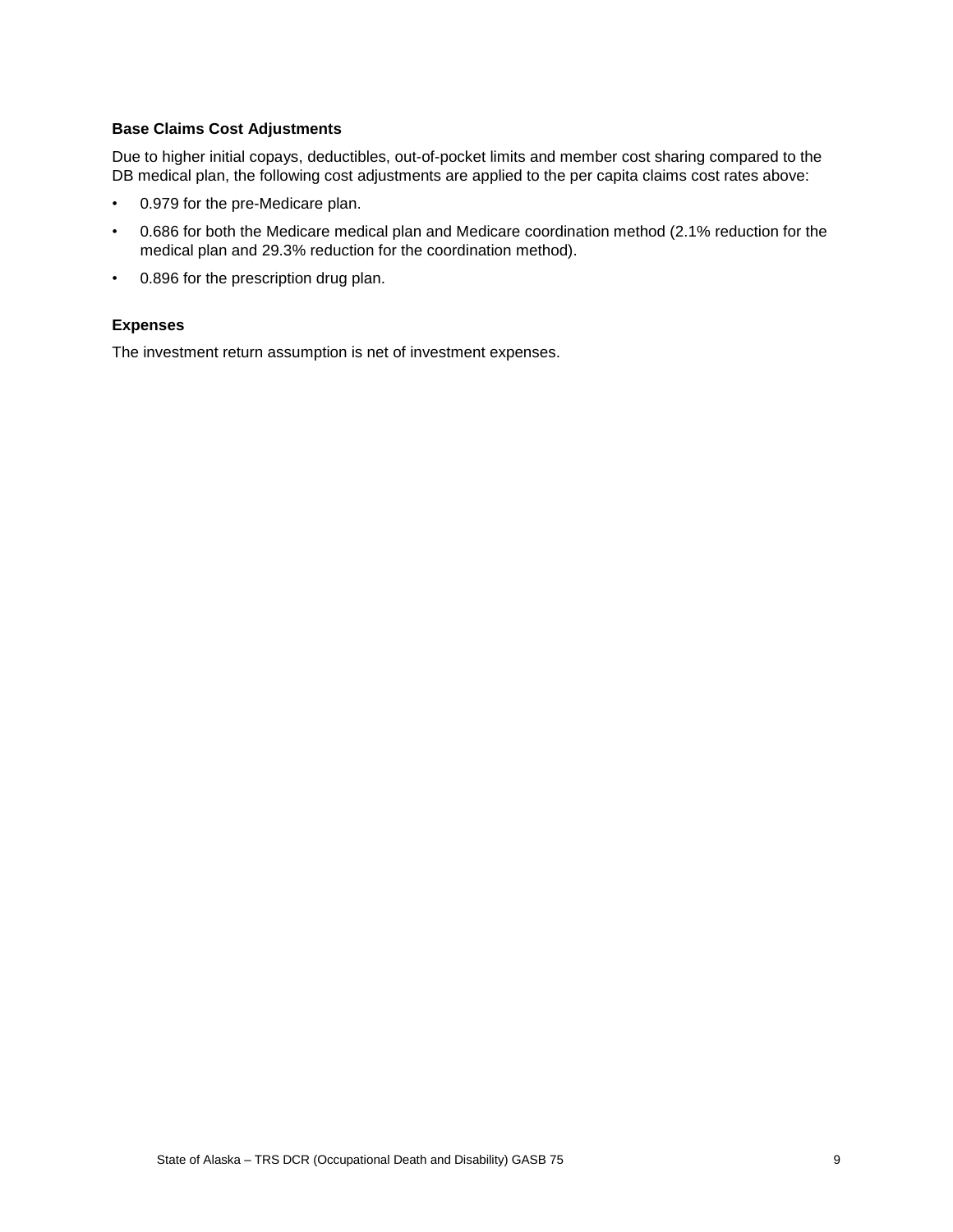#### **Health Cost Trend**

The table below shows the rate used to project the cost from the shown fiscal year to the next fiscal year. For example, 7.0% is applied to the FY20 pre-Medicare medical claims cost to get the FY21 medical claims cost.

|             | <b>Medical</b><br><b>Pre-65</b> | <b>Medical</b><br>Post-65 | <b>Prescription</b><br><b>Drugs / EGWP</b> |
|-------------|---------------------------------|---------------------------|--------------------------------------------|
| <b>FY20</b> | 7.0%                            | 5.4%                      | 8.0%                                       |
| <b>FY21</b> | 6.5%                            | 5.4%                      | 7.5%                                       |
| <b>FY22</b> | 6.3%                            | 5.4%                      | 7.1%                                       |
| <b>FY23</b> | 6.1%                            | 5.4%                      | 6.8%                                       |
| <b>FY24</b> | 5.9%                            | 5.4%                      | 6.4%                                       |
| <b>FY25</b> | 5.8%                            | 5.4%                      | 6.1%                                       |
| <b>FY26</b> | 5.6%                            | 5.4%                      | 5.7%                                       |
| FY27-FY40   | 5.4%                            | 5.4%                      | 5.4%                                       |
| <b>FY41</b> | 5.3%                            | 5.3%                      | 5.3%                                       |
| <b>FY42</b> | 5.2%                            | 5.2%                      | 5.2%                                       |
| <b>FY43</b> | 5.1%                            | 5.1%                      | 5.1%                                       |
| <b>FY44</b> | 5.1%                            | 5.1%                      | 5.1%                                       |
| <b>FY45</b> | 5.0%                            | 5.0%                      | 5.0%                                       |
| <b>FY46</b> | 4.9%                            | 4.9%                      | 4.9%                                       |
| <b>FY47</b> | 4.8%                            | 4.8%                      | 4.8%                                       |
| <b>FY48</b> | 4.7%                            | 4.7%                      | 4.7%                                       |
| <b>FY49</b> | 4.6%                            | 4.6%                      | 4.6%                                       |
| FY50+       | 4.5%                            | 4.5%                      | 4.5%                                       |

For the June 30, 2014 valuations and later, the updated Society of Actuaries' Healthcare Cost Trend Model is used to project medical and prescription drug costs. This model estimates trend amounts projected out for 80 years. The model has been populated with assumptions that are specific to the State of Alaska.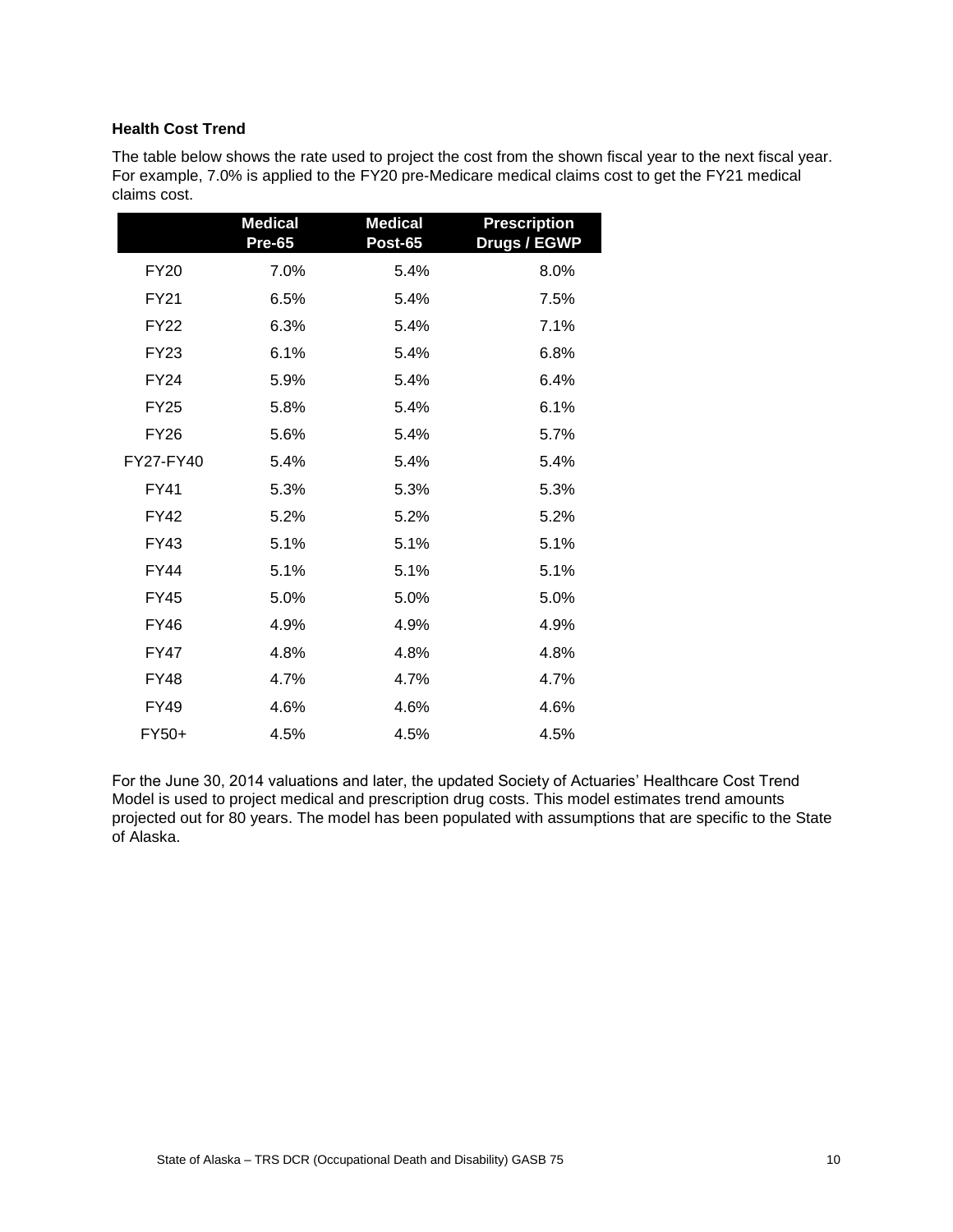# **Aging Factors**

| Age   | <b>Medical</b> | <b>Prescription</b><br><b>Drugs</b> |
|-------|----------------|-------------------------------------|
| < 45  | 2.0%           | 4.5%                                |
| 45-54 | 2.5%           | 3.5%                                |
| 55-64 | 2.5%           | 1.5%                                |
| 65-74 | 3.0%           | 2.0%                                |
| 75-84 | 2.0%           | $-0.5%$                             |
| 85-94 | 0.3%           | $-2.5%$                             |
| $95+$ | $0.0\%$        | $0.0\%$                             |

#### **Retiree Medical Participation**

| <b>Decrement Due to Disability</b>     |       | <b>Decrement Due to Retirement</b> |       |
|----------------------------------------|-------|------------------------------------|-------|
| <b>Percent</b><br><b>Participation</b> | Age   | <b>Percent</b><br>Participation*   |       |
| 75.0%                                  | 55    | 50.0%                              |       |
| 77.5%                                  | 56    | 55.0%                              |       |
| 80.0%                                  | 57    | 60.0%                              |       |
| 82.5%                                  | 58    | 65.0%                              |       |
| 85.0%                                  | 59    | 70.0%                              |       |
| 87.5%                                  | 60    | 75.0%                              |       |
| 90.0%                                  | 61    | 80.0%                              |       |
| 92.5%                                  | 62    | 85.0%                              |       |
| 95.0%                                  | 63    | 90.0%                              |       |
| 97.5%                                  | 64    | 95.0%                              |       |
| 100.0%                                 | $65+$ | <b>Years of Service</b>            |       |
|                                        |       | $<$ 15                             | 75.0% |
|                                        |       | $15 - 19$                          | 80.0% |
|                                        |       | $20 - 24$                          | 85.0% |
|                                        |       | $25 - 29$                          | 90.0% |
|                                        |       | $30+$                              | 95.0% |
|                                        |       |                                    |       |

\* Participation assumption is a combination of (i) the service-based rates for retirement from employment at age 65+ and (ii) the age-based rates for retirement from employment before age 65. These rates reflect the expected plan election rate that varies by reason for decrement, duration that a member may pay full cost prior to Medicare eligibility, and availability of alternative and/or lower cost options, particularly in the Medicare market. This assumption is based on observed trends in participation from a range of other plans.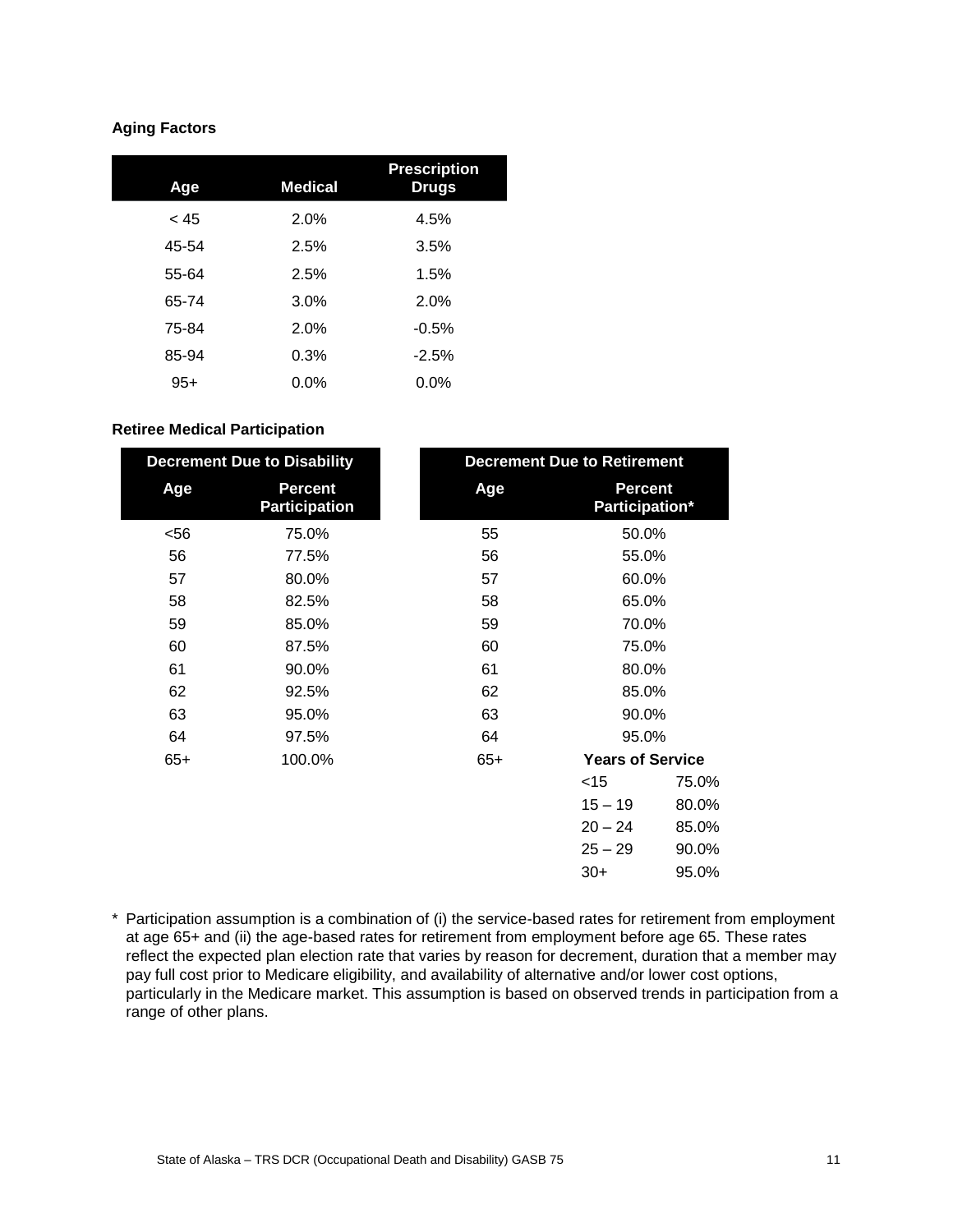#### **Imputed Data**

Data changes from the prior year which are deemed to have an immaterial impact on liabilities and contribution rates are assumed to be correct in the current year's client data. Non-vested terminations with appropriate refund dates are assumed to have received a full refund of contributions. Active members with missing salary and service are assumed to be terminated with status based on their vesting percentage.

#### **Changes in Assumptions Since the Prior Valuation**

The amount included in the Normal Cost for administrative expenses was updated to reflect the most recent two years of actual administrative expenses paid from plan assets. The per capita claims cost assumption is updated annually. Trend rates are no longer loaded to reflect the Cadillac Tax, which was repealed in December 2019.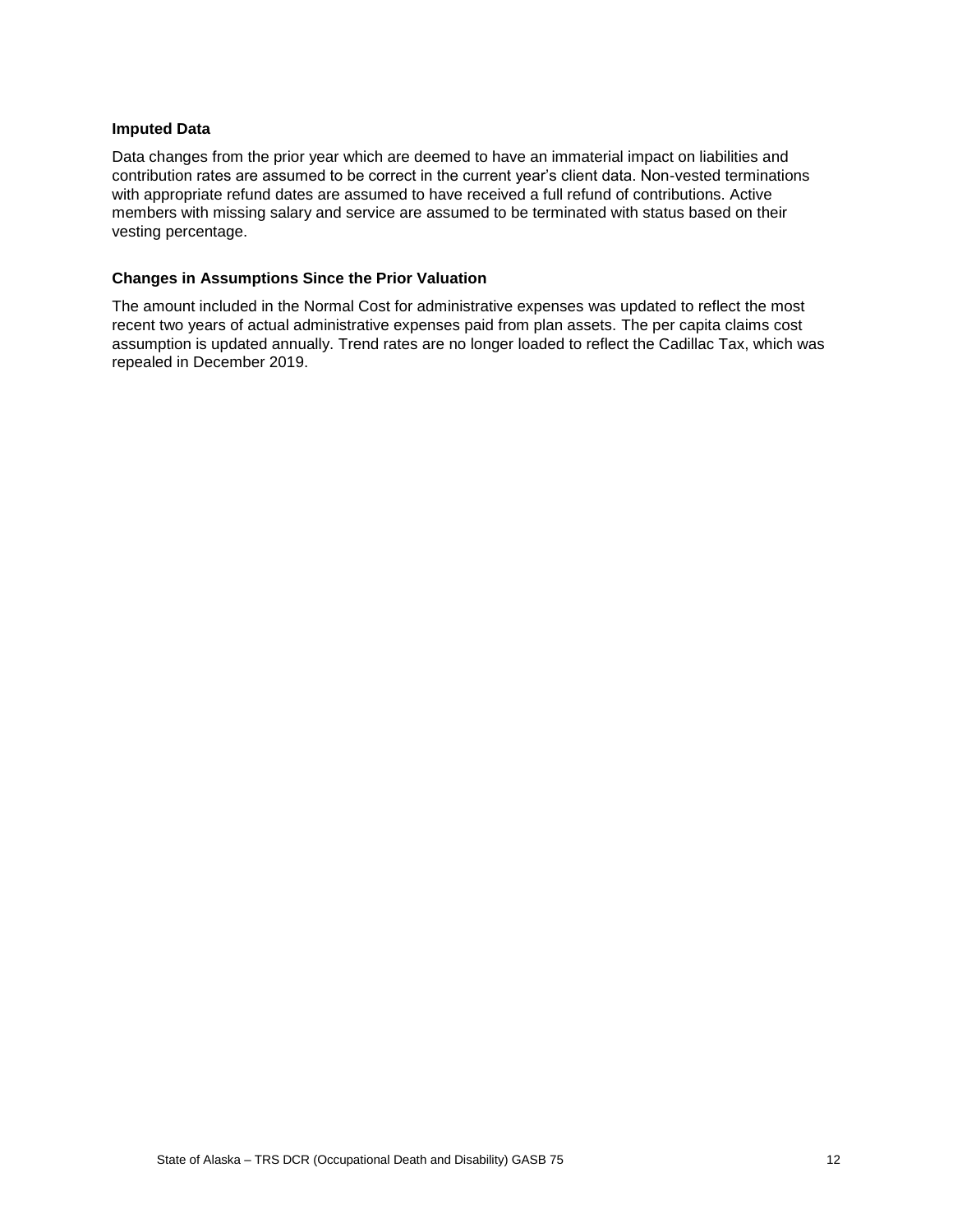| Years of<br><b>Service</b> | Percent<br><b>Increase</b> |
|----------------------------|----------------------------|
| 0                          | 6.75%                      |
| 1                          | 6.25%                      |
| $\overline{2}$             | 5.75%                      |
| 3                          | 5.25%                      |
| $\overline{4}$             | 4.75%                      |
| 5                          | 4.25%                      |
| 6                          | 3.75%                      |
| 7                          | 3.65%                      |
| 8                          | 3.55%                      |
| 9                          | 3.45%                      |
| 10                         | 3.35%                      |
| 11                         | 3.25%                      |
| 12                         | 3.15%                      |
| 13                         | 3.05%                      |
| 14                         | 2.95%                      |
| 15                         | 2.85%                      |
| 16+                        | 2.75%                      |

| <b>Table 1: Salary Scale</b> |  |  |  |  |
|------------------------------|--|--|--|--|
|------------------------------|--|--|--|--|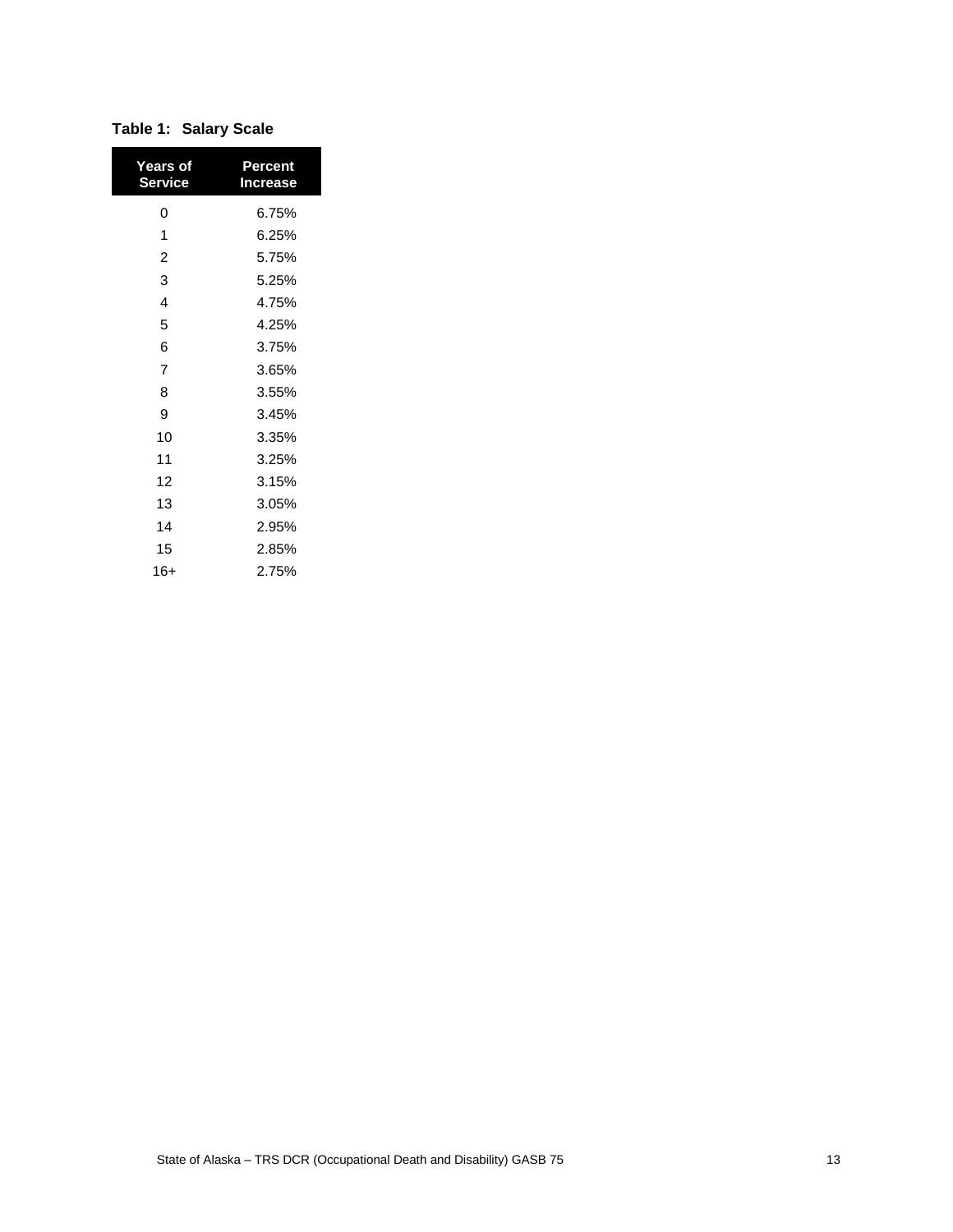# **Table 2: Turnover Rates**

| Years of<br><b>Service</b> | <b>Male</b> | Female |
|----------------------------|-------------|--------|
| 0                          | 20.70%      | 21.80% |
| 1                          | 19.55%      | 18.70% |
| 2                          | 16.10%      | 15.40% |
| 3                          | 13.80%      | 13.20% |
| 4                          | 11.50%      | 11.00% |
| 5                          | 7.32%       | 8.05%  |

# **Select Rates during the First 6 Years of Employment**

# **Ultimate Rates After First 6 Years of Employment**

| Age  | <b>Male</b> | Female | Age   | <b>Male</b> | Female |
|------|-------------|--------|-------|-------------|--------|
| < 26 | 9.41%       | 8.31%  | 45    | 9.05%       | 8.09%  |
| 26   | 9.41%       | 8.32%  | 46    | 8.99%       | 8.07%  |
| 27   | 9.40%       | 8.33%  | 47    | 8.94%       | 8.04%  |
| 28   | 9.39%       | 8.32%  | 48    | 8.86%       | 8.00%  |
| 29   | 9.39%       | 8.32%  | 49    | 8.78%       | 7.95%  |
| 30   | 9.38%       | 8.31%  | 50    | 8.70%       | 7.91%  |
| 31   | 9.37%       | 8.31%  | 51    | 8.62%       | 7.86%  |
| 32   | 9.36%       | 8.30%  | 52    | 8.54%       | 7.82%  |
| 33   | 9.35%       | 8.29%  | 53    | 8.37%       | 7.73%  |
| 34   | 9.35%       | 8.28%  | 54    | 8.20%       | 7.64%  |
| 35   | 9.34%       | 8.27%  | 55    | 8.03%       | 7.55%  |
| 36   | 9.34%       | 8.26%  | 56    | 7.86%       | 7.46%  |
| 37   | 9.33%       | 8.25%  | 57    | 7.69%       | 7.36%  |
| 38   | 9.31%       | 8.24%  | 58    | 7.76%       | 7.50%  |
| 39   | 9.29%       | 8.22%  | 59    | 7.82%       | 7.64%  |
| 40   | 9.26%       | 8.21%  | 60    | 7.89%       | 7.78%  |
| 41   | 9.24%       | 8.19%  | 61    | 7.95%       | 7.92%  |
| 42   | 9.22%       | 8.17%  | 62    | 8.02%       | 8.05%  |
| 43   | 9.16%       | 8.15%  | 63    | 8.59%       | 8.29%  |
| 44   | 9.11%       | 8.12%  | 64    | 9.17%       | 8.52%  |
|      |             |        | $65+$ | 9.75%       | 8.75%  |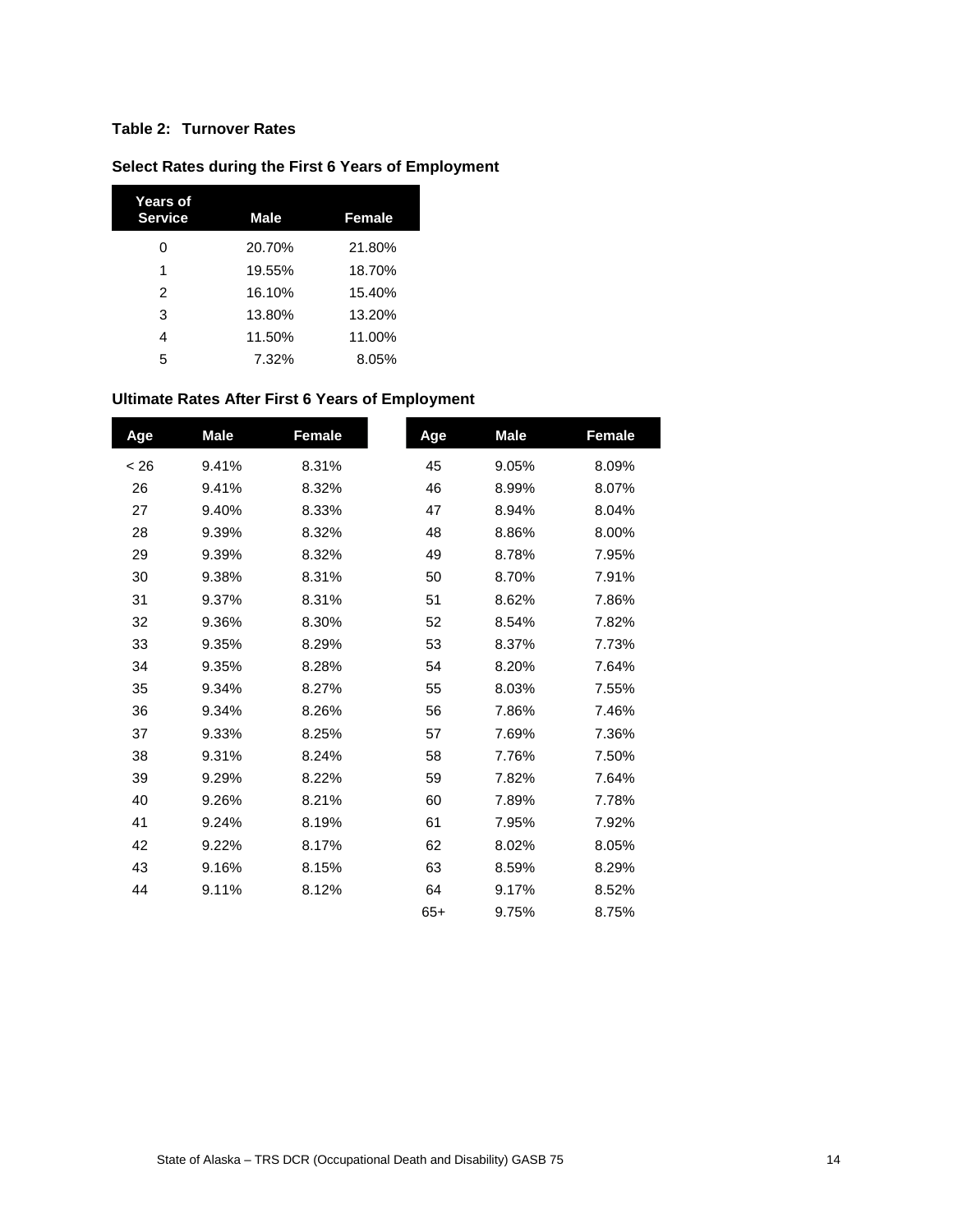# **Table 3: Disability Rates**

| Age    | <b>Male</b> | Female  |
|--------|-------------|---------|
| $<$ 31 | 0.0337%     | 0.0612% |
| 31     | 0.0337%     | 0.0613% |
| 32     | 0.0337%     | 0.0613% |
| 33     | 0.0342%     | 0.0622% |
| 34     | 0.0347%     | 0.0631% |
| 35     | 0.0353%     | 0.0641% |
| 36     | 0.0357%     | 0.0650% |
| 37     | 0.0362%     | 0.0659% |
| 38     | 0.0371%     | 0.0674% |
| 39     | 0.0379%     | 0.0689% |
| 40     | 0.0387%     | 0.0703% |
| 41     | 0.0395%     | 0.0718% |
| 42     | 0.0403%     | 0.0733% |
| 43     | 0.0423%     | 0.0770% |
| 44     | 0.0443%     | 0.0806% |
| 45     | 0.0464%     | 0.0843% |
| 46     | 0.0483%     | 0.0879% |
| 47     | 0.0504%     | 0.0916% |
| 48     | 0.0536%     | 0.0975% |
| 49     | 0.0569%     | 0.1034% |
| 50     | 0.0601%     | 0.1093% |
| 51     | 0.0634%     | 0.1152% |
| 52     | 0.0666%     | 0.1211% |
| 53     | 0.0746%     | 0.1356% |
| 54     | 0.0826%     | 0.1501% |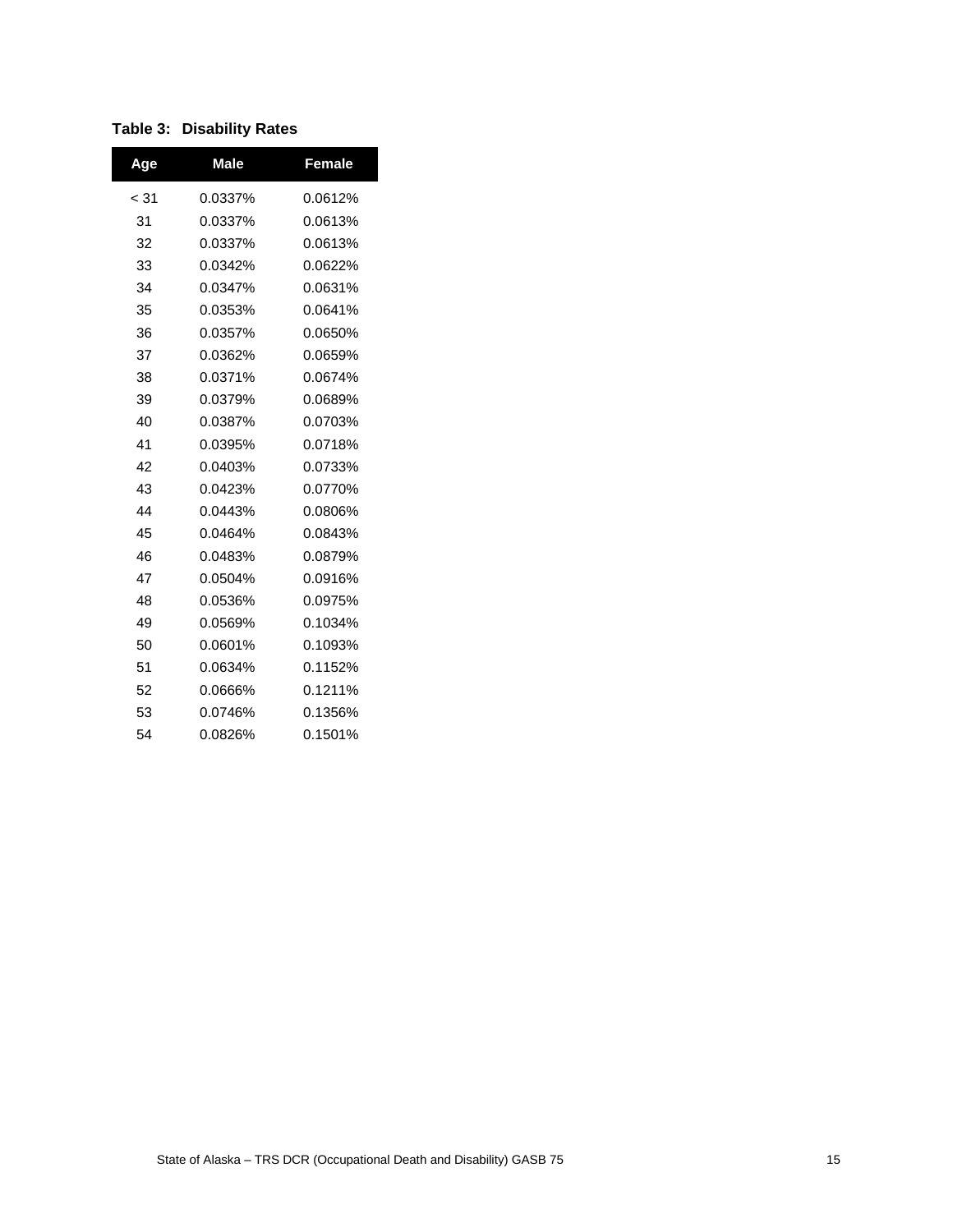| Age  | Rate   |
|------|--------|
| < 55 | 2.0%   |
| 55   | 3.0%   |
| 56   | 3.0%   |
| 57   | 3.0%   |
| 58   | 3.0%   |
| 59   | 3.0%   |
| 60   | 5.0%   |
| 61   | 5.0%   |
| 62   | 10.0%  |
| 63   | 5.0%   |
| 64   | 5.0%   |
| 65   | 25.0%  |
| 66   | 25.0%  |
| 67   | 25.0%  |
| 68   | 20.0%  |
| 69   | 20.0%  |
| 70+  | 100.0% |

# **Table 4: Retirement Rates**

I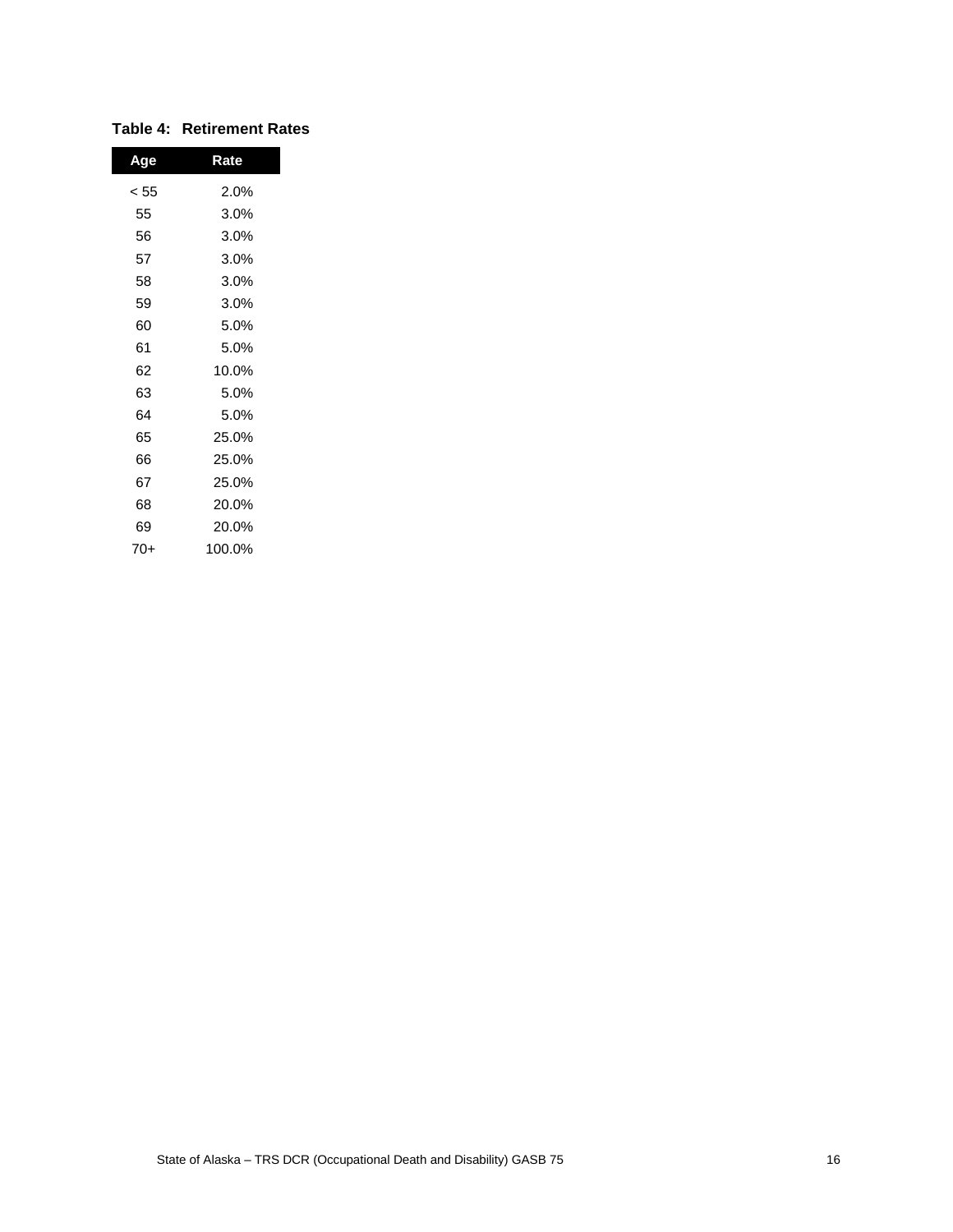# <span id="page-21-0"></span>**Section 3 – Summary of Plan Provisions**

#### **Effective Date**

July 1, 2006, with amendments through June 30, 2019.

#### **Administration of Plan**

The Commissioner of Administration or the Commissioner's designee is the administrator of the Plan. The Attorney General of the state is the legal counsel for the Plan and shall advise the administrator and represent the Plan in legal proceedings.

The Alaska Retirement Management Board prescribes policies, adopts regulations, invests the funds, and performs other activities necessary to carry out the provisions of the Plan.

#### **Employers Included**

Currently there are 57 employers participating in TRS DCR, including the State of Alaska, 53 school districts, and three other eligible organizations.

#### **Membership**

An employee of a participating employer who first enters service on or after July 1, 2006, or a member of the defined benefit plan who works for an employer who began participation on or after July 1, 2006, and meets the following criteria is a member in the Plan:

- Permanent full-time or part-time elementary or secondary teachers, school nurses, or a person in a position requiring a teaching certificate as a condition of hire in a public school of the State of Alaska, the Department of Education and Early Development or in the Department of Labor and Workforce Development.
- Full-time or part-time teachers at the University of Alaska or persons occupying full-time administrative positions requiring academic standing who are not in the University's Optional Retirement Plan.

Members can convert to TRS DCR if they are an eligible non-vested member of the TRS defined benefit plan whose employer consents to transfers to the defined contribution plan and they elect to transfer his or her account balance to TRS DCR.

#### **Member Contributions**

Other than the member-paid premiums discussed later in this section, there are no member contributions for the occupational death & disability and retiree medical benefits.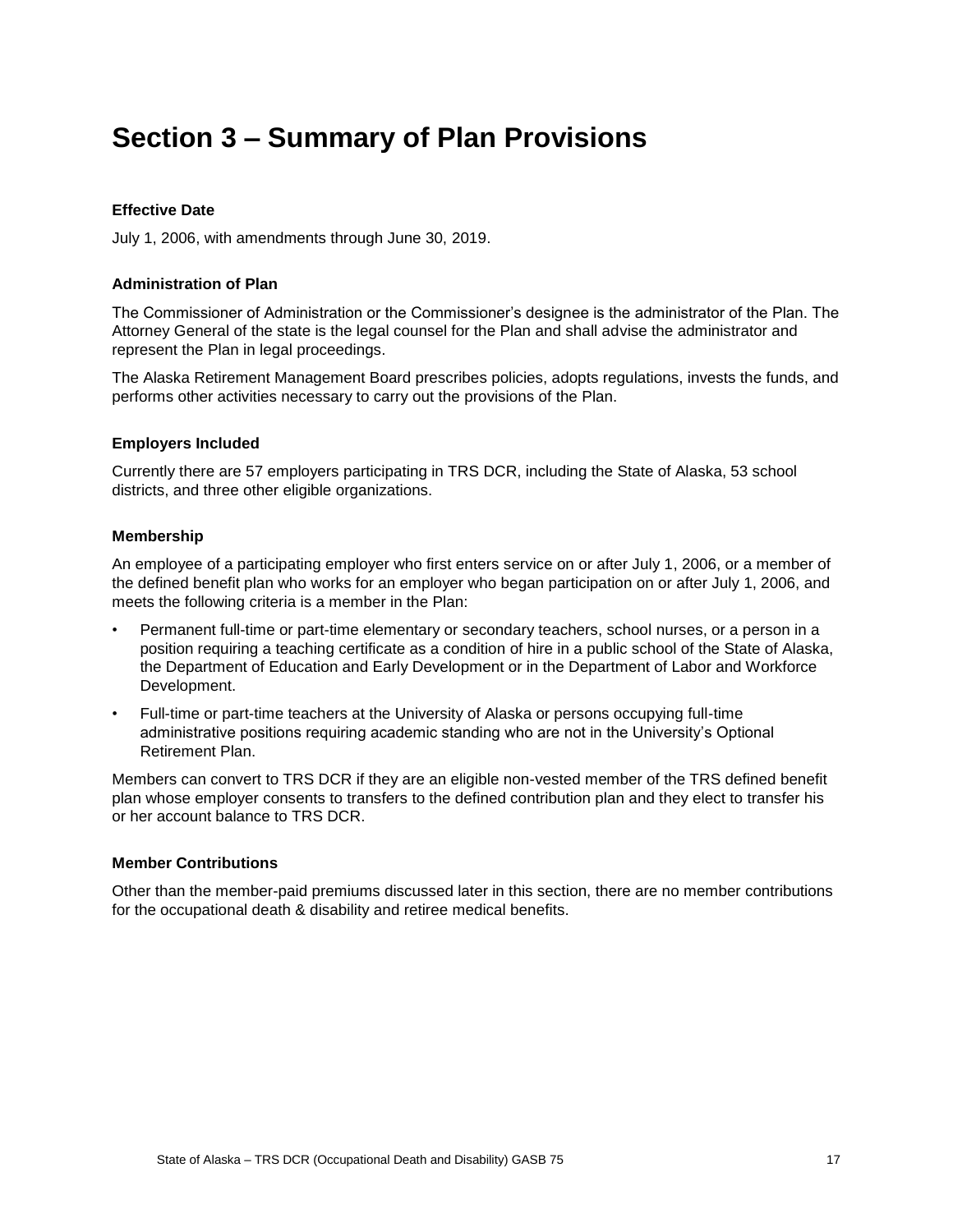#### **Retiree Medical Benefits**

- Member must retire directly from the plan to be eligible for retiree medical coverage. Normal retirement eligibility is the earlier of a) 30 years of service or b) Medicare eligible and 10 years of service.
- No subsidized retiree medical benefits are provided until normal retirement eligibility. The member's and any covered dependent premium is 100% until the member is Medicare eligible. Upon the member's Medicare-eligibility, the required contribution will follow the service-based schedule shown below.
- Coverage cannot be denied except for failure to pay premium.
- Members who are receiving disability benefits or survivors who are receiving monthly survivor benefits are not eligible until the member meets, or would have met if he/she had lived, the normal retirement eligibility requirements.
- The following is a summary of the medical benefit design adopted in July 2016. The plan description below is used for valuation purposes and indicates participant cost-sharing. Please refer to the benefit handbook for more details.

| <b>Plan Design Feature</b>                                         | In-Network <sup>1</sup>                                                 | Out-of-Network <sup>12</sup> |
|--------------------------------------------------------------------|-------------------------------------------------------------------------|------------------------------|
| Deductible (single/family)                                         | \$300/\$600                                                             | \$300/\$600                  |
| Medical services (participant share)                               | <b>20%</b>                                                              | 40%                          |
| Emergency Room Copay (non-emergent use)                            | \$100                                                                   | \$100                        |
| Medical Out-of-Pocket Maximum<br>(single/family, after deductible) | \$1,200 / \$2,400                                                       | \$2,400 / \$4,800            |
| Medicare Coordination                                              | Exclusion                                                               | Exclusion                    |
| Pharmacy                                                           | No Deductible                                                           | No Deductible                |
| Retail Generic (per 30-day fill):                                  | 20% \$10 min / \$50 max                                                 |                              |
| Retail Non-Formulary Brand (per 30-day fill):                      | 25% \$25 min / \$75 max                                                 | 40%                          |
| Retail Formulary Brand (per 30-day fill):                          | 35% \$80 min / \$150 max                                                |                              |
| Mail-Order Generic:                                                | \$20 copay                                                              |                              |
| Mail-Order Non-Formulary Brand:                                    | \$50 copay                                                              | 40%                          |
| Mail-Order Formulary Brand                                         | $$100$ copay                                                            |                              |
| Pharmacy Out-of-Pocket Max (single/family)                         | \$1,000 / \$2,000                                                       | \$1,000 / \$2,000            |
| Medicare Pharmacy Arrangement                                      | Retiree Drug Subsidy /<br>Employer Group Waiver Plan effective 1/1/2019 |                              |
| Wellness/Preventative                                              | 100%, Not subject to deductible                                         |                              |

l

<sup>&</sup>lt;sup>1</sup> Assumed to increase annually to mitigate impact of healthcare cost trend

<sup>2</sup> OON applies only to non-Medicare eligible participants.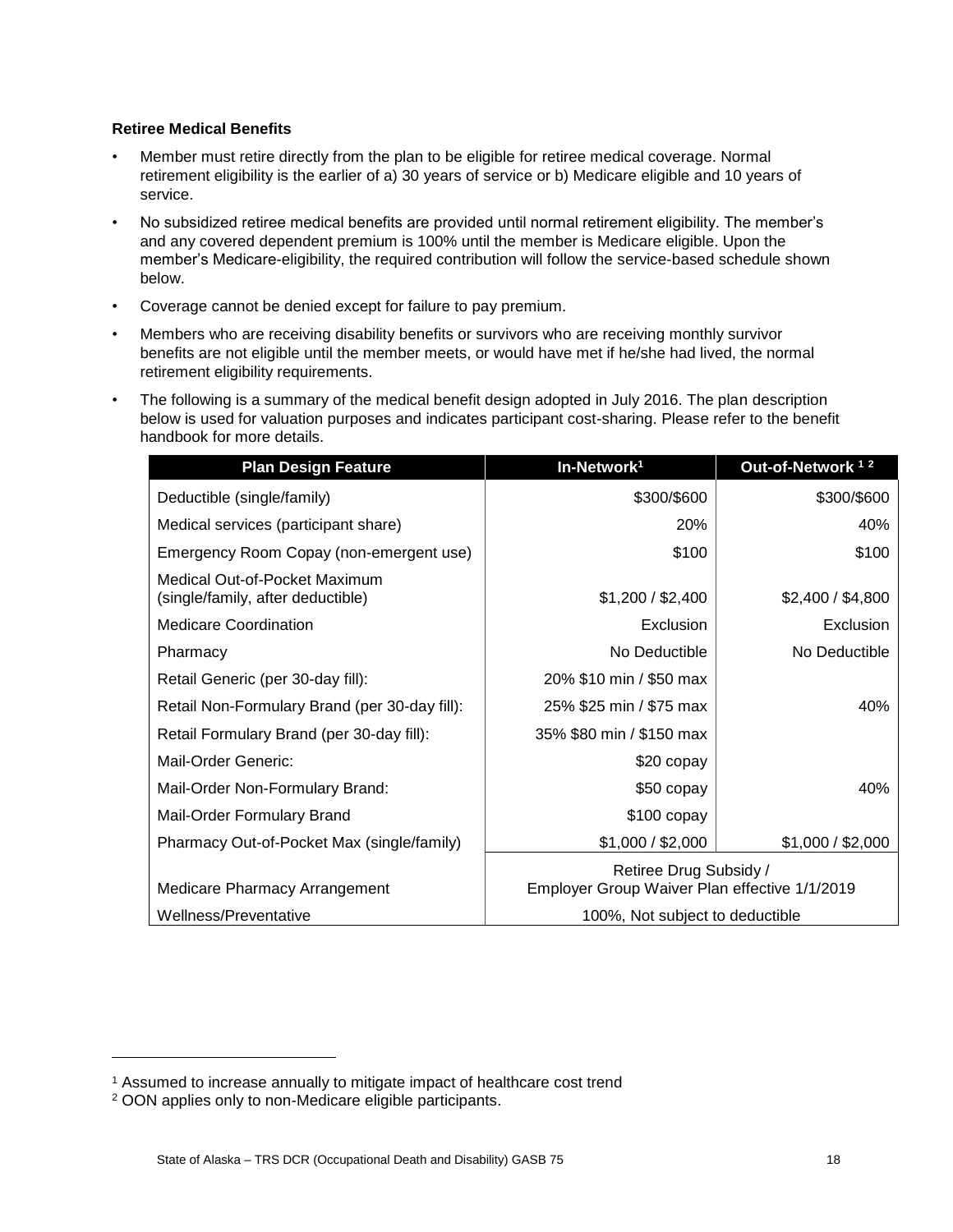- Buck used its manual rate models to determine relative plan values for the defined benefit (DB) retiree medical plan and the adopted DCR retiree medical plan outlined above. We applied the ratio of the DCR retiree medical plan value to the DB retiree medical plan value to the per capita costs determined for each of pre/post-Medicare medical and pharmacy benefits to estimate corresponding values for the adopted DCR retiree medical plan design. These factors are noted in Section 2. We further adjusted the Medicare medical manual rate to reflect the Medicare coordination method adopted. The estimated 2020 reimbursements under EGWP were provided by Segal Consulting (who worked with the EGWP administrator, Optum, to develop those estimates). We reflect estimated discounts and pharmacy rebates in the defined benefit medical cost so no further adjustment was needed for the DCR retiree medical plan. The medical network differential is reflected in the relative plan value adjustments.
- The retiree medical plan's coverage is supplemental to Medicare. Medicare coordination is described in the 2019 DCR Plan Handbook, referred to in the industry as exclusion coordination: Medicare payment is deducted from the Medicare allowable expense and plan parameters are applied to the remaining amount. Starting in 2019, the prescription drug coverage will be through a Medicare Part D EGWP arrangement.

|                         | percentage of premium paid by the member is as follows: |
|-------------------------|---------------------------------------------------------|
| <b>Years of Service</b> | <b>Percent of Premium</b><br><b>Paid by Member</b>      |
| ~15                     | 30%                                                     |
| $15 - 19$               | 25%                                                     |

 $20 - 24$  20%  $25 - 29$  15%  $30 + 10\%$ 

• The premium for Medicare-eligible retirees will be based on the member's years of service. The percentage of premium paid by the member is as follows:

- The premium for dependents who are not eligible for Medicare aligns with the member's subsidy. While a member is not Medicare-eligible, premiums are 100% of the estimated cost.
- Members have a separate defined contribution Health Reimbursement Arrangement account, which is not reflected in this valuation, that can be used to pay for premiums or other medical expenses.
- For valuation purposes, retiree premiums were assumed to equal the percentages outlined in the table above times the age-related plan costs. Future premiums calculated and charged to DCR participants will need to be determined reflecting any appropriate adjustments to the defined benefit (DB) plan data because current DB premiums were determined using information based upon enrollment with dual coverage members.
- Coverage will continue for surviving spouses of covered retired members.

#### **Occupational Disability Benefits**

- Benefit is 40% of salary at date of disability.
- Disability Benefit Adjustment: The disability benefit is increased by 75% of the cost of living increase in the preceding calendar year or 9%, whichever is less.
- Member earns service while on occupational disability.
- Benefits cease when the member becomes eligible for normal retirement at Medicare-eligible age and 10 years of service, or at any age with 30 years of service.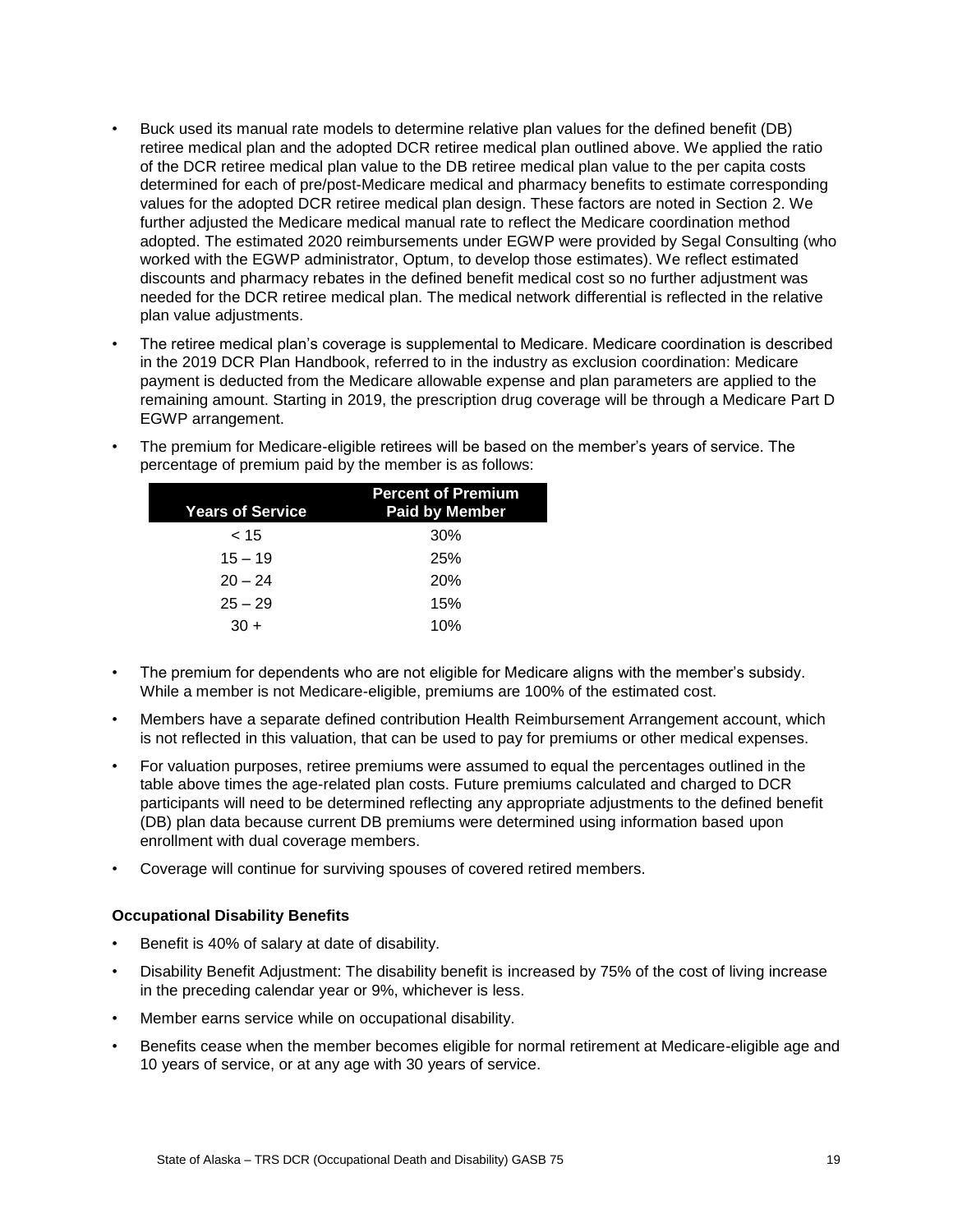• No subsidized retiree medical benefits are provided until normal retirement eligibility. The member's premium is 100% of the estimated cost until they are Medicare eligible. Medicare-eligible premiums follow the service-based schedule above.

#### **Occupational Death Benefits**

- Benefit is 40% of salary.
- Survivor's Pension Adjustment: A survivor's pension is increased by 50% of the cost of living increase in the preceding calendar year or 6%, whichever is less, if the recipient is at least age 60 on July 1, or under age 60 if the recipient has been receiving TRS benefits for at least 8 years as of July 1.
- Benefits cease when the member would have become eligible for normal retirement.
- The period during which the survivor is receiving benefits is counted as service credit toward retiree medical benefits.
- No subsidized retiree medical benefits are provided until the member would have been eligible for normal retirement. The surviving spouse's premium is 100% of the estimated cost until the member would have been Medicare eligible. Medicare-eligible premiums follow the service-based schedule above.

#### **Changes Since the Prior Valuation**

There have been no changes in TRS DCR benefit provisions valued since the prior valuation.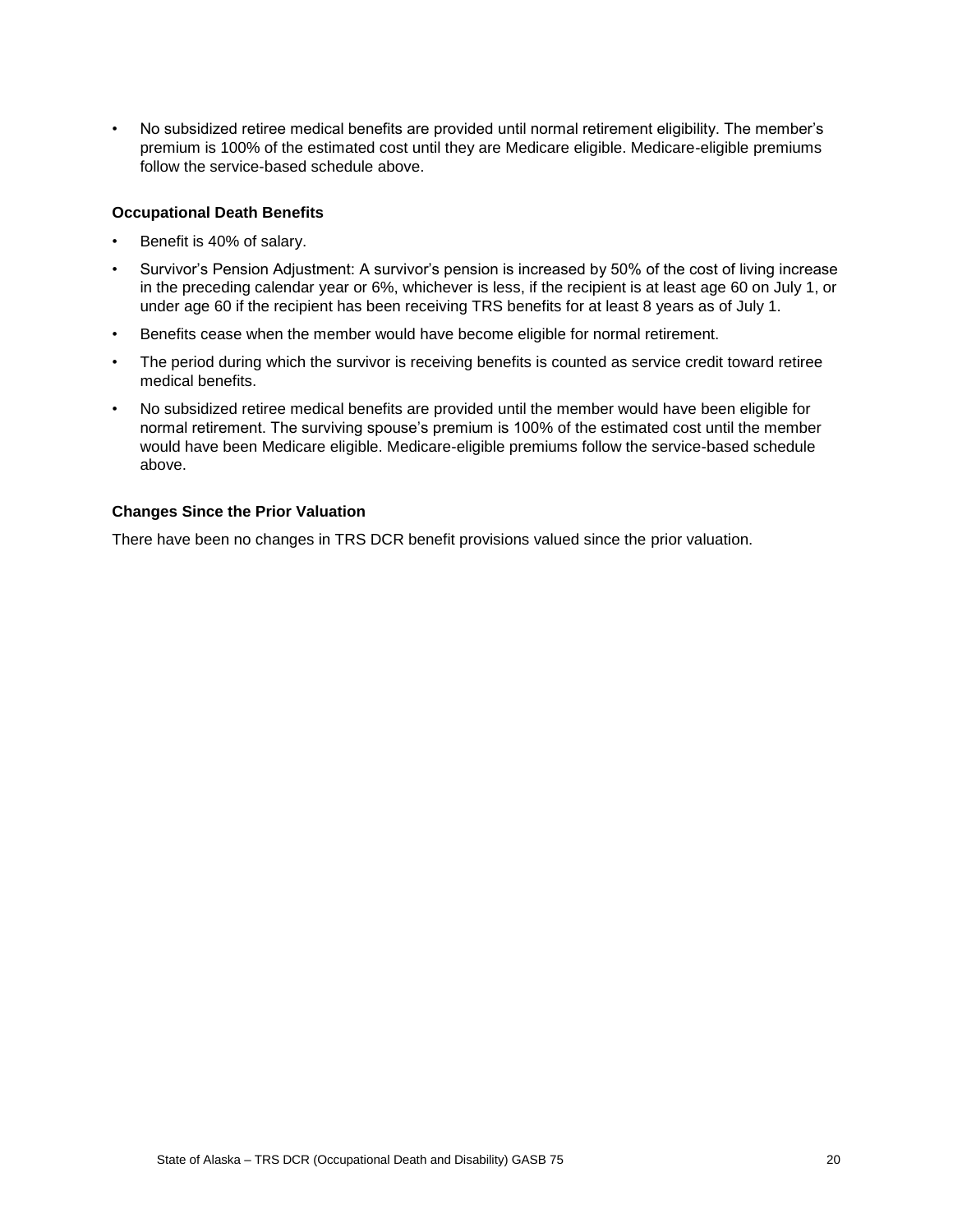# <span id="page-25-0"></span>**Appendix**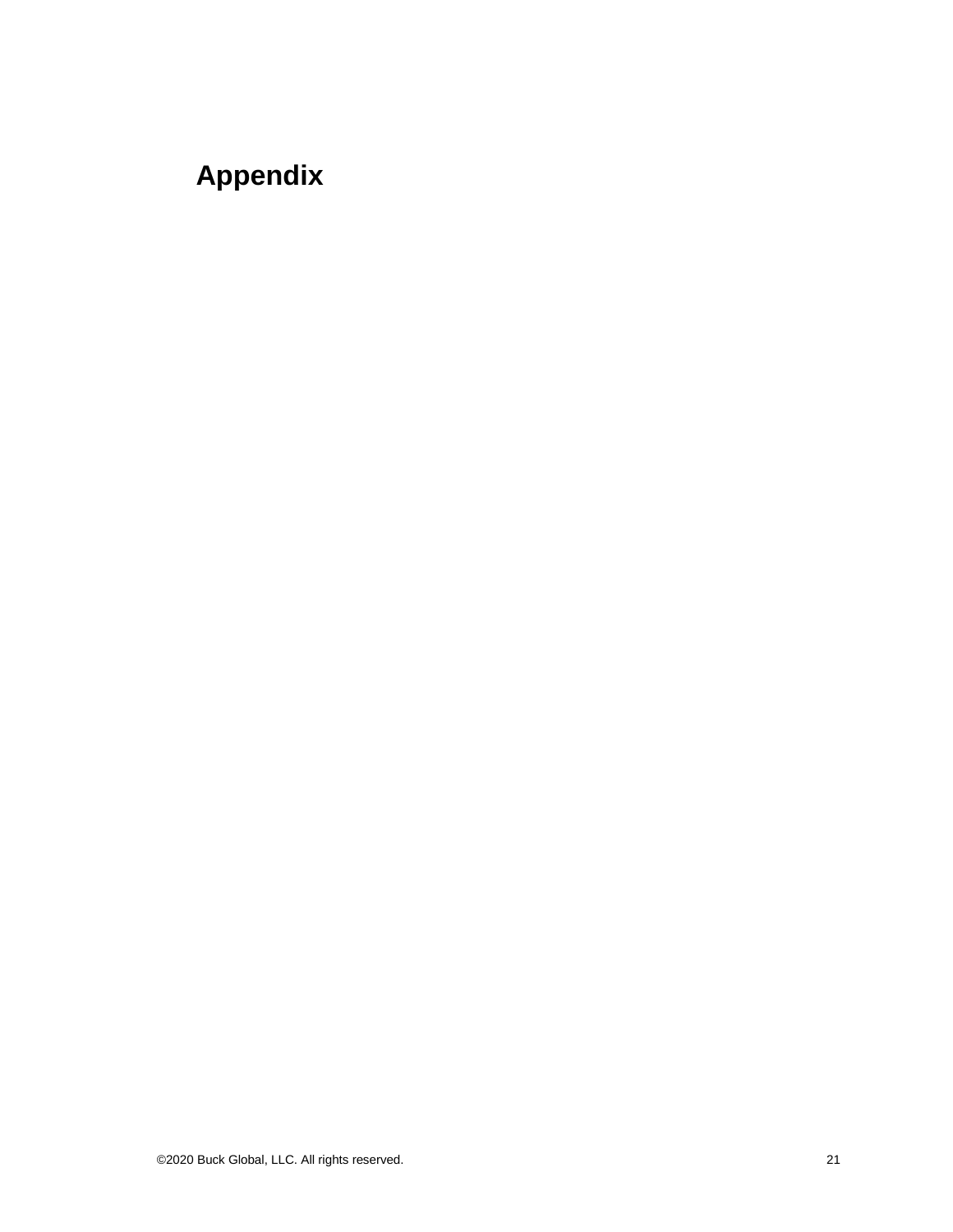# **State of Alaska Teachers' Retirement System DCR - Occupational Death & Disability Schedule A - Employers' Allocation of Net OPEB Liability as of 6/30/2019**

|                        |                                        | FY2019               |            | Total     | Plan                | Net           | Total           | Total          |
|------------------------|----------------------------------------|----------------------|------------|-----------|---------------------|---------------|-----------------|----------------|
|                        |                                        | Employer             | Employer   | OPEB      | Fiduciary           | <b>OPEB</b>   | Deferred        | Deferred       |
| <b>Employer Number</b> | <b>Employer Name</b>                   | <b>Contributions</b> | Proportion | Liability | <b>Net Position</b> | Liability     | <b>Outflows</b> | <b>Inflows</b> |
|                        | 701 ANCHORAGE SD                       | 96,597               | 30.94603%  | 95,004    | 1,339,344           | (1, 244, 340) | 5,653           | (152, 575)     |
|                        | 704 CORDOVA CITY SD                    | 705                  | 0.22581%   | 693       | 9,773               | (9,080)       | 862             | (2,744)        |
|                        | 705 CRAIG CITY SD                      | 775                  | 0.24836%   | 762       | 10,749              | (9,987)       | 1,181           | (1,209)        |
|                        | 706 FAIRBANKS NORTH STAR BOROUGH SD    | 27,525               | 8.81797%   | 27,071    | 381,642             | (354, 571)    | $\sim$          | (53, 565)      |
|                        | 707 HAINES BOROUGH SD                  | 839                  | 0.26873%   | 825       | 11,631              | (10, 806)     | 2,762           | (1,548)        |
|                        |                                        | 629                  |            | 619       |                     |               | $\sim$          | (3,026)        |
|                        | 708 HOONAH CITY SD                     |                      | 0.20162%   |           | 8,726               | (8, 107)      |                 |                |
|                        | 709 HYDABURG CITY SD                   | 203                  | 0.06501%   | 200       | 2,813               | (2,614)       | 1,702           | (316)          |
|                        | 710 JUNEAU BOROUGH SD                  | 9,657                | 3.09383%   | 9,498     | 133,901             | (124, 403)    | 4,300           | (17, 577)      |
|                        | 712 KAKE CITY SD                       | 597                  | 0.19132%   | 587       | 8,280               | (7,693)       | 447             | (1, 148)       |
|                        | 714 KETCHIKAN GATEWAY BOROUGH SD       | 5,419                | 1.73615%   | 5,330     | 75,141              | (69, 811)     | 1,234           | (12, 487)      |
|                        | 717 KLAWOCK CITY SD                    | 327                  | 0.10476%   | 322       | 4,534               | (4,212)       | 1,123           | (1, 173)       |
|                        | 718 KODIAK ISLAND BOROUGH SD           | 7,047                | 2.25770%   | 6,931     | 97,713              | (90, 782)     | 12,072          | (15, 139)      |
|                        | 719 NENANA CITY SD                     | 912                  | 0.29212%   | 897       | 12,643              | (11, 746)     | 1,125           | (3, 361)       |
|                        | 720 NOME CITY SD                       | 2,206                | 0.70671%   | 2,170     | 30,586              | (28, 417)     | 2,086           | (5,288)        |
|                        | 722 MATANUSKA-SUSITNA BOROUGH SD       | 35,154               | 11.26201%  | 34,574    | 487,420             | (452, 845)    | 1,610           | (73, 109)      |
|                        | 723 PELICAN CITY SD                    | 53                   | 0.01701%   | 52        | 736                 | (684)         | 26              | (113)          |
|                        | 724 PETERSBURG CITY SD                 | 990                  | 0.31703%   | 973       | 13,721              | (12, 748)     | 1,664           | (4, 290)       |
|                        | 727 SITKA BOROUGH SD                   | 3,349                | 1.07284%   | 3,294     | 46,433              | (43, 139)     | 377             | (6, 110)       |
|                        | 728 SKAGWAY CITY SD                    | 505                  | 0.16163%   | 496       | 6,995               |               | 483             | (2, 365)       |
|                        |                                        |                      |            |           |                     | (6, 499)      |                 |                |
|                        | 729 UNALASKA CITY SD                   | 1,315                | 0.42120%   | 1,293     | 18,230              | (16, 937)     | 1,422           | (4,036)        |
|                        | 730 VALDEZ CITY SD                     | 1,612                | 0.51646%   | 1,586     | 22,352              | (20, 767)     | 1,251           | (9,035)        |
|                        | 731 WRANGELL PUBLIC SD                 | 744                  | 0.23820%   | 731       | 10,309              | (9,578)       | 735             | (1, 513)       |
|                        | 732 YAKUTAT SD                         | 208                  | 0.06661%   | 204       | 2,883               | (2,678)       | 324             | (1, 377)       |
|                        | 733 UNIVERSITY OF ALASKA               | 7,695                | 2.46514%   | 7,568     | 106,691             | (99, 123)     | 404             | (17, 710)      |
|                        | 735 GALENA CITY SD                     | 2,249                | 0.72047%   | 2,212     | 31,182              | (28, 970)     | $\sim$          | (6, 367)       |
|                        | 736 NORTH SLOPE BOROUGH SD             | 10,516               | 3.36880%   | 10,342    | 145,802             | (135, 459)    | 2,770           | (24, 873)      |
|                        | 737 STATE OF ALASKA                    | 1,394                | 0.44658%   | 1,371     | 19,328              | (17, 957)     | 1,235           | (4,665)        |
|                        | 742 BRISTOL BAY BOROUGH SD             | 496                  | 0.15876%   | 487       | 6,871               | (6, 384)      | 1,329           | (2, 220)       |
|                        | 743 SOUTHEAST REGIONAL RESOURCE CENTER | 295                  | 0.09448%   | 290       | 4,089               | (3,799)       | 1,387           | (625)          |
|                        | 744 DILLINGHAM CITY SD                 | 2,051                | 0.65699%   | 2,017     | 28,434              | (26, 418)     | 3,073           | (5, 135)       |
|                        | 746 KENAI PENINSULA BOROUGH SD         | 19,979               | 6.40052%   | 19,650    | 277,015             | (257, 365)    | 5,586           | (33,095)       |
|                        | 748 SAINT MARY'S SD                    | 571                  | 0.18286%   | 561       | 7,914               | (7, 353)      | 1,442           | (2, 487)       |
|                        | 751 NORTHWEST ARCTIC BOROUGH SD        | 10,740               | 3.44070%   | 10,563    | 148,914             | (138, 351)    | 1,265           |                |
|                        |                                        |                      |            |           |                     |               |                 | (25, 222)      |
|                        | 752 BERING STRAIT SD                   | 10,445               | 3.34606%   | 10,272    | 144,817             | (134, 545)    | 10,734          | (16, 291)      |
|                        | 753 LOWER YUKON SD                     | 6,768                | 2.16809%   | 6,656     | 93,835              | (87, 179)     | 17,046          | (10, 556)      |
|                        | 754 LOWER KUSKOKWIM SD                 | 14,286               | 4.57656%   | 14,050    | 198,073             | (184, 023)    | 11,587          | (24, 842)      |
|                        | 755 KUSPUK SD                          | 1,675                | 0.53655%   | 1,647     | 23,222              | (21, 575)     | 1,114           | (2,853)        |
|                        | 756 SOUTHWEST REGION SD                | 3,596                | 1.15212%   | 3,537     | 49,864              | (46, 327)     | 310             | (8,678)        |
|                        | 757 LAKE AND PENINSULA BOROUGH SD      | 1,684                | 0.53935%   | 1,656     | 23,343              | (21, 687)     | 9,845           | (3,941)        |
|                        | 758 ALEUTIAN REGION SD                 | 189                  | 0.06060%   | 186       | 2,623               | (2, 437)      | 857             | (295)          |
|                        | 759 PRIBILOF SD                        | 283                  | 0.09068%   | 278       | 3,925               | (3,646)       | 1,372           | (441)          |
|                        | 761 IDITAROD AREA SD                   | 1,070                | 0.34277%   | 1,052     | 14,835              | (13, 783)     | 1,912           | (5, 323)       |
|                        | 762 YUKON / KOYUKUK SD                 | 3,167                | 1.01464%   | 3,115     | 43,914              | (40, 799)     | 1,805           | (10, 540)      |
|                        | 763 YUKON FLATS SD                     | 1,258                | 0.40316%   | 1,238     | 17,449              | (16, 211)     | 2,687           | (2,537)        |
|                        | 764 DENALI BOROUGH SD                  | 984                  | 0.31521%   | 968       | 13,642              | (12, 674)     | 827             | (2,867)        |
|                        | 765 DELTA/GREELY SD                    | 1,587                | 0.50843%   | 1,561     | 22,005              | (20, 444)     | 517             | (2,633)        |
|                        | 766 ALASKA GATEWAY SD                  | 1,752                | 0.56120%   | 1,723     | 24,289              | (22, 566)     | ×               | (7,602)        |
|                        | 767 COPPER RIVER SD                    | 1,049                |            | 1,032     |                     |               | 272             |                |
|                        |                                        |                      | 0.33621%   |           | 14,551              | (13, 519)     |                 | (4, 555)       |
|                        | 768 CHATHAM SD                         | 791                  | 0.25342%   | 778       | 10,968              | (10, 190)     | 343             | (2, 292)       |
|                        | 769 SOUTHEAST ISLAND SD                | 976                  | 0.31258%   | 960       | 13,529              | (12, 569)     | 1,386           | (1, 522)       |
|                        | 770 ANNETTE ISLAND SD                  | 1,656                | 0.53042%   | 1,628     | 22,957              | (21, 328)     | $\sim$          | (4, 144)       |
|                        | 771 CHUGACH SD                         | 425                  | 0.13603%   | 418       | 5,888               | (5, 470)      | 100             | (1,613)        |
|                        | 775 TANANA SD                          | 211                  | 0.06774%   | 208       | 2,932               | (2, 724)      | 915             | (1,064)        |
|                        | 777 KASHUNAMIUT SD                     | 1,183                | 0.37899%   | 1,164     | 16,403              | (15, 239)     | 2,161           | (2,836)        |
|                        | 778 YUPIIT SD                          | 1,868                | 0.59855%   | 1,838     | 25,905              | (24,068)      | 5,810           | (2,914)        |
|                        | 779 SPECIAL EDUCATION SERVICE AGENCY   | 722                  | 0.23139%   | 710       | 10,015              | (9,304)       | ٠               | (2, 855)       |
|                        | 780 ALEUTIANS EAST BOROUGH SD          | 1,170                | 0.37482%   | 1,151     | 16,222              | (15,071)      | 1,798           | (2, 497)       |
| Total                  |                                        | 312,145              | 100.00000% | 307,000   | 4,328,000           | (4,021,000)   | 134,327         |                |
|                        |                                        |                      |            |           |                     |               |                 | (621, 195)     |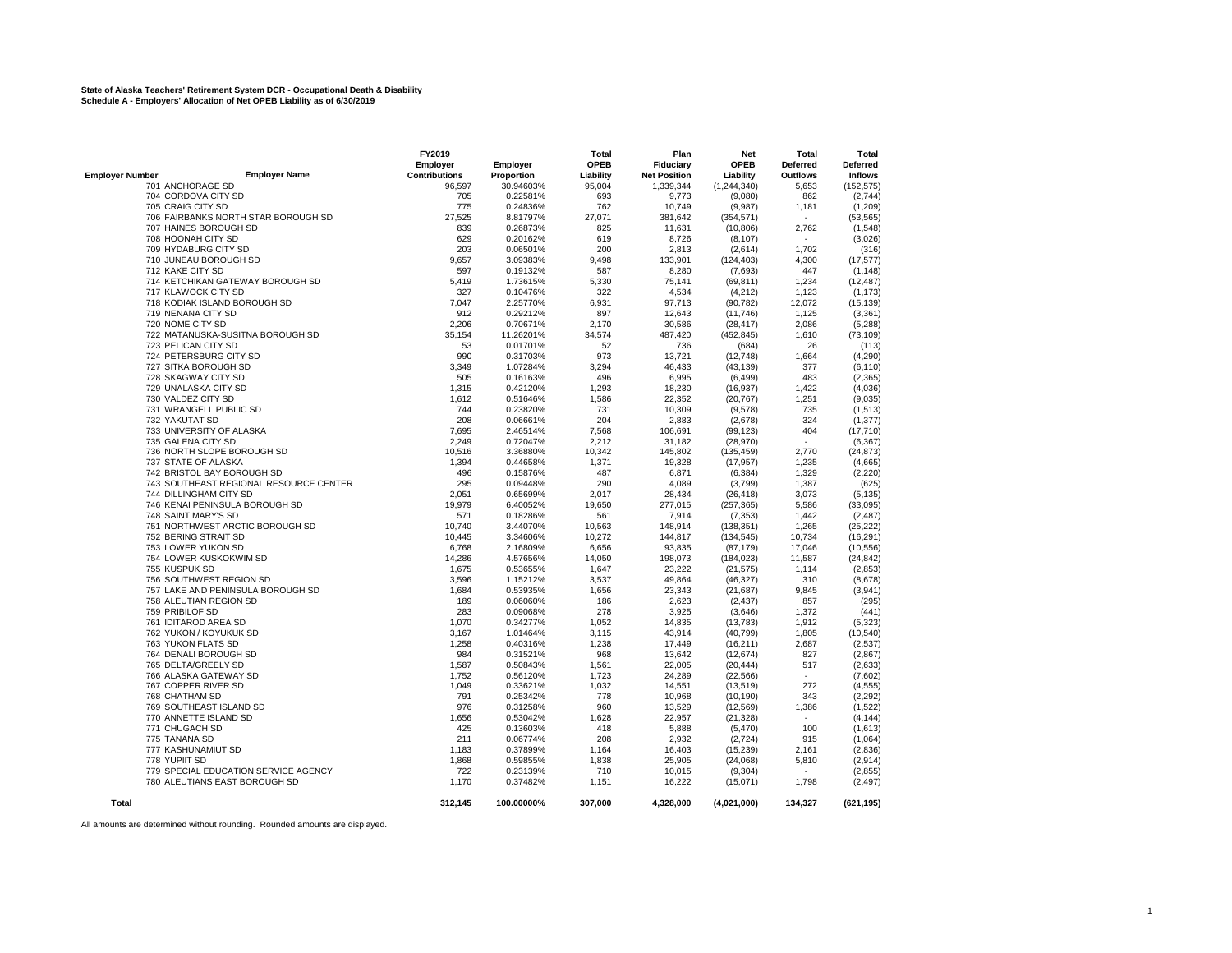# State of Alaska Teachers' Retirement System DCR - Occupational Death & Di<br>Schedule A - Employers' Allocation of Net OPEB Liability as of 6/30/2019

|                                                | Fiduciary           |             | <b>Net</b>  | <b>Net</b>            | <b>Net</b>             |
|------------------------------------------------|---------------------|-------------|-------------|-----------------------|------------------------|
|                                                | <b>Net Position</b> |             | <b>OPEB</b> | <b>OPEB</b>           | <b>OPEB</b>            |
|                                                | as % of             |             | Liability   | Liability             | Liability              |
|                                                | Total               |             | as % of     | 1% Decrease           | 1% Increase            |
|                                                | <b>OPEB</b>         | Covered     | Covered     | <b>Discount Rate</b>  | <b>Discount Rate</b>   |
| <b>Employer Name</b><br><b>Employer Number</b> | Liability           | Payroll     | Payroll     | (6.38% Discount Rate) | (8.38% Discount Rate)  |
| 701 ANCHORAGE SD                               |                     |             |             | (1,248,672)           | (1, 241, 864)          |
| 704 CORDOVA CITY SD                            |                     |             |             | (9, 111)              | (9,062)                |
| 705 CRAIG CITY SD                              |                     |             |             | (10, 021)             | (9,967)                |
| 706 FAIRBANKS NORTH STAR BOROUGH SD            |                     |             |             | (355, 805)            | (353, 865)             |
| 707 HAINES BOROUGH SD                          |                     |             |             | (10, 843)             | (10, 784)              |
| 708 HOONAH CITY SD                             |                     |             |             | (8, 136)              | (8,091)                |
| 709 HYDABURG CITY SD                           |                     |             |             | (2,623)               | (2,609)                |
| 710 JUNEAU BOROUGH SD                          |                     |             |             | (124, 836)            | (124, 155)             |
| 712 KAKE CITY SD                               |                     |             |             | (7, 720)              | (7,678)                |
| 714 KETCHIKAN GATEWAY BOROUGH SD               |                     |             |             | (70, 054)             | (69, 672)              |
| 717 KLAWOCK CITY SD                            |                     |             |             | (4,227)               | (4,204)                |
| 718 KODIAK ISLAND BOROUGH SD                   |                     |             |             | (91,098)              | (90, 601)              |
| 719 NENANA CITY SD                             |                     |             |             | (11, 787)             | (11, 723)              |
| 720 NOME CITY SD                               |                     |             |             | (28, 516)             | (28, 360)              |
| 722 MATANUSKA-SUSITNA BOROUGH SD               |                     |             |             | (454, 422)            | (451, 944)             |
| 723 PELICAN CITY SD                            |                     |             |             | (686)                 | (683)                  |
| 724 PETERSBURG CITY SD                         |                     |             |             | (12, 792)             | (12, 722)              |
| 727 SITKA BOROUGH SD                           |                     |             |             | (43, 289)             | (43,053)               |
| 728 SKAGWAY CITY SD                            |                     |             |             | (6, 522)              | (6, 486)               |
| 729 UNALASKA CITY SD                           |                     |             |             | (16,995)              | (16,903)               |
| 730 VALDEZ CITY SD                             |                     |             |             | (20, 839)             | (20, 725)              |
| 731 WRANGELL PUBLIC SD                         |                     |             |             | (9,612)               | (9,559)                |
| 732 YAKUTAT SD                                 |                     |             |             | (2,688)               | (2,673)                |
| 733 UNIVERSITY OF ALASKA<br>735 GALENA CITY SD |                     |             |             | (99, 469)<br>(29,071) | (98, 926)<br>(28, 912) |
| 736 NORTH SLOPE BOROUGH SD                     |                     |             |             | (135, 931)            | (135, 190)             |
| 737 STATE OF ALASKA                            |                     |             |             | (18,020)              | (17, 921)              |
| 742 BRISTOL BAY BOROUGH SD                     |                     |             |             | (6, 406)              | (6, 371)               |
| 743 SOUTHEAST REGIONAL RESOURCE CENTER         |                     |             |             | (3,812)               | (3,792)                |
| 744 DILLINGHAM CITY SD                         |                     |             |             | (26, 510)             | (26, 365)              |
| 746 KENAI PENINSULA BOROUGH SD                 |                     |             |             | (258, 261)            | (256, 853)             |
| 748 SAINT MARY'S SD                            |                     |             |             | (7, 379)              | (7, 338)               |
| 751 NORTHWEST ARCTIC BOROUGH SD                |                     |             |             | (138, 832)            | (138, 075)             |
| 752 BERING STRAIT SD                           |                     |             |             | (135, 013)            | (134, 277)             |
| 753 LOWER YUKON SD                             |                     |             |             | (87, 482)             | (87,005)               |
| 754 LOWER KUSKOKWIM SD                         |                     |             |             | (184, 664)            | (183, 657)             |
| 755 KUSPUK SD                                  |                     |             |             | (21,650)              | (21, 532)              |
| 756 SOUTHWEST REGION SD                        |                     |             |             | (46, 488)             | (46, 235)              |
| 757 LAKE AND PENINSULA BOROUGH SD              |                     |             |             | (21, 763)             | (21, 644)              |
| 758 ALEUTIAN REGION SD                         |                     |             |             | (2, 445)              | (2, 432)               |
| 759 PRIBILOF SD                                |                     |             |             | (3,659)               | (3,639)                |
| 761 IDITAROD AREA SD                           |                     |             |             | (13, 831)             | (13, 755)              |
| 762 YUKON / KOYUKUK SD                         |                     |             |             | (40, 941)             | (40, 718)              |
| 763 YUKON FLATS SD                             |                     |             |             | (16, 267)             | (16, 179)              |
| 764 DENALI BOROUGH SD                          |                     |             |             | (12, 719)             | (12, 649)              |
| 765 DELTA/GREELY SD                            |                     |             |             | (20, 515)             | (20, 403)              |
| 766 ALASKA GATEWAY SD                          |                     |             |             | (22, 645)             | (22, 521)              |
| 767 COPPER RIVER SD                            |                     |             |             | (13, 566)             | (13, 492)              |
| 768 CHATHAM SD                                 |                     |             |             | (10, 226)             | (10, 170)              |
| 769 SOUTHEAST ISLAND SD                        |                     |             |             | (12,613)              | (12, 544)              |
| 770 ANNETTE ISLAND SD                          |                     |             |             | (21, 403)             | (21, 286)              |
| 771 CHUGACH SD                                 |                     |             |             | (5,489)               | (5, 459)               |
| 775 TANANA SD                                  |                     |             |             | (2,733)               | (2,718)                |
| 777 KASHUNAMIUT SD                             |                     |             |             | (15, 292)             | (15, 209)              |
| 778 YUPIIT SD                                  |                     |             |             | (24, 151)             | (24, 020)              |
| 779 SPECIAL EDUCATION SERVICE AGENCY           |                     |             |             | (9, 337)              | (9,286)                |
| 780 ALEUTIANS EAST BOROUGH SD                  |                     |             |             | (15, 124)             | (15,041)               |
|                                                |                     |             |             |                       |                        |
| <b>Total</b>                                   | 1409.77%            | 346,044,000 | $-1.16%$    | (4,035,000)           | (4,013,000)            |

**Plan**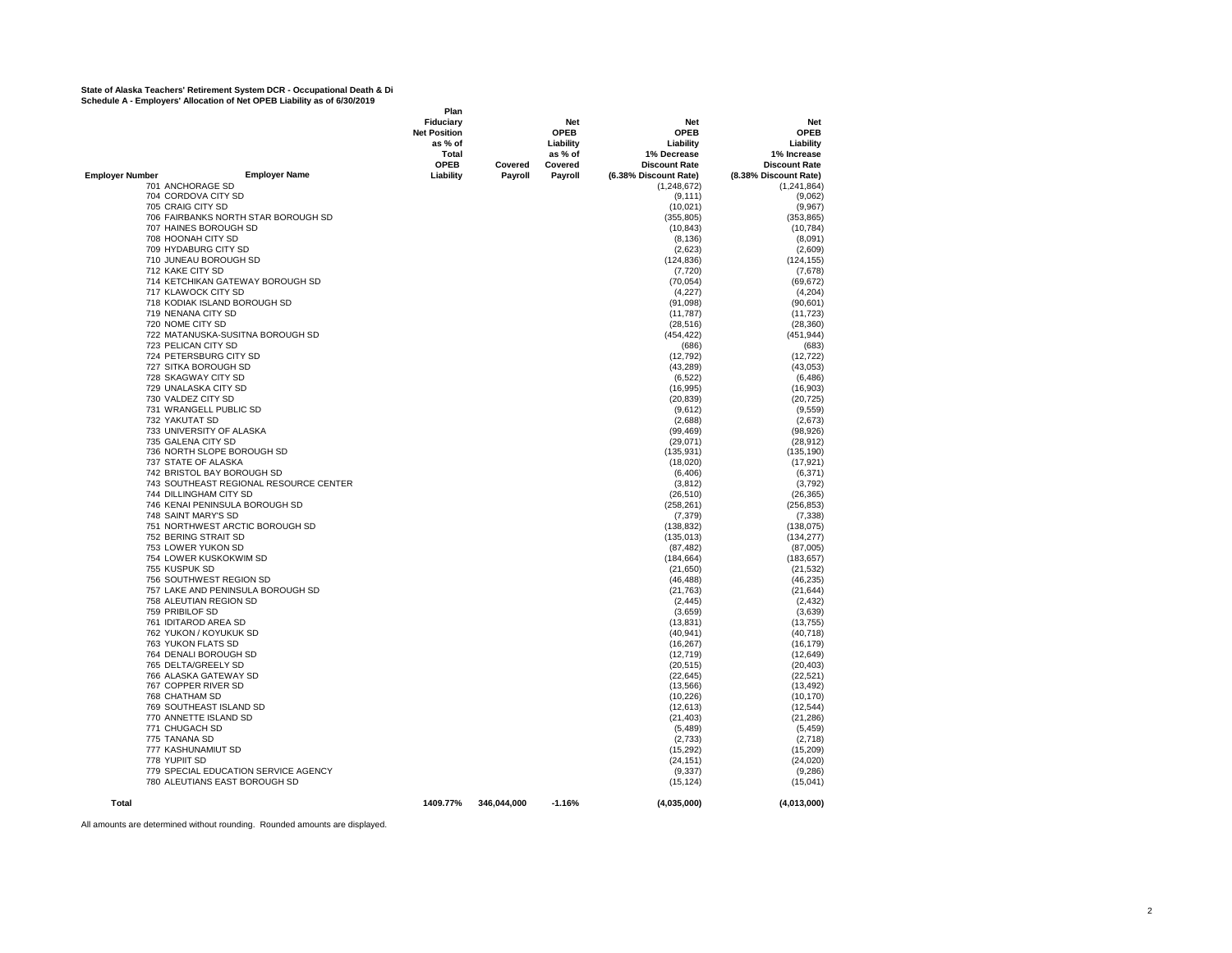## **State of Alaska Teachers' Retirement System DCR - Occupational Death & Disability Schedule B - Employers' Allocation of Net OPEB Liability as of 6/30/2020**

|                        |                                    | FY2020               |            | Total     | Plan                | <b>Net</b>    | Total           | Total          |
|------------------------|------------------------------------|----------------------|------------|-----------|---------------------|---------------|-----------------|----------------|
|                        |                                    | Employer             | Employer   | OPEB      | Fiduciary           | <b>OPEB</b>   | Deferred        | Deferred       |
| <b>Employer Number</b> | <b>Employer Name</b>               | <b>Contributions</b> | Proportion | Liability | <b>Net Position</b> | Liability     | <b>Outflows</b> | <b>Inflows</b> |
| 701                    | ANCHORAGE SD                       | 103,478              | 31.49750%  | 163,157   | 1,519,124           | (1, 355, 967) | 38,486          | (171, 595)     |
| 704                    | CORDOVA CITY SD                    | 655                  | 0.19936%   | 1,033     | 9,615               | (8,582)       | 1,800           | (2,399)        |
| 705                    | <b>CRAIG CITY SD</b>               | 830                  | 0.25261%   | 1,309     | 12,183              | (10, 875)     | 1,304           | (1, 357)       |
| 706                    | FAIRBANKS NORTH STAR BOROUGH SD    | 29,578               | 9.00318%   | 46,636    | 434,223             | (387, 587)    | 9,597           | (58, 723)      |
| 707                    | <b>HAINES BOROUGH SD</b>           | 955                  | 0.29075%   | 1,506     | 14,023              | (12, 517)     | 2,724           | (2, 311)       |
| 708                    | <b>HOONAH CITY SD</b>              | 617                  | 0.18774%   | 972       | 9.055               | (8,082)       | 636             | (2,693)        |
| 709                    | <b>HYDABURG CITY SD</b>            | 683                  | 0.20778%   | 1,076     | 10,021              | (8, 945)      | 1,702           | (5, 498)       |
| 710                    | JUNEAU BOROUGH SD                  | 10,729               | 3.26581%   | 16,917    | 157,510             | (140, 593)    | 7,241           | (23, 437)      |
| 712                    | <b>KAKE CITY SD</b>                | 515                  | 0.15682%   | 812       | 7,564               | (6, 751)      | 1,641           | (950)          |
| 714                    | KETCHIKAN GATEWAY BOROUGH SD       | 6,242                | 1.89997%   | 9,842     | 91,636              | (81, 794)     | 3,097           | (17, 897)      |
| 717                    | <b>KLAWOCK CITY SD</b>             | 306                  | 0.09308%   | 482       | 4,489               | (4,007)       | 1,451           | (1,026)        |
| 718                    | KODIAK ISLAND BOROUGH SD           | 7,048                | 2.14532%   | 11,113    | 103,469             |               | 16,408          | (13,984)       |
| 719                    | <b>NENANA CITY SD</b>              | 878                  | 0.26732%   | 1,385     | 12,893              | (92, 356)     | 2,052           |                |
| 720                    | NOME CITY SD                       | 2,237                | 0.68105%   | 3,528     | 32,847              | (11,508)      | 3,347           | (2,987)        |
| 722                    | MATANUSKA-SUSITNA BOROUGH SD       | 37,124               | 11.30001%  | 58,534    | 545,000             | (29, 319)     | 13,460          | (4,918)        |
|                        | PELICAN CITY SD                    |                      |            |           |                     | (486, 465)    |                 | (71, 873)      |
| 723                    | PETERSBURG CITY SD                 | 82                   | 0.02484%   | 129       | 1,198               | (1,070)       | 49              | (393)          |
| 724                    |                                    | 1,026                | 0.31221%   | 1,617     | 15,058              | (13, 441)     | 1,934           | (3,923)        |
| 727                    | SITKA BOROUGH SD                   | 3,322                | 1.01105%   | 5,237     | 48,763              | (43, 526)     | 3,349           | (5,666)        |
| 728                    | <b>SKAGWAY CITY SD</b>             | 552                  | 0.16787%   | 870       | 8,097               | (7, 227)      | 603             | (2, 385)       |
| 729                    | <b>UNALASKA CITY SD</b>            | 1,312                | 0.39931%   | 2,068     | 19,259              | (17, 190)     | 2,347           | (3,675)        |
| 730                    | VALDEZ CITY SD                     | 1,557                | 0.47386%   | 2,455     | 22,854              | (20, 400)     | 2,941           | (7,985)        |
| 731                    | <b>WRANGELL PUBLIC SD</b>          | 867                  | 0.26396%   | 1,367     | 12,731              | (11, 363)     | 927             | (2, 395)       |
| 732                    | YAKUTAT SD                         | 257                  | 0.07818%   | 405       | 3,770               | (3, 365)      | 367             | (1,660)        |
| 733                    | UNIVERSITY OF ALASKA               | 7,538                | 2.29463%   | 11,886    | 110,670             | (98, 784)     | 8,155           | (16, 104)      |
| 735                    | <b>GALENA CITY SD</b>              | 3,042                | 0.92600%   | 4,797     | 44,661              | (39, 864)     | 987             | (13, 451)      |
| 736                    | NORTH SLOPE BOROUGH SD             | 10,033               | 3.05379%   | 15,819    | 147,284             | (131, 466)    | 15,558          | (22, 217)      |
| 737                    | STATE OF ALASKA                    | 1,495                | 0.45505%   | 2,357     | 21,947              | (19, 590)     | 1,709           | (4,388)        |
| 742                    | <b>BRISTOL BAY BOROUGH SD</b>      | 420                  | 0.12799%   | 663       | 6,173               | (5, 510)      | 2,260           | (1,890)        |
| 743                    | SOUTHEAST REGIONAL RESOURCE CENTER | 357                  | 0.10867%   | 563       | 5,241               | (4,678)       | 1,333           | (1, 117)       |
| 744                    | DILLINGHAM CITY SD                 | 2,259                | 0.68768%   | 3,562     | 33,167              | (29, 605)     | 3,402           | (5,997)        |
| 746                    | KENAI PENINSULA BOROUGH SD         | 20,462               | 6.22827%   | 32,262    | 300,390             | (268, 127)    | 16,928          | (31, 828)      |
| 748                    | <b>SAINT MARY'S SD</b>             | 745                  | 0.22664%   | 1,174     | 10,931              | (9, 757)      | 1,503           | (3,874)        |
| 751                    | NORTHWEST ARCTIC BOROUGH SD        | 10,404               | 3.16672%   | 16,404    | 152,731             | (136, 327)    | 13,080          | (22, 758)      |
| 752                    | <b>BERING STRAIT SD</b>            | 10,860               | 3.30571%   | 17,124    | 159,435             | (142, 311)    | 14,164          | (15,999)       |
| 753                    | LOWER YUKON SD                     | 6,280                | 1.91157%   | 9,902     | 92,195              | (82, 293)     | 25,005          | (9,251)        |
| 754                    | LOWER KUSKOKWIM SD                 | 14,810               | 4.50797%   | 23,351    | 217,420             | (194, 068)    | 17,110          | (24, 041)      |
| 755                    | <b>KUSPUK SD</b>                   | 2,052                | 0.62445%   | 3,235     | 30,117              | (26, 883)     | 1,644           | (5,999)        |
| 756                    | SOUTHWEST REGION SD                | 3,754                | 1.14280%   | 5,920     | 55,117              | (49, 197)     | 1,779           | (8, 207)       |
| 757                    | LAKE AND PENINSULA BOROUGH SD      | 2,280                | 0.69396%   | 3,595     | 33,470              | (29, 875)     | 9,353           | (9,379)        |
| 758                    | ALEUTIAN REGION SD                 | 251                  | 0.07642%   | 396       | 3,686               | (3, 290)      | 831             | (868)          |
| 759                    | PRIBILOF SD                        | 289                  | 0.08809%   | 456       | 4,249               | (3, 792)      | 1,376           | (426)          |
| 761                    | <b>IDITAROD AREA SD</b>            | 904                  | 0.27508%   | 1,425     | 13,267              | (11, 842)     | 4,100           | (4, 511)       |
| 762                    | YUKON / KOYUKUK SD                 | 3,150                | 0.95888%   | 4,967     | 46,247              | (41, 280)     | 4,339           | (9,551)        |
| 763                    | YUKON FLATS SD                     | 1,376                | 0.41887%   | 2,170     | 20,202              | (18,033)      | 2,801           | (3,027)        |
| 764                    | DENALI BOROUGH SD                  | 1,030                | 0.31358%   | 1,624     | 15,124              | (13,500)      | 1,109           | (2,674)        |
| 765                    | DELTA/GREELY SD                    | 1,514                | 0.46085%   | 2,387     | 22,227              | (19, 839)     | 2,435           | (2, 368)       |
| 766                    | ALASKA GATEWAY SD                  | 1,692                | 0.51506%   | 2,668     | 24,842              | (22, 174)     | 1,998           | (6, 751)       |
| 767                    | <b>COPPER RIVER SD</b>             | 1,177                | 0.35821%   | 1,856     | 17,276              | (15, 421)     | 618             | (4,989)        |
| 768                    | <b>CHATHAM SD</b>                  | 793                  | 0.24132%   | 1,250     | 11,639              | (10, 389)     | 938             | (2,091)        |
| 769                    | SOUTHEAST ISLAND SD                | 1,190                | 0.36211%   | 1,876     | 17,465              | (15, 589)     | 1,601           | (3,312)        |
| 770                    | ANNETTE ISLAND SD                  | 1,713                | 0.52141%   | 2,701     | 25,148              | (22, 447)     | 837             | (3,887)        |
| 771                    | CHUGACH SD                         | 498                  | 0.15168%   | 786       | 7,315               | (6, 530)      | 249             | (2,061)        |
| 775                    | <b>TANANA SD</b>                   | 227                  | 0.06922%   | 359       | 3,339               | (2,980)       | 869             | (1,026)        |
| 777                    | <b>KASHUNAMIUT SD</b>              | 732                  | 0.22268%   | 1,153     | 10,740              | (9,586)       | 7,036           | (1, 947)       |
| 778                    | YUPIIT SD                          | 2,390                | 0.72740%   | 3,768     | 35,082              | (31, 315)     | 5,868           | (7, 577)       |
| 779                    | SPECIAL EDUCATION SERVICE AGENCY   | 673                  | 0.20495%   | 1,062     | 9,885               | (8, 823)      | 1,050           | (2,507)        |
| 780                    | ALEUTIANS EAST BOROUGH SD          | 1,290                | 0.39271%   | 2,034     | 18,940              | (16,906)      | 1,997           | (3,049)        |
|                        |                                    |                      |            |           |                     |               |                 |                |
| Total                  |                                    | 328,528              | 100.00%    | 518,000   | 4,823,000           | (4,305,000)   | 291,483         | (668, 853)     |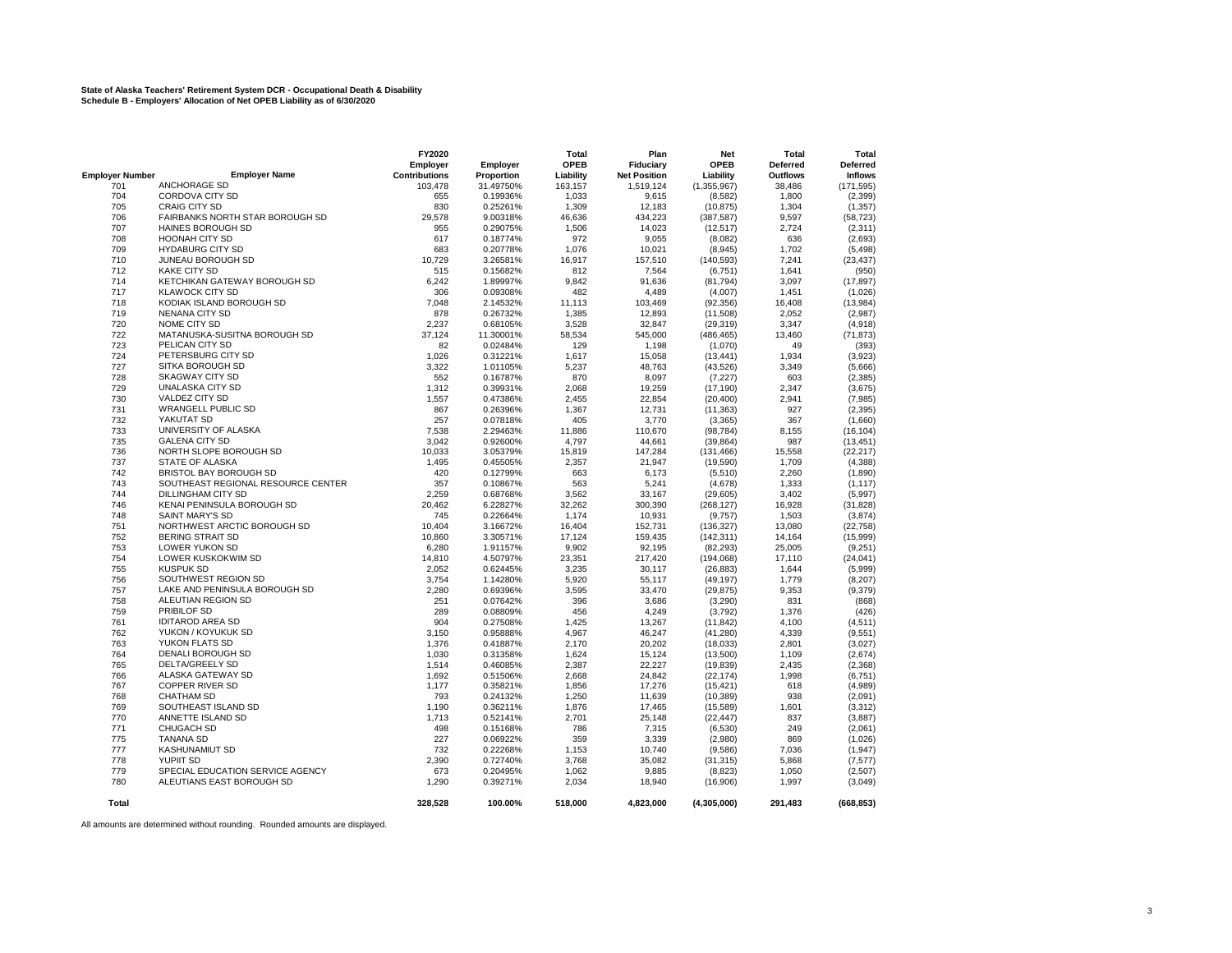#### **State of Alaska Teachers' Retirement System DCR - Occupational Death Schedule B - Employers' Allocation of Net OPEB Liability as of 6/30/2020**

**Employer Number Employer Name** 701 ANCHORAGE SD<br>704 CORDOVA CITY S 704 CORDOVA CITY SD<br>705 CRAIG CITY SD 705 CRAIG CITY SD<br>706 FAIRBANKS NO 706 FAIRBANKS NORTH STAR BOROUGH SD HAINES BOROUGH SD 708 HOONAH CITY SD 709 HYDABURG CITY SD<br>710 JUNEAU BOROUGH S 710 JUNEAU BOROUGH SD<br>712 KAKE CITY SD KAKE CITY SD 714 KETCHIKAN GATEWAY BOROUGH SD<br>717 KLAWOCK CITY SD 717 KLAWOCK CITY SD<br>718 KODIAK ISLAND BO KODIAK ISLAND BOROUGH SD 719 NENANA CITY SD 720 NOME CITY SD T22 MATANUSKA-SUSITNA BOROUGH SD<br>723 PELICAN CITY SD 723 PELICAN CITY SD<br>724 PETERSBURG CIT 724 PETERSBURG CITY SD<br>727 SITKA BOROUGH SD 727 SITKA BOROUGH SD<br>728 SKAGWAY CITY SD 728 SKAGWAY CITY SD<br>729 UNALASKA CITY SD 729 UNALASKA CITY SD<br>730 VALDEZ CITY SD 730 VALDEZ CITY SD<br>731 WRANGELL PUBL WRANGELL PUBLIC SD THE YAKUTAT SD<br>733 UNIVERSITY O THE UNIVERSITY OF ALASKA<br>735 GALENA CITY SD 735 GALENA CITY SD<br>736 NORTH SLOPE BO NORTH SLOPE BOROUGH SD 737 STATE OF ALASKA<br>742 BRISTOL BAY BORO 742 BRISTOL BAY BOROUGH SD<br>743 SOUTHEAST REGIONAL RES 743 SOUTHEAST REGIONAL RESOURCE CENTER<br>744 DILLINGHAM CITY SD DILLINGHAM CITY SD 746 KENAI PENINSULA BOROUGH SD 748 SAINT MARY'S SD<br>751 NORTHWEST ARC 751 NORTHWEST ARCTIC BOROUGH SD<br>752 BERING STRAIT SD 752 BERING STRAIT SD<br>753 LOWER YUKON SD 753 LOWER YUKON SD<br>754 LOWER KUSKOKWI 754 LOWER KUSKOKWIM SD<br>755 KUSPUK SD 755 KUSPUK SD<br>756 SOUTHWEST 756 SOUTHWEST REGION SD<br>757 LAKE AND PENINSULA BC 757 LAKE AND PENINSULA BOROUGH SD 758 ALEUTIAN REGION SD<br>759 PRIBILOF SD 759 PRIBILOF SD<br>761 IDITAROD AR **761 IDITAROD AREA SD<br>762 YUKON / KOYUKUK** YUKON / KOYUKUK SD 763 YUKON FLATS SD<br>764 DENALI BOROUGH 764 DENALI BOROUGH SD<br>765 DELTA/GREELY SD DELTA/GREELY SD 766 ALASKA GATEWAY SD 767 COPPER RIVER SD 768 CHATHAM SD<br>769 SOUTHEAST IS 769 SOUTHEAST ISLAND SD<br>770 ANNETTE ISLAND SD 770 ANNETTE ISLAND SD<br>771 CHUGACH SD 771 CHUGACH SD<br>775 TANANA SD 775 TANANA SD<br>777 KASHUNAMII KASHUNAMIUT SD 778 YUPIIT SD TT9 SPECIAL EDUCATION SERVICE AGENCY<br>780 ALEUTIANS EAST BOROUGH SD ALEUTIANS EAST BOROUGH SD **Total Plan**<br>Fiduciary **Fiduciary Net Net Net Net Position OPEB OPEB OPEB as % of Liability Liability Liability Total as % of 1% Decrease 1% Increase OPEB Covered Covered Discount Rate Discount Rate Liability Payroll Payroll (6.38% Discount Rate) (8.38% Discount Rate)** (1,358,172) (1,355,337)  $(8,596)$   $(8,578)$ <br>(10.893)  $(10.870)$  $(10,893)$   $(10,870)$ <br>(388.217)  $(387.407)$  $(388,217)$   $(387,407)$ <br> $(12,537)$   $(12,511)$  $(12,537)$   $(12,511)$ <br> $(8,095)$   $(8,078)$  $(8,095)$ (8,959) (8,941)<br>
140,822) (140,528)  $(140,822)$   $(6,762)$   $(6,748)$  (6,762) (6,748) (81,927) (81,756)<br>(4,013) (4,005)  $(4,013)$   $(4,005)$ <br> $(92.506)$   $(92.313)$  $(92,506)$   $(92,313)$ <br> $(11,527)$   $(11,503)$  $(11,527)$   $(11,503)$ <br>  $(29,367)$   $(29,306)$  $(29,367)$  (487,256) (486,239)  $(1,071)$   $(1,069)$ <br> $(13.463)$   $(13.434)$  $(13,463)$ <br> $(43,596)$  $(43,505)$ <br> $(7,224)$  $(7,239)$   $(7,224)$ <br> $(17.218)$   $(17.182)$  $(17,218)$   $(17,182)$ <br>(20.433) (20.390)  $(20,433)$   $(20,390)$ <br> $(11,382)$   $(11,358)$  $(11,382)$   $(11,358)$ <br> $(3,371)$   $(3,364)$  $(3,371)$   $(3,364)$ <br>(98,944) (98,738) (98,944) (98,738)<br>(39,929) (39,846) (39,929) (39,846)<br>(131.679) (131.405)  $(131.679)$ (19,622) (19,581)<br>(5,519) (5,508)  $(5,519)$   $(5,508)$ <br> $(4.686)$   $(4.676)$  $(4,686)$ <br>  $(29,653)$ <br>  $(29,591)$ (29,653) (29,591)<br>(268,563) (268,003)  $(268, 563)$  (9,773) (9,752) (136,549) (136,264)  $(142,542)$   $(142,245)$ <br> $(82.427)$   $(82.255)$  $(82,427)$   $(82,255)$ <br>(194,384) (193,978) (194,384) (193,978)  $(26,926)$   $(26,870)$ <br> $(49.277)$   $(49.175)$ (49,277) (49,175)<br>(29,924) (29,861)  $(29, 924)$  $(3,295)$ <br>  $(3,799)$ <br>  $(3,791)$  $(3,799)$   $(3,791)$ <br> $(11,861)$   $(11,837)$  $(11,861)$   $(11,837)$ <br> $(41.347)$   $(41.261)$  $(41,347)$   $(41,261)$ <br>  $(18.062)$   $(18.024)$  (18,062) (18,024) (13,522) (13,493)  $(19.872)$  $(22,210)$   $(22,163)$ <br> $(15,446)$   $(15,414)$  $(15,446)$   $(15,414)$ <br> $(10,406)$   $(10,384)$  (10,406) (10,384) (15,614) (15,582)  $(22,483)$   $(22,436)$ <br>(6.540) (6.527)  $(6,540)$  (6,527) (2,985) (2,979)  $(9,602)$  (31,365) (31,300) (8,837) (8,819)<br>(16.934) (16.898)  $(16.934)$ **931.08% 359,622,000 -1.20% (4,312,000) (4,303,000)**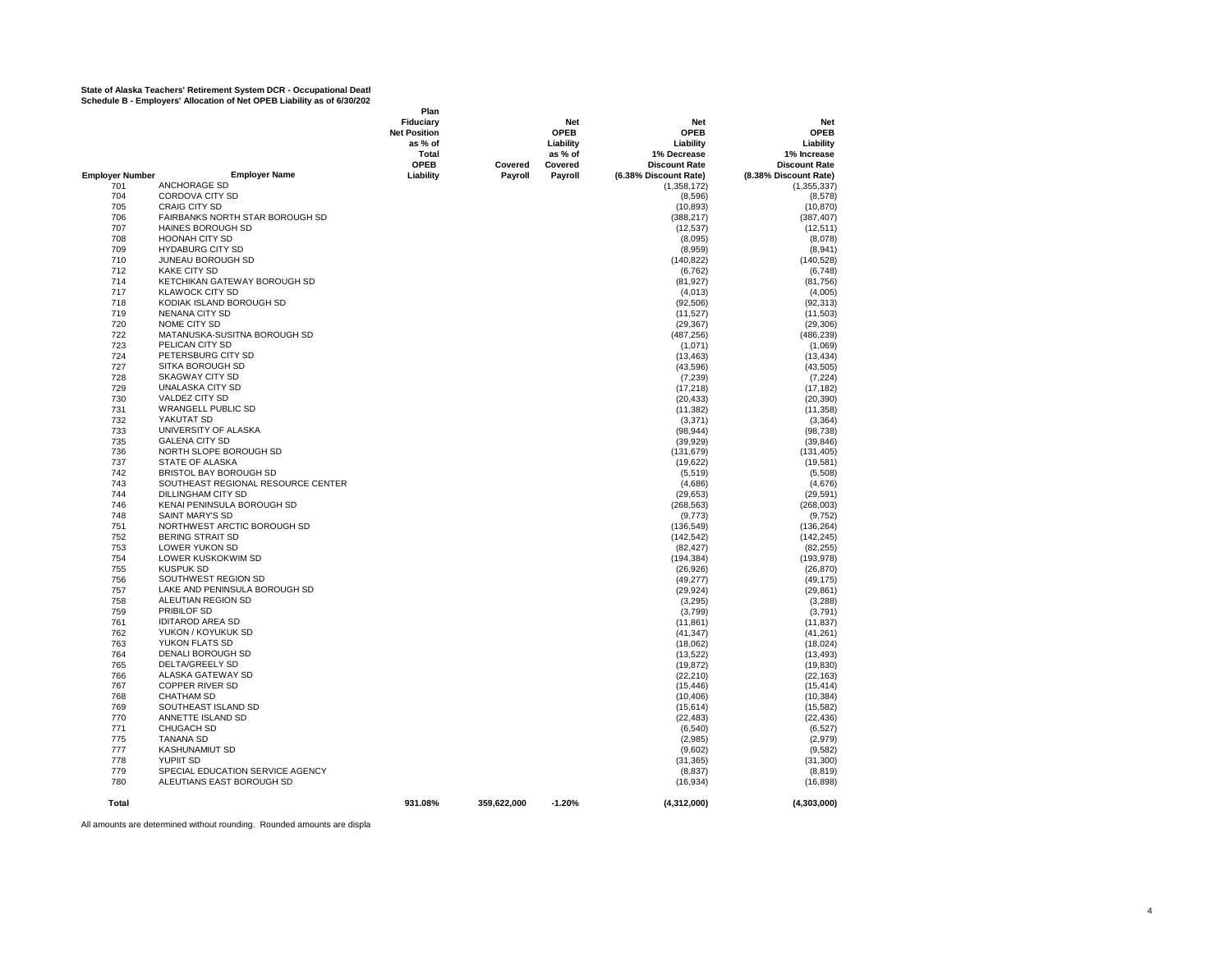# **State of Alaska Teachers' Retirement System DCR - Occupational Death & Disability Schedule C - Employers' Allocation of OPEB Amounts as of 6/30/2020**

|                        |                                                      |                       |                      |                   |                    |                 | <b>Deferred Outflows of Resources</b> |                              |                 |
|------------------------|------------------------------------------------------|-----------------------|----------------------|-------------------|--------------------|-----------------|---------------------------------------|------------------------------|-----------------|
|                        |                                                      |                       |                      | <b>Difference</b> |                    |                 | <b>Difference</b><br><b>Between</b>   |                              |                 |
|                        |                                                      |                       |                      | <b>Between</b>    |                    |                 | Projected                             | <b>Changes in Proportion</b> |                 |
|                        |                                                      | <b>Net</b>            |                      | <b>Expected</b>   |                    |                 | and Actual                            | and Differences              | Total           |
|                        |                                                      | <b>OPEB</b>           | Employer             | and Actual        | Changes in         | Changes in      | Investment                            | <b>Between Employer</b>      | Deferred        |
| <b>Employer Number</b> | <b>Employer Name</b>                                 | Liability             | Proportion           | Experience        | <b>Assumptions</b> | <b>Benefits</b> | Earnings                              | <b>Contributions</b>         | Outflows        |
| 701                    | ANCHORAGE SD                                         | (1,355,967)           | 31.49750%            |                   |                    |                 | 33,576                                | 4,909                        | 38,486          |
| 704                    | <b>CORDOVA CITY SD</b>                               | (8, 582)              | 0.19936%             |                   |                    |                 | 213                                   | 1,588                        | 1,800           |
| 705                    | <b>CRAIG CITY SD</b>                                 | (10, 875)             | 0.25261%             |                   |                    |                 | 269                                   | 1,035                        | 1,304           |
| 706                    | FAIRBANKS NORTH STAR BOROUGH SD                      | (387, 587)            | 9.00318%             |                   |                    |                 | 9,597                                 |                              | 9,597           |
| 707                    | HAINES BOROUGH SD                                    | (12, 517)             | 0.29075%             |                   |                    |                 | 310                                   | 2,414                        | 2,724           |
| 708                    | <b>HOONAH CITY SD</b>                                | (8,082)               | 0.18774%             |                   |                    |                 | 200                                   | 436                          | 636             |
| 709                    | <b>HYDABURG CITY SD</b>                              | (8, 945)              | 0.20778%             |                   |                    |                 | 221                                   | 1,480                        | 1,702           |
| 710                    | JUNEAU BOROUGH SD                                    | (140, 593)            | 3.26581%             |                   |                    |                 | 3,481                                 | 3,760                        | 7,241           |
| 712                    | <b>KAKE CITY SD</b>                                  | (6, 751)              | 0.15682%             |                   |                    |                 | 167                                   | 1,474                        | 1,641           |
| 714                    | KETCHIKAN GATEWAY BOROUGH SD                         | (81, 794)             | 1.89997%             |                   |                    |                 | 2,025                                 | 1,072                        | 3,097           |
| 717                    | <b>KLAWOCK CITY SD</b>                               | (4,007)               | 0.09308%             |                   |                    |                 | 99                                    | 1,352                        | 1,451           |
| 718                    | KODIAK ISLAND BOROUGH SD                             | (92, 356)             | 2.14532%             |                   |                    |                 | 2,287                                 | 14,121                       | 16,408          |
| 719                    | <b>NENANA CITY SD</b>                                | (11,508)              | 0.26732%             |                   |                    |                 | 285                                   | 1,767                        | 2,052           |
| 720                    | NOME CITY SD                                         | (29, 319)             | 0.68105%             |                   |                    |                 | 726                                   | 2,621                        | 3,347           |
| 722                    | MATANUSKA-SUSITNA BOROUGH SD                         | (486, 465)            | 11.30001%            |                   |                    |                 | 12,046                                | 1,414                        | 13,460          |
| 723                    | PELICAN CITY SD                                      | (1,070)               | 0.02484%             |                   |                    |                 | 26                                    | 22                           | 49              |
| 724                    | PETERSBURG CITY SD                                   | (13, 441)             | 0.31221%             |                   |                    |                 | 333                                   | 1,602                        | 1,934           |
| 727                    | SITKA BOROUGH SD                                     | (43, 526)             | 1.01105%             |                   |                    |                 | 1,078                                 | 2,271                        | 3,349           |
| 728                    | <b>SKAGWAY CITY SD</b>                               | (7, 227)              | 0.16787%             |                   |                    |                 | 179                                   | 424                          | 603             |
| 729                    | UNALASKA CITY SD                                     | (17, 190)             | 0.39931%             |                   |                    |                 | 426                                   | 1,922                        | 2,347           |
| 730                    | VALDEZ CITY SD                                       | (20, 400)             | 0.47386%             |                   |                    |                 | 505                                   | 2,436                        | 2,941           |
| 731                    | <b>WRANGELL PUBLIC SD</b>                            |                       | 0.26396%             |                   |                    |                 | 281                                   | 645                          | 927             |
| 732                    | YAKUTAT SD                                           | (11, 363)             | 0.07818%             |                   |                    |                 | 83                                    | 284                          | 367             |
| 733                    | UNIVERSITY OF ALASKA                                 | (3, 365)<br>(98, 784) | 2.29463%             |                   |                    |                 | 2,446                                 | 5,709                        | 8,155           |
| 735                    | <b>GALENA CITY SD</b>                                |                       |                      |                   |                    |                 | 987                                   |                              |                 |
|                        | NORTH SLOPE BOROUGH SD                               | (39, 864)             | 0.92600%             |                   |                    |                 |                                       |                              | 987             |
| 736<br>737             | <b>STATE OF ALASKA</b>                               | (131, 466)            | 3.05379%<br>0.45505% |                   |                    |                 | 3,255<br>485                          | 12,302<br>1.224              | 15,558<br>1.709 |
| 742                    |                                                      | (19, 590)             |                      |                   |                    |                 |                                       |                              |                 |
|                        | <b>BRISTOL BAY BOROUGH SD</b>                        | (5, 510)              | 0.12799%             |                   |                    |                 | 136                                   | 2,123                        | 2,260           |
| 743<br>744             | SOUTHEAST REGIONAL RESOURCE CENTER                   | (4,678)               | 0.10867%             |                   |                    |                 | 116                                   | 1.217                        | 1,333           |
|                        | DILLINGHAM CITY SD                                   | (29, 605)             | 0.68768%             |                   |                    |                 | 733                                   | 2,669                        | 3,402           |
| 746<br>748             | KENAI PENINSULA BOROUGH SD<br><b>SAINT MARY'S SD</b> | (268, 127)            | 6.22827%             |                   |                    |                 | 6,639                                 | 10,289                       | 16,928          |
|                        |                                                      | (9, 757)              | 0.22664%             |                   |                    |                 | 242                                   | 1,261                        | 1,503           |
| 751                    | NORTHWEST ARCTIC BOROUGH SD                          | (136, 327)            | 3.16672%             |                   |                    |                 | 3,376                                 | 9,704                        | 13,080          |
| 752                    | <b>BERING STRAIT SD</b>                              | (142, 311)            | 3.30571%             |                   |                    |                 | 3,524                                 | 10,640                       | 14,164          |
| 753                    | <b>LOWER YUKON SD</b>                                | (82, 293)             | 1.91157%             |                   |                    |                 | 2,038                                 | 22,967                       | 25,005          |
| 754                    | LOWER KUSKOKWIM SD                                   | (194, 068)            | 4.50797%             |                   |                    |                 | 4,805                                 | 12,304                       | 17,110          |
| 755                    | <b>KUSPUK SD</b>                                     | (26, 883)             | 0.62445%             |                   |                    |                 | 666                                   | 978                          | 1,644           |
| 756                    | SOUTHWEST REGION SD                                  | (49, 197)             | 1.14280%             |                   |                    |                 | 1,218                                 | 560                          | 1.779           |
| 757                    | LAKE AND PENINSULA BOROUGH SD                        | (29, 875)             | 0.69396%             |                   |                    |                 | 740                                   | 8,613                        | 9,353           |
| 758                    | ALEUTIAN REGION SD                                   | (3,290)               | 0.07642%             |                   |                    |                 | 81                                    | 750                          | 831             |
| 759                    | PRIBILOF SD                                          | (3,792)               | 0.08809%             |                   |                    |                 | 94                                    | 1,282                        | 1,376           |
| 761                    | <b>IDITAROD AREA SD</b>                              | (11, 842)             | 0.27508%             |                   |                    |                 | 293                                   | 3.807                        | 4,100           |
| 762                    | YUKON / KOYUKUK SD                                   | (41, 280)             | 0.95888%             |                   |                    |                 | 1,022                                 | 3,317                        | 4,339           |
| 763                    | YUKON FLATS SD                                       | (18, 033)             | 0.41887%             |                   |                    |                 | 447                                   | 2,355                        | 2,801           |
| 764                    | DENALI BOROUGH SD                                    | (13,500)              | 0.31358%             |                   |                    |                 | 334                                   | 775                          | 1,109           |
| 765                    | <b>DELTA/GREELY SD</b>                               | (19, 839)             | 0.46085%             |                   |                    |                 | 491                                   | 1.944                        | 2.435           |
| 766                    | ALASKA GATEWAY SD                                    | (22, 174)             | 0.51506%             |                   |                    |                 | 549                                   | 1,449                        | 1,998           |
| 767                    | <b>COPPER RIVER SD</b>                               | (15, 421)             | 0.35821%             |                   |                    |                 | 382                                   | 236                          | 618             |
| 768                    | <b>CHATHAM SD</b>                                    | (10, 389)             | 0.24132%             |                   |                    |                 | 257                                   | 681                          | 938             |
| 769                    | SOUTHEAST ISLAND SD                                  | (15, 589)             | 0.36211%             |                   |                    |                 | 386                                   | 1,215                        | 1,601           |
| 770                    | ANNETTE ISLAND SD                                    | (22, 447)             | 0.52141%             |                   |                    |                 | 556                                   | 281                          | 837             |
| 771                    | CHUGACH SD                                           | (6, 530)              | 0.15168%             |                   |                    |                 | 162                                   | 87                           | 249             |
| 775                    | <b>TANANA SD</b>                                     | (2,980)               | 0.06922%             |                   |                    |                 | 74                                    | 795                          | 869             |
| 777                    | <b>KASHUNAMIUT SD</b>                                | (9,586)               | 0.22268%             |                   |                    |                 | 237                                   | 6,798                        | 7,036           |
| 778                    | <b>YUPIIT SD</b>                                     | (31, 315)             | 0.72740%             |                   |                    |                 | 775                                   | 5,093                        | 5,868           |
| 779                    | SPECIAL EDUCATION SERVICE AGENCY                     | (8, 823)              | 0.20495%             |                   |                    |                 | 218                                   | 831                          | 1,050           |
| 780                    | ALEUTIANS EAST BOROUGH SD                            | (16,906)              | 0.39271%             |                   |                    |                 | 419                                   | 1,578                        | 1,997           |
| Total                  |                                                      | (4,305,000)           | 100.00000%           |                   |                    |                 | 106.600                               | 184.883                      | 291.483         |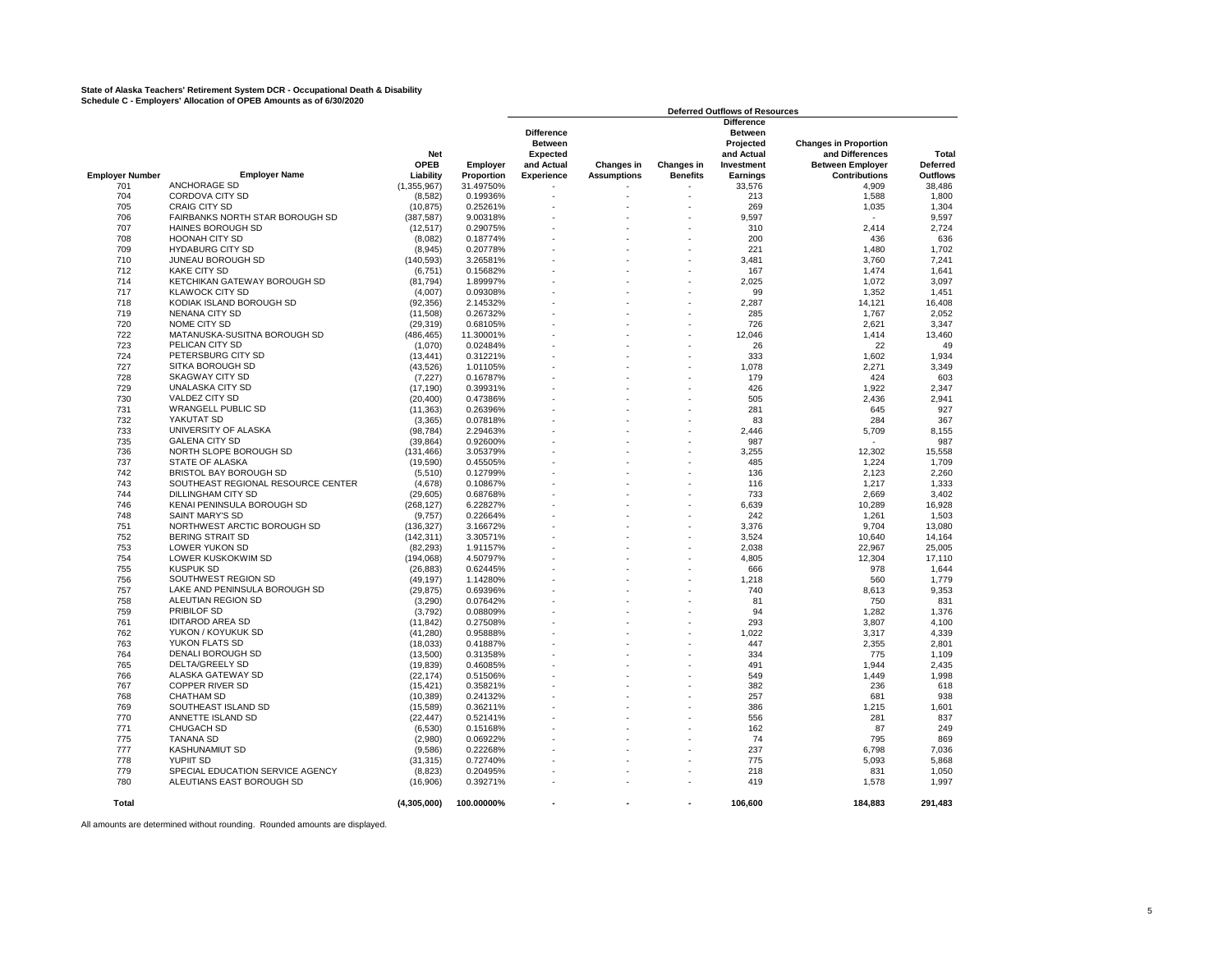# State of Alaska Teachers' Retirement System DCR - Occupational Death **i**<br>Schedule C - Employers' Allocation of OPEB Amounts as of 6/30/2020

|                        |                                    |                   |                    |                          | Deferred Inflows of Resources |                              |                 |                | <b>OPEB Expense Recognized</b>      |              |
|------------------------|------------------------------------|-------------------|--------------------|--------------------------|-------------------------------|------------------------------|-----------------|----------------|-------------------------------------|--------------|
|                        |                                    |                   |                    |                          | <b>Difference</b>             |                              |                 |                |                                     |              |
|                        |                                    | <b>Difference</b> |                    |                          | <b>Between</b>                |                              |                 | Proportionate  | <b>Net Amortization of</b>          |              |
|                        |                                    | <b>Between</b>    |                    |                          | Projected                     | <b>Changes in Proportion</b> |                 | Share of       | <b>Deferred Amounts from</b>        |              |
|                        |                                    | <b>Expected</b>   |                    |                          | and Actual                    | and Differences              | Total           | OPEB           | <b>Changes in Proportion and</b>    |              |
|                        |                                    | and Actual        | Changes in         | Changes in               | Investment                    | <b>Between Employer</b>      | <b>Deferred</b> | Plan           | <b>Differences Between Employer</b> |              |
| <b>Employer Number</b> | <b>Employer Name</b>               | <b>Experience</b> | <b>Assumptions</b> | <b>Benefits</b>          | Earnings                      | <b>Contributions</b>         | <b>Inflows</b>  | <b>Expense</b> | <b>Contributions</b>                | <b>Total</b> |
| 701                    | <b>ANCHORAGE SD</b>                | (151, 210)        | (1,229)            |                          |                               | (19, 156)                    | (171, 595)      | (20, 315)      | (1,647)                             | (21, 963)    |
| 704                    | CORDOVA CITY SD                    | (957)             | (8)                | $\sim$                   |                               | (1, 434)                     | (2, 399)        | (129)          | (3)                                 | (131)        |
|                        |                                    |                   |                    |                          |                               |                              |                 |                |                                     |              |
| 705                    | <b>CRAIG CITY SD</b>               | (1, 213)          | (10)               | $\sim$                   |                               | (135)                        | (1, 357)        | (163)          | 130                                 | (33)         |
| 706                    | FAIRBANKS NORTH STAR BOROUGH SD    | (43, 221)         | (351)              | $\overline{\phantom{a}}$ |                               | (15, 151)                    | (58, 723)       | (5,807)        | (2,070)                             | (7, 877)     |
| 707                    | <b>HAINES BOROUGH SD</b>           | (1, 396)          | (11)               | ÷.                       |                               | (904)                        | (2, 311)        | (188)          | 233                                 | 45           |
| 708                    | HOONAH CITY SD                     | (901)             | (7)                | ÷.                       |                               | (1,785)                      | (2,693)         | (121)          | (206)                               | (327)        |
| 709                    | <b>HYDABURG CITY SD</b>            | (997)             | (8)                |                          |                               | (4, 492)                     | (5, 498)        | (134)          | (332)                               | (467)        |
| 710                    | JUNEAU BOROUGH SD                  | (15, 678)         | (127)              |                          |                               | (7,632)                      | (23, 437)       | (2, 106)       | (436)                               | (2, 542)     |
| 712                    | <b>KAKE CITY SD</b>                | (753)             | (6)                |                          |                               | (191)                        | (950)           | (101)          | 165                                 | 64           |
| 714                    | KETCHIKAN GATEWAY BOROUGH SD       | (9, 121)          | (74)               |                          |                               | (8,701)                      | (17, 897)       | (1, 225)       | (969)                               | (2, 195)     |
| 717                    | <b>KLAWOCK CITY SD</b>             | (447)             | (4)                |                          |                               | (576)                        | (1,026)         | (60)           | 96                                  | 36           |
| 718                    | KODIAK ISLAND BOROUGH SD           | (10, 299)         | (84)               |                          |                               | (3,601)                      | (13,984)        | (1, 384)       | 1,367                               | (16)         |
| 719                    | <b>NENANA CITY SD</b>              | (1,283)           | (10)               | ÷.                       |                               | (1,693)                      | (2,987)         | (172)          | (12)                                | (184)        |
| 720                    | NOME CITY SD                       | (3,270)           | (27)               | $\sim$                   |                               | (1,622)                      | (4,918)         | (439)          | 143                                 | (296)        |
| 722                    | MATANUSKA-SUSITNA BOROUGH SD       | (54, 248)         | (441)              |                          |                               | (17, 184)                    | (71, 873)       | (7, 288)       | (2, 293)                            | (9, 582)     |
|                        | PELICAN CITY SD                    |                   |                    |                          |                               |                              |                 |                |                                     |              |
| 723                    |                                    | (119)             | (1)                |                          |                               | (273)                        | (393)           | (16)           | (31)                                | (47)         |
| 724                    | PETERSBURG CITY SD                 | (1,499)           | (12)               | $\sim$                   |                               | (2, 412)                     | (3,923)         | (201)          | (103)                               | (305)        |
| 727                    | SITKA BOROUGH SD                   | (4, 854)          | (39)               | $\sim$                   |                               | (773)                        | (5,666)         | (652)          | 172                                 | (480)        |
| 728                    | <b>SKAGWAY CITY SD</b>             | (806)             | (7)                | ×.                       |                               | (1, 573)                     | (2, 385)        | (108)          | (167)                               | (275)        |
| 729                    | UNALASKA CITY SD                   | (1, 917)          | (16)               |                          |                               | (1,743)                      | (3,675)         | (258)          | 30                                  | (228)        |
| 730                    | VALDEZ CITY SD                     | (2, 275)          | (18)               | ÷.                       |                               | (5,691)                      | (7,985)         | (306)          | (511)                               | (817)        |
| 731                    | <b>WRANGELL PUBLIC SD</b>          | (1, 267)          | (10)               | ÷.                       |                               | (1, 118)                     | (2, 395)        | (170)          | (57)                                | (227)        |
| 732                    | YAKUTAT SD                         | (375)             | (3)                | ×.                       |                               | (1, 281)                     | (1,660)         | (50)           | (140)                               | (191)        |
| 733                    | UNIVERSITY OF ALASKA               | (11, 016)         | (90)               |                          |                               | (4,999)                      | (16, 104)       | (1,480)        | 2                                   | (1, 478)     |
| 735                    | <b>GALENA CITY SD</b>              | (4, 445)          | (36)               | $\sim$                   |                               | (8,970)                      | (13, 451)       | (597)          | (1, 158)                            | (1,755)      |
| 736                    | NORTH SLOPE BOROUGH SD             | (14,660)          | (119)              | ÷.                       |                               | (7, 438)                     | (22, 217)       | (1,970)        | 552                                 | (1, 417)     |
| 737                    | <b>STATE OF ALASKA</b>             | (2, 185)          | (18)               | ÷.                       |                               | (2, 185)                     | (4, 388)        | (294)          | (125)                               | (418)        |
| 742                    | BRISTOL BAY BOROUGH SD             | (614)             | (5)                | ÷.                       |                               | (1,270)                      | (1,890)         | (83)           | 116                                 | 33           |
| 743                    | SOUTHEAST REGIONAL RESOURCE CENTER | (522)             | (4)                | ÷.                       |                               | (592)                        | (1, 117)        | (70)           | 94                                  | 24           |
|                        | <b>DILLINGHAM CITY SD</b>          |                   | (27)               | ÷.                       |                               |                              |                 |                |                                     |              |
| 744                    |                                    | (3, 301)          |                    | ×.                       |                               | (2,668)                      | (5,997)         | (444)          | 48                                  | (396)        |
| 746                    | KENAI PENINSULA BOROUGH SD         | (29,900)          | (243)              |                          |                               | (1,685)                      | (31, 828)       | (4,017)        | 1,108                               | (2,909)      |
| 748                    | SAINT MARY'S SD                    | (1,088)           | (9)                | ×.                       |                               | (2,777)                      | (3,874)         | (146)          | (187)                               | (333)        |
| 751                    | NORTHWEST ARCTIC BOROUGH SD        | (15, 202)         | (124)              |                          |                               | (7, 432)                     | (22, 758)       | (2,042)        | 191                                 | (1, 852)     |
| 752                    | <b>BERING STRAIT SD</b>            | (15, 870)         | (129)              | $\overline{\phantom{a}}$ |                               |                              | (15,999)        | (2, 132)       | 1,504                               | (628)        |
| 753                    | LOWER YUKON SD                     | (9, 177)          | (75)               | ÷.                       |                               | $\sim$                       | (9,251)         | (1, 233)       | 3,136                               | 1,903        |
| 754                    | LOWER KUSKOKWIM SD                 | (21, 641)         | (176)              | ÷.                       |                               | (2, 223)                     | (24, 041)       | (2,908)        | 1,349                               | (1, 559)     |
| 755                    | <b>KUSPUK SD</b>                   | (2,998)           | (24)               | ÷.                       |                               | (2,977)                      | (5,999)         | (403)          | (237)                               | (640)        |
| 756                    | SOUTHWEST REGION SD                | (5, 486)          | (45)               | $\sim$                   |                               | (2,676)                      | (8, 207)        | (737)          | (320)                               | (1,057)      |
| 757                    | LAKE AND PENINSULA BOROUGH SD      | (3, 331)          | (27)               | ÷.                       |                               | (6,021)                      | (9,379)         | (448)          | 471                                 | 23           |
| 758                    | ALEUTIAN REGION SD                 | (367)             | (3)                | $\sim$                   |                               | (498)                        | (868)           | (49)           | 45                                  | (4)          |
| 759                    | PRIBILOF SD                        | (423)             | (3)                |                          |                               |                              | (426)           | (57)           | 181                                 | 125          |
| 761                    | <b>IDITAROD AREA SD</b>            | (1, 321)          | (11)               |                          |                               | (3.179)                      | (4.511)         | (177)          | 21                                  | (156)        |
| 762                    | YUKON / KOYUKUK SD                 | (4,603)           | (37)               | ÷.                       |                               | (4,910)                      | (9, 551)        | (618)          | (236)                               | (855)        |
| 763                    | YUKON FLATS SD                     | (2,011)           | (16)               | ÷.                       |                               | (1,000)                      | (3,027)         | (270)          | 200                                 | (70)         |
| 764                    | DENALI BOROUGH SD                  | (1,505)           | (12)               | ÷.                       |                               | (1, 157)                     | (2,674)         | (202)          | (68)                                | (270)        |
| 765                    | <b>DELTA/GREELY SD</b>             | (2, 212)          | (18)               | ÷.                       |                               | (138)                        | (2.368)         | (297)          | 233                                 | (64)         |
| 766                    | ALASKA GATEWAY SD                  | (2, 473)          | (20)               | ×.                       |                               | (4, 258)                     | (6, 751)        | (332)          | (433)                               | (765)        |
|                        |                                    |                   |                    |                          |                               |                              |                 |                |                                     |              |
| 767                    | <b>COPPER RIVER SD</b>             | (1,720)           | (14)               |                          |                               | (3,256)                      | (4,989)         | (231)          | (406)                               | (637)        |
| 768                    | <b>CHATHAM SD</b>                  | (1, 158)          | (9)                | $\sim$                   |                               | (923)                        | (2,091)         | (156)          | (47)                                | (202)        |
| 769                    | SOUTHEAST ISLAND SD                | (1,738)           | (14)               |                          |                               | (1,560)                      | (3.312)         | (234)          | (22)                                | (255)        |
| 770                    | ANNETTE ISLAND SD                  | (2,503)           | (20)               | ÷.                       |                               | (1, 363)                     | (3,887)         | (336)          | (164)                               | (500)        |
| 771                    | <b>CHUGACH SD</b>                  | (728)             | (6)                |                          |                               | (1, 327)                     | (2,061)         | (98)           | (165)                               | (263)        |
| 775                    | <b>TANANA SD</b>                   | (332)             | (3)                | $\sim$                   |                               | (691)                        | (1,026)         | (45)           | 25                                  | (20)         |
| 777                    | KASHUNAMIUT SD                     | (1,069)           | (9)                |                          |                               | (870)                        | (1, 947)        | (144)          | 765                                 | 621          |
| 778                    | <b>YUPIIT SD</b>                   | (3, 492)          | (28)               |                          |                               | (4,056)                      | (7, 577)        | (469)          | 216                                 | (253)        |
| 779                    | SPECIAL EDUCATION SERVICE AGENCY   | (984)             | (8)                |                          |                               | (1, 515)                     | (2,507)         | (132)          | (111)                               | (243)        |
| 780                    | ALEUTIANS EAST BOROUGH SD          | (1,885)           | (15)               |                          |                               | (1, 148)                     | (3,049)         | (253)          | 62                                  | (192)        |
|                        |                                    |                   |                    |                          |                               |                              |                 |                |                                     |              |
| Total                  |                                    | (480,069)         | (3,901)            |                          |                               | (184, 883)                   | (668, 853)      | (64, 498)      | $\mathbf{0}$                        | (64, 498)    |
|                        |                                    |                   |                    |                          |                               |                              |                 |                |                                     |              |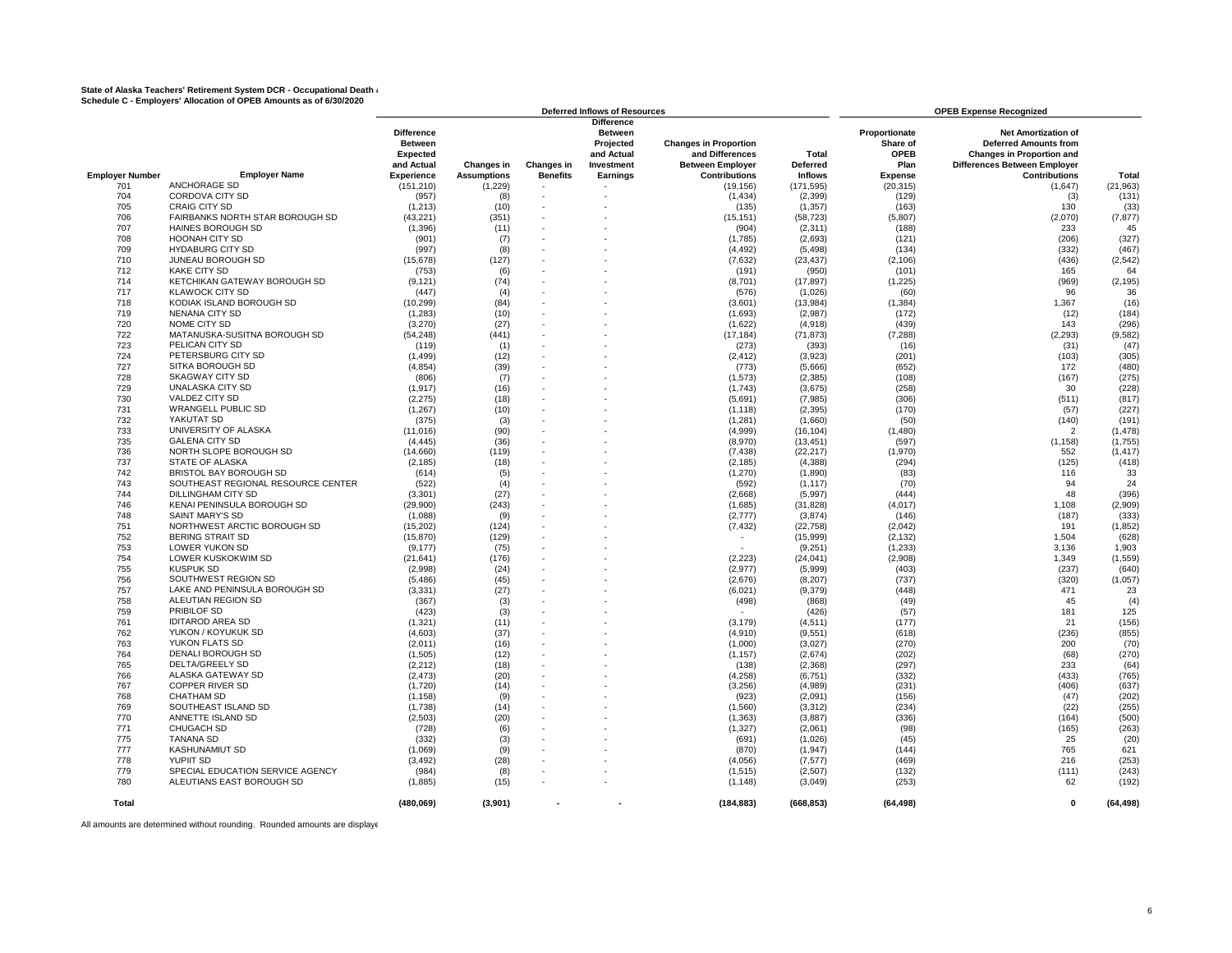# **State of Alaska Teachers' Retirement System DCR - Occupational Death & Disability Schedule D - Employers' Allocation of Recognition of Deferred Outflows/Inflows as of 6/30/2020**

| <b>Employer Number</b> | <b>Employer Name</b>               | FY2021           | FY2022         | FY2023    | FY2024    | FY2025           | <b>Thereafter</b>   |
|------------------------|------------------------------------|------------------|----------------|-----------|-----------|------------------|---------------------|
| 701                    | <b>ANCHORAGE SD</b>                | (21, 018)        | (11, 253)      | (10, 749) | (13, 773) | (22, 592)        | (53, 723)           |
| 704                    | CORDOVA CITY SD                    | (125)            | (64)           | (60)      | (80)      | (135)            | (135)               |
| 705                    | <b>CRAIG CITY SD</b>               | (26)             | 53             | 57        | 32        | (38)             | (131)               |
| 706                    | FAIRBANKS NORTH STAR BOROUGH SD    | (7,607)          | (4, 816)       | (4,672)   | (5,536)   | (8,057)          | (18, 437)           |
| 707                    | HAINES BOROUGH SD                  | 54               | 144            | 149       | 121       | 39               | (94)                |
| 708                    | <b>HOONAH CITY SD</b>              | (322)            | (263)          | (260)     | (278)     | (331)            | (602)               |
| 709                    | <b>HYDABURG CITY SD</b>            | (460)            | (396)          | (393)     | (412)     | (471)            | (1,664)             |
| 710                    | JUNEAU BOROUGH SD                  | (2, 444)         | (1, 432)       | (1, 379)  | (1,693)   | (2,607)          | (6, 640)            |
| 712                    | <b>KAKE CITY SD</b>                | 69               | 118            | 120       | 105       | 61               | 218                 |
| 714                    | KETCHIKAN GATEWAY BOROUGH SD       | (2, 138)         | (1, 549)       | (1, 518)  | (1,701)   | (2, 233)         | (5,662)             |
| 717                    | <b>KLAWOCK CITY SD</b>             | 39               | 68             | 69        | 60        | 34               | 155                 |
| 718                    | KODIAK ISLAND BOROUGH SD           | 48               | 713            | 747       | 541       |                  | 433                 |
|                        | <b>NENANA CITY SD</b>              |                  |                |           |           | (59)             |                     |
| 719<br>720             | NOME CITY SD                       | (176)            | (93)           | (89)      | (115)     | (190)            | (272)               |
|                        |                                    | (276)            | (65)           | (54)      | (119)     | (310)            | (747)               |
| 722                    | MATANUSKA-SUSITNA BOROUGH SD       | (9, 243)         | (5,740)        | (5, 559)  | (6,644)   | (9,808)          | (21, 421)           |
| 723                    | PELICAN CITY SD                    | (47)             | (39)           | (38)      | (41)      | (48)             | (132)               |
| 724                    | PETERSBURG CITY SD                 | (295)            | (199)          | (194)     | (224)     | (311)            | (766)               |
| 727                    | <b>SITKA BOROUGH SD</b>            | (450)            | (136)          | (120)     | (217)     | (500)            | (895)               |
| 728                    | <b>SKAGWAY CITY SD</b>             | (270)            | (218)          | (215)     | (232)     | (279)            | (569)               |
| 729                    | UNALASKA CITY SD                   | (216)            | (92)           | (86)      | (124)     | (236)            | (574)               |
| 730                    | <b>VALDEZ CITY SD</b>              | (802)            | (655)          | (648)     | (693)     | (826)            | (1, 418)            |
| 731                    | <b>WRANGELL PUBLIC SD</b>          | (219)            | (137)          | (133)     | (158)     | (232)            | (590)               |
| 732                    | YAKUTAT SD                         | (189)            | (164)          | (163)     | (171)     | (192)            | (414)               |
| 733                    | UNIVERSITY OF ALASKA               | (1, 410)         | (698)          | (662)     | (882)     | (1,524)          | (2, 774)            |
| 735                    | <b>GALENA CITY SD</b>              | (1,728)          | (1, 441)       | (1, 426)  | (1, 515)  | (1,774)          | (4, 582)            |
| 736                    | NORTH SLOPE BOROUGH SD             | (1,326)          | (379)          | (330)     | (623)     | (1, 478)         | (2, 523)            |
| 737                    | STATE OF ALASKA                    | (405)            | (264)          | (256)     | (300)     | (427)            | (1,027)             |
| 742                    | <b>BRISTOL BAY BOROUGH SD</b>      | 37               | 77             | 79        | 66        | 30               | 81                  |
| 743                    | SOUTHEAST REGIONAL RESOURCE CENTER | 27               | 61             | 63        | 52        | 22               | (9)                 |
| 744                    | DILLINGHAM CITY SD                 | (375)            | (162)          | (151)     | (217)     | (409)            | (1, 281)            |
| 746                    | KENAI PENINSULA BOROUGH SD         | (2, 722)         | (791)          | (692)     | (1, 290)  | (3,034)          | (6, 372)            |
| 748                    | <b>SAINT MARY'S SD</b>             | (326)            | (256)          | (252)     | (274)     | (337)            | (926)               |
| 751                    | NORTHWEST ARCTIC BOROUGH SD        | (1,757)          | (775)          | (724)     | (1,028)   | (1, 915)         | (3, 479)            |
| 752                    | <b>BERING STRAIT SD</b>            | (529)            | 496            | 549       | 232       | (694)            | (1,888)             |
| 753                    | LOWER YUKON SD                     | 1,960            | 2,553          | 2,583     | 2,400     | 1,865            | 4,393               |
| 754                    | LOWER KUSKOKWIM SD                 | (1, 423)         | (26)           | 46        | (387)     | (1,649)          | (3, 493)            |
| 755                    | <b>KUSPUK SD</b>                   |                  | (428)          | (418)     | (478)     |                  |                     |
| 756                    | SOUTHWEST REGION SD                | (621)<br>(1,022) | (668)          |           | (760)     | (652)<br>(1,080) | (1,759)<br>(2, 249) |
|                        |                                    |                  |                | (650)     |           |                  |                     |
| 757                    | LAKE AND PENINSULA BOROUGH SD      | 44               | 259            | 270       | 204       | 9                | (813)               |
| 758                    | ALEUTIAN REGION SD                 | (2)              | 22             | 23        | 16        | (5)              | (91)                |
| 759                    | PRIBILOF SD                        | 127              | 155            | 156       | 148       | 123              | 241                 |
| 761                    | <b>IDITAROD AREA SD</b>            | (148)            | (63)           | (58)      | (85)      | (162)            | 106                 |
| 762                    | YUKON / KOYUKUK SD                 | (826)            | (529)          | (514)     | (606)     | (874)            | (1,863)             |
| 763                    | YUKON FLATS SD                     | (58)             | 72             | 79        | 39        | (78)             | (280)               |
| 764                    | DENALI BOROUGH SD                  | (261)            | (163)          | (158)     | (188)     | (276)            | (518)               |
| 765                    | DELTA/GREELY SD                    | (50)             | 93             | 100       | 56        | (73)             | (59)                |
| 766                    | ALASKA GATEWAY SD                  | (749)            | (590)          | (582)     | (631)     | (775)            | (1, 426)            |
| 767                    | <b>COPPER RIVER SD</b>             | (626)            | (515)          | (509)     | (544)     | (644)            | (1, 532)            |
| 768                    | <b>CHATHAM SD</b>                  | (195)            | (120)          | (116)     | (140)     | (207)            | (375)               |
| 769                    | SOUTHEAST ISLAND SD                | (244)            | (132)          | (126)     | (161)     | (262)            | (785)               |
| 770                    | ANNETTE ISLAND SD                  | (484)            | (323)          | (314)     | (365)     | (511)            | (1,053)             |
| 771                    | CHUGACH SD                         | (258)            | (211)          | (209)     | (223)     | (266)            | (645)               |
| 775                    | <b>TANANA SD</b>                   | (18)             | $\overline{4}$ | 5         | (2)       | (21)             | (125)               |
| 777                    | <b>KASHUNAMIUT SD</b>              | 628              | 697            | 700       | 679       | 617              | 1,768               |
| 778                    | YUPIIT SD                          | (231)            | (6)            | 6         | (64)      | (267)            | (1, 147)            |
| 779                    | SPECIAL EDUCATION SERVICE AGENCY   | (237)            | (173)          | (170)     | (189)     | (247)            | (442)               |
| 780                    | ALEUTIANS EAST BOROUGH SD          | (180)            | (58)           | (52)      | (89)      | (199)            | (474)               |
| Total                  |                                    | (61, 498)        | (30, 498)      | (28, 898) | (38, 498) | (66, 498)        | (151, 480)          |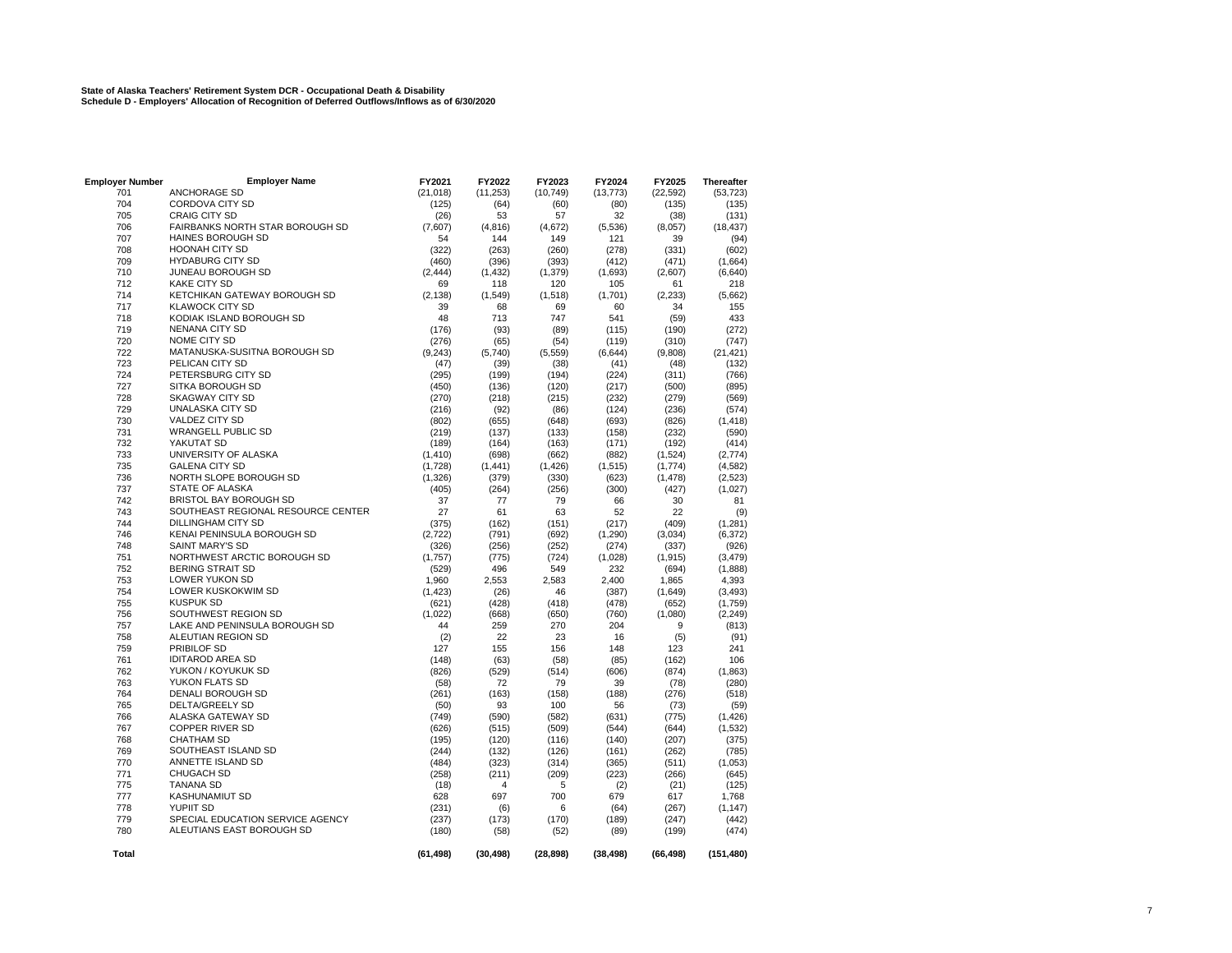| <b>Employer Number</b> | <b>Employer Name</b>               | FY2020  | FY2019  | FY2018 | FY2017 | FY2016 |
|------------------------|------------------------------------|---------|---------|--------|--------|--------|
| 701                    | ANCHORAGE SD                       | 103,478 | 96,597  |        |        |        |
| 704                    | CORDOVA CITY SD                    | 655     | 705     |        |        |        |
| 705                    | <b>CRAIG CITY SD</b>               | 830     | 775     |        |        |        |
| 706                    | FAIRBANKS NORTH STAR BOROUGH SD    | 29,578  | 27,525  |        |        |        |
| 707                    | <b>HAINES BOROUGH SD</b>           | 955     | 839     |        |        |        |
| 708                    | <b>HOONAH CITY SD</b>              | 617     | 629     |        |        |        |
| 709                    | <b>HYDABURG CITY SD</b>            | 683     | 203     |        |        |        |
| 710                    | JUNEAU BOROUGH SD                  |         |         |        |        |        |
|                        | <b>KAKE CITY SD</b>                | 10,729  | 9,657   |        |        |        |
| 712                    |                                    | 515     | 597     |        |        |        |
| 714                    | KETCHIKAN GATEWAY BOROUGH SD       | 6,242   | 5,419   |        |        |        |
| 717                    | <b>KLAWOCK CITY SD</b>             | 306     | 327     |        |        |        |
| 718                    | KODIAK ISLAND BOROUGH SD           | 7,048   | 7,047   |        |        |        |
| 719                    | <b>NENANA CITY SD</b>              | 878     | 912     |        |        |        |
| 720                    | NOME CITY SD                       | 2,237   | 2,206   |        |        |        |
| 722                    | MATANUSKA-SUSITNA BOROUGH SD       | 37,124  | 35,154  |        |        |        |
| 723                    | PELICAN CITY SD                    | 82      | 53      |        |        |        |
| 724                    | PETERSBURG CITY SD                 | 1,026   | 990     |        |        |        |
| 727                    | SITKA BOROUGH SD                   | 3,322   | 3,349   |        |        |        |
| 728                    | <b>SKAGWAY CITY SD</b>             | 552     | 505     |        |        |        |
| 729                    | UNALASKA CITY SD                   | 1,312   | 1,315   |        |        |        |
| 730                    | VALDEZ CITY SD                     | 1,557   | 1,612   |        |        |        |
| 731                    | <b>WRANGELL PUBLIC SD</b>          | 867     | 744     |        |        |        |
| 732                    | YAKUTAT SD                         | 257     | 208     |        |        |        |
| 733                    | UNIVERSITY OF ALASKA               | 7,538   | 7,695   |        |        |        |
| 735                    | <b>GALENA CITY SD</b>              | 3,042   | 2,249   |        |        |        |
| 736                    | NORTH SLOPE BOROUGH SD             | 10,033  | 10,516  |        |        | 1,458  |
| 737                    | STATE OF ALASKA                    | 1,495   | 1,394   |        |        |        |
|                        |                                    |         |         |        |        |        |
| 742                    | BRISTOL BAY BOROUGH SD             | 420     | 496     |        |        |        |
| 743                    | SOUTHEAST REGIONAL RESOURCE CENTER | 357     | 295     |        |        |        |
| 744                    | DILLINGHAM CITY SD                 | 2,259   | 2,051   |        |        |        |
| 746                    | KENAI PENINSULA BOROUGH SD         | 20,462  | 19,979  |        |        |        |
| 748                    | <b>SAINT MARY'S SD</b>             | 745     | 571     |        |        |        |
| 751                    | NORTHWEST ARCTIC BOROUGH SD        | 10,404  | 10,740  |        |        |        |
| 752                    | <b>BERING STRAIT SD</b>            | 10,860  | 10,445  |        |        |        |
| 753                    | LOWER YUKON SD                     | 6,280   | 6,768   |        |        |        |
| 754                    | LOWER KUSKOKWIM SD                 | 14,810  | 14,286  |        |        |        |
| 755                    | <b>KUSPUK SD</b>                   | 2,052   | 1,675   |        |        |        |
| 756                    | SOUTHWEST REGION SD                | 3,754   | 3,596   |        |        |        |
| 757                    | LAKE AND PENINSULA BOROUGH SD      | 2,280   | 1,684   |        |        |        |
| 758                    | ALEUTIAN REGION SD                 | 251     | 189     |        |        |        |
| 759                    | PRIBILOF SD                        | 289     | 283     |        |        |        |
| 761                    | <b>IDITAROD AREA SD</b>            | 904     | 1,070   |        |        |        |
| 762                    | YUKON / KOYUKUK SD                 | 3,150   | 3,167   |        |        |        |
| 763                    | YUKON FLATS SD                     | 1,376   | 1,258   |        |        |        |
| 764                    | DENALI BOROUGH SD                  | 1,030   | 984     |        |        |        |
| 765                    | <b>DELTA/GREELY SD</b>             | 1,514   | 1,587   |        |        |        |
|                        | ALASKA GATEWAY SD                  |         |         |        |        |        |
| 766                    | <b>COPPER RIVER SD</b>             | 1,692   | 1,752   |        |        |        |
| 767                    |                                    | 1,177   | 1,049   |        |        |        |
| 768                    | <b>CHATHAM SD</b>                  | 793     | 791     |        |        |        |
| 769                    | SOUTHEAST ISLAND SD                | 1,190   | 976     |        |        |        |
| 770                    | ANNETTE ISLAND SD                  | 1,713   | 1,656   |        |        |        |
| 771                    | CHUGACH SD                         | 498     | 425     |        |        |        |
| 775                    | <b>TANANA SD</b>                   | 227     | 211     |        |        | (5)    |
| 777                    | <b>KASHUNAMIUT SD</b>              | 732     | 1,183   |        |        |        |
| 778                    | YUPIIT SD                          | 2,390   | 1,868   |        |        |        |
| 779                    | SPECIAL EDUCATION SERVICE AGENCY   | 673     | 722     |        |        |        |
| 780                    | ALEUTIANS EAST BOROUGH SD          | 1,290   | 1,170   |        |        |        |
|                        |                                    |         |         |        |        |        |
| <b>Total</b>           |                                    | 328,528 | 312,145 |        |        | 1,453  |